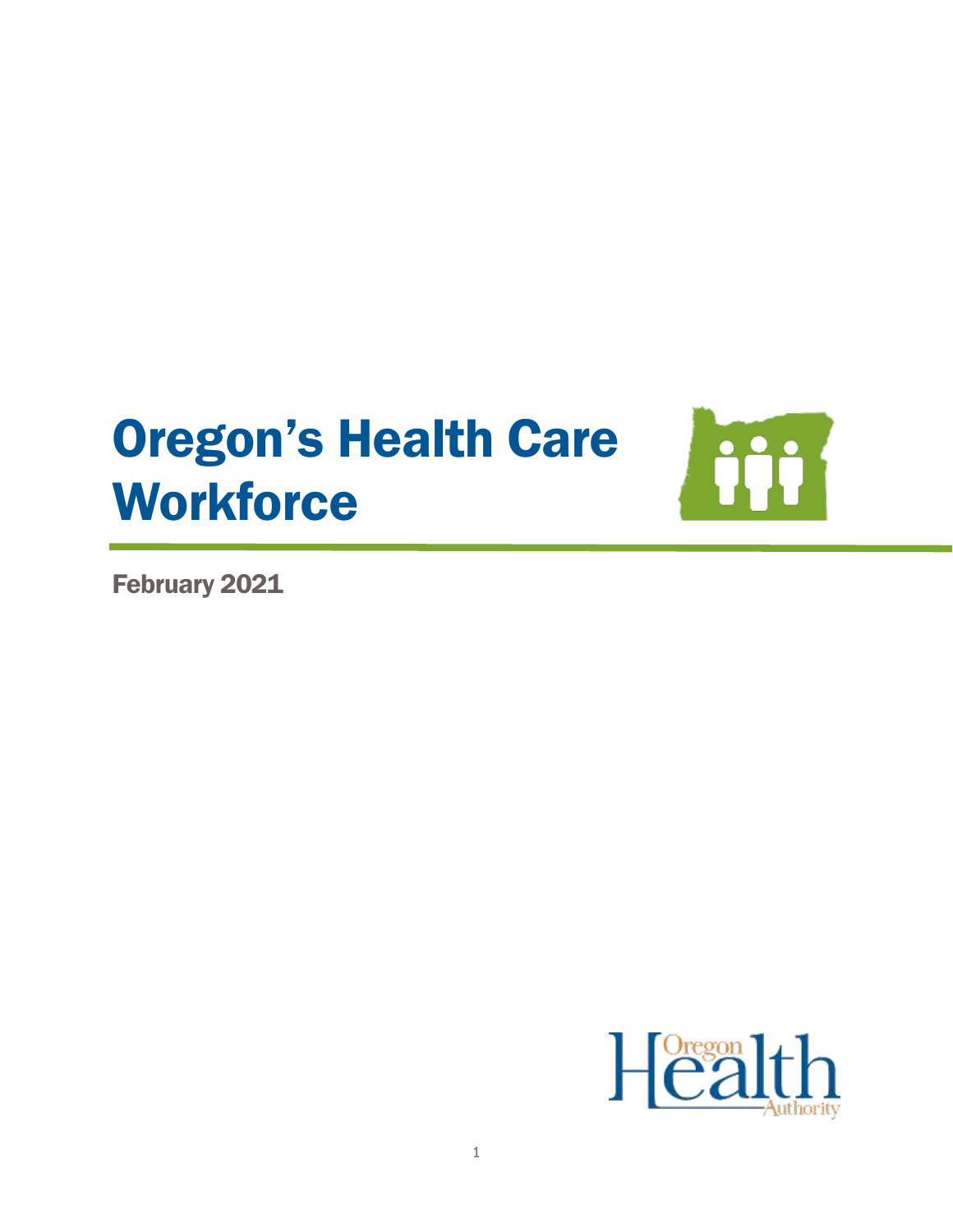## **Table of Contents**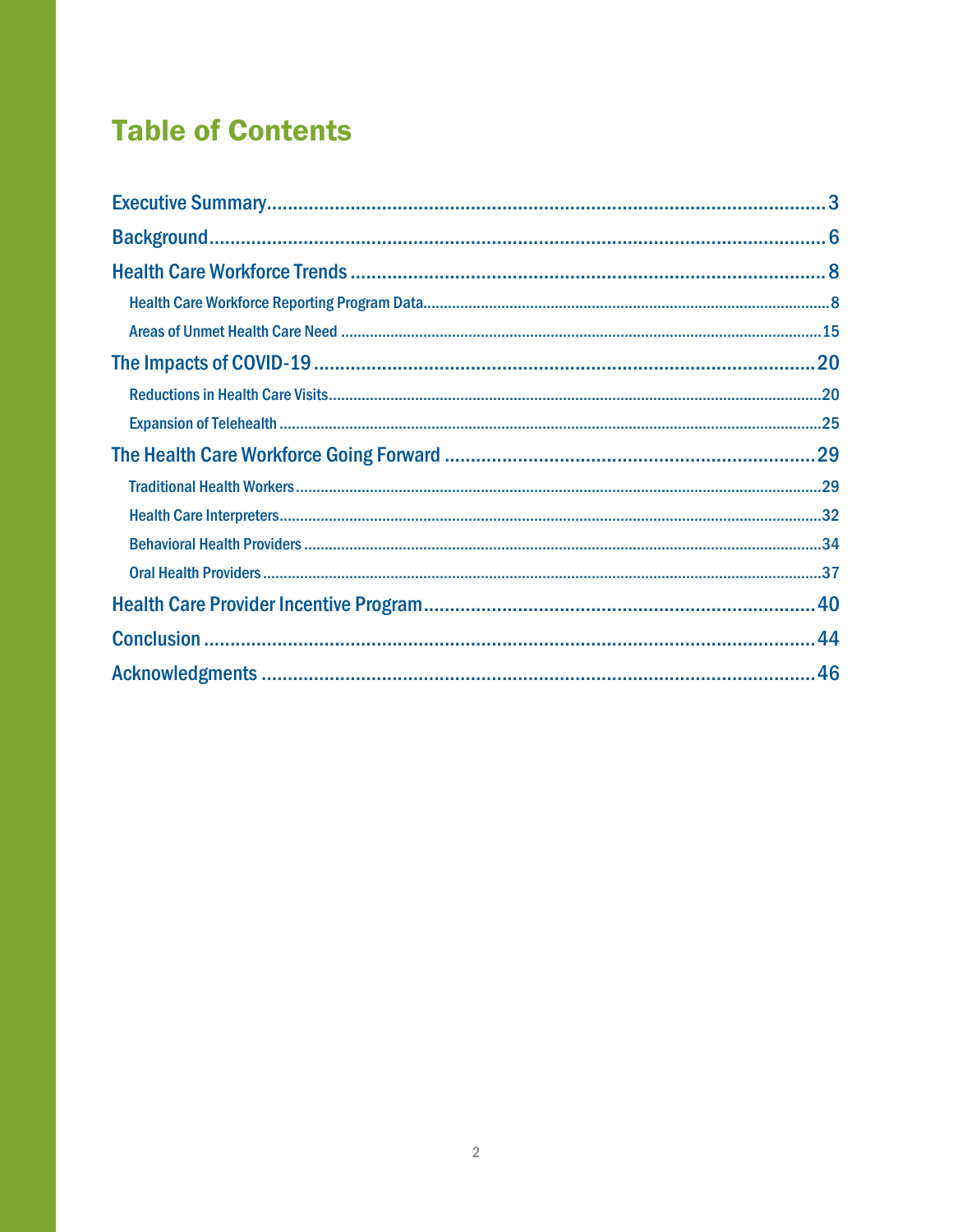# <span id="page-2-0"></span>Executive Summary

## Workforce assessment informs efforts to achieve equity and ensure access to care.

Oregon's goals for health system transformation include achieving health equity, expanding access to care, ensuring financial sustainability, and improving population health outcomes. In order to achieve these goals, Oregon must have a health care workforce that can effectively deliver highvalue care across the state.

House Bill 3261, passed in 2017, requires a biennial assessment of the health care workforce needs of the state, and this is the third report of that series. Much of the data available on the health care workforce through our ongoing data collection efforts are available only for the time period before the COVID-19 pandemic. However, additional data are included in this report to illustrate the impacts of COVID-19. This report looks at current trends and the future needs for Oregon's health care workforce.

## Oregon's health care workforce needs more diversity and better geographic distribution.

The racial/ethnic diversity of the health care workforce does not match the diversity of the Oregon population, with Hispanic/Latinx, African American/Black, and American Indian/Alaska Native providers underrepresented in most licensed health care professions.

- Generally, there is more racial/ethnic diversity among lower-wage health care occupations (e.g., certified nursing assistants) compared with occupations that require more years of formal training (e.g., physicians, dentists).
- The racial/ethnic diversity of the health care workforce is increasing slowly, and there is generally more racial/ethnic diversity among younger providers compared with older providers.

The number of health care providers varies greatly across the state, with rural/frontier areas more likely to be underserved compared to urban areas.

- Behavioral health provider full-time equivalent (FTE) per capita is 65% less in rural/frontier areas compared with urban areas.
- Dentist FTE per capita is 40% less in rural/frontier areas compared with urban areas.
- Primary care capacity ratio (ability of current primary care providers to meet demand) is 23% lower in rural/frontier areas compared with urban areas.

The ability of current primary care providers to meet demand is 23% lower in rural and frontier areas compared with urban areas.

Throughout health care systems, and organizations influencing those health care systems (e.g., payers, government, non-profits), more diversity among both front-line workers and management is needed to support equitable programs and policies. This will require eliminating inequities throughout the educational system and workplace, including barriers to the advancement of people of color, from K-12 through graduate school, certification and licensure, and hiring and retention practices.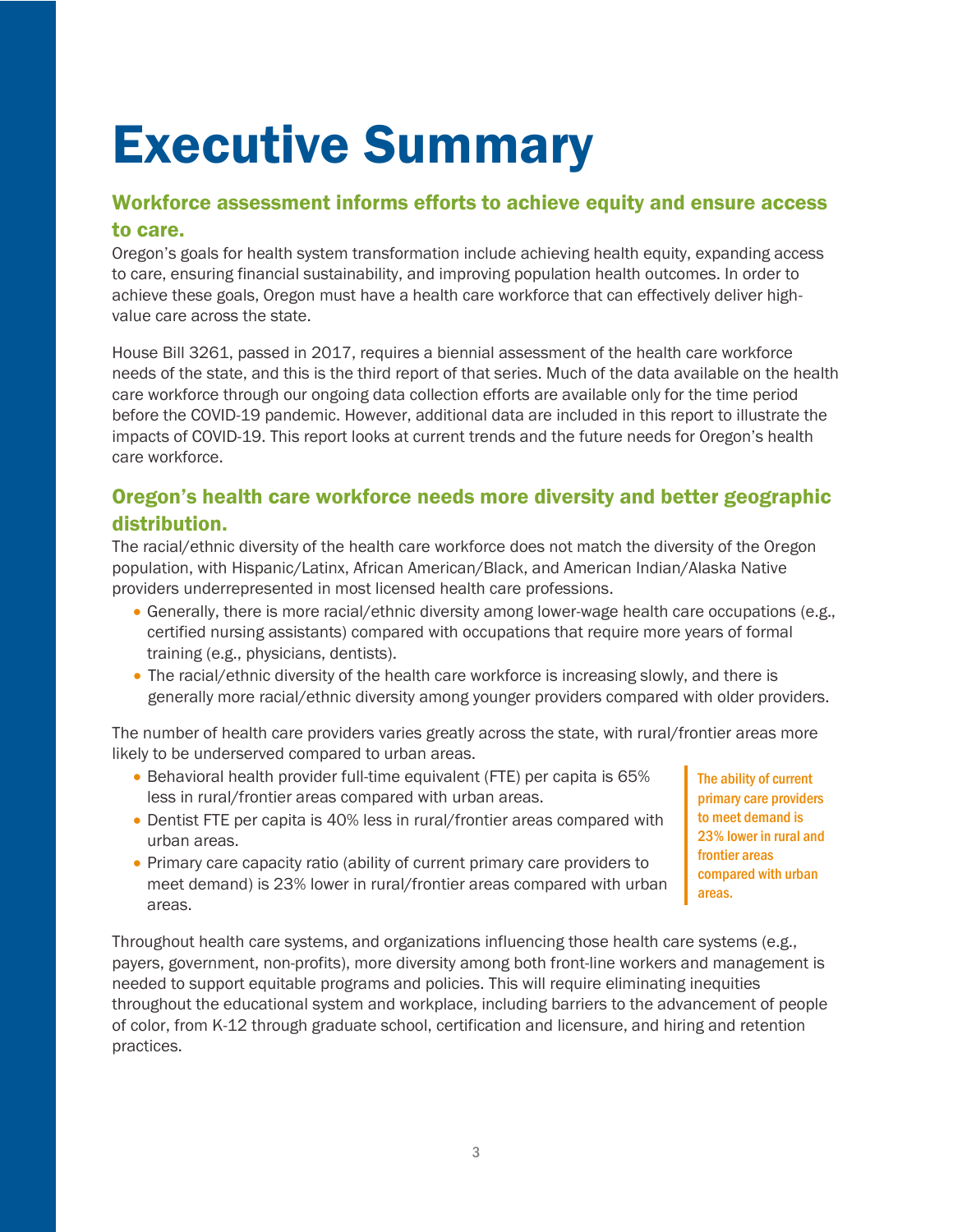## COVID-19 has dramatically affected the health care workforce and significant changes continue.

The COVID-19 pandemic has caused significant changes that impact the health care workforce. In the first months of the pandemic, the number of health care visits fell, which resulted in financial losses for many providers, causing layoffs and furloughs within the health care workforce.

Health care employers continue to grapple with challenges, including: keeping employees and patients safe from COVID-19; losing staff permanently and having difficulty hiring; securing full schedules from workers who are providing care for family members; and increasing stress and burnout among staff.

Telehealth expanded by 40-fold or more in April 2020, after the COVID-19 pandemic began, requiring some clinics to upgrade equipment and train staff. Telehealth can have both benefits and drawbacks:

- **EXP** Telehealth expansion can increase inequities in health care because not everyone has the necessary technology and high-speed Internet access.
- **.** In certain situations, telehealth can be more effective than in-person care, may reduce health care costs, and can increase satisfaction among both providers and patients. However, in other situations telehealth may not be an effective or appropriate method of delivering services.

Telehealth use expanded dramatically when the COVID-19 pandemic hit.

Telehealth can have both benefits and drawbacks.

**• Telehealth can particularly benefit patients who have difficulty finding a provider close to** home, such as patients in some rural and frontier areas.

## Oregon's future health care workforce must focus on equity and population health.

Oregonians have unmet health care needs, including untreated conditions for behavioral and oral health. Oregon's movement toward achieving equity and effectively integrating physical, behavioral, and oral health will create more demand for trained Traditional Health Workers, Health Care Interpreters, behavioral health providers and oral health providers.

#### Traditional Health Workers

Traditional Health Workers (THWs) are trusted individuals from their local communities who provide person- and community‐centered care by bridging communities and the health systems that serve them. The Oregon Health Authority (OHA) requires Coordinated Care Organizations (CCOs) to integrate THWs into the delivery of services. OHA's THW program is also working to expand the use of THWs by other payers and in other settings to facilitate full integration of the THW workforce across health systems. The Governor's Recommended Budget for the 2021-2023 biennium includes an initiative to create a new Tribal Traditional Health Worker Program for Indian health care providers that supports tribal-based practices.

#### Health Care Interpreters

Health Care Interpreters can assist persons with limited English proficiency (LEP) and persons who communicate in sign language to interact more effectively with health care providers. Research has shown that effective interpreting can reduce rates of unnecessary exams and hospitalizations, improve health outcomes, and increase patient and provider satisfaction. OHA has set training standards for becoming a Certified or Qualified Health Care Interpreter. Across the state, Health Care Interpreters are not being used for all patient visits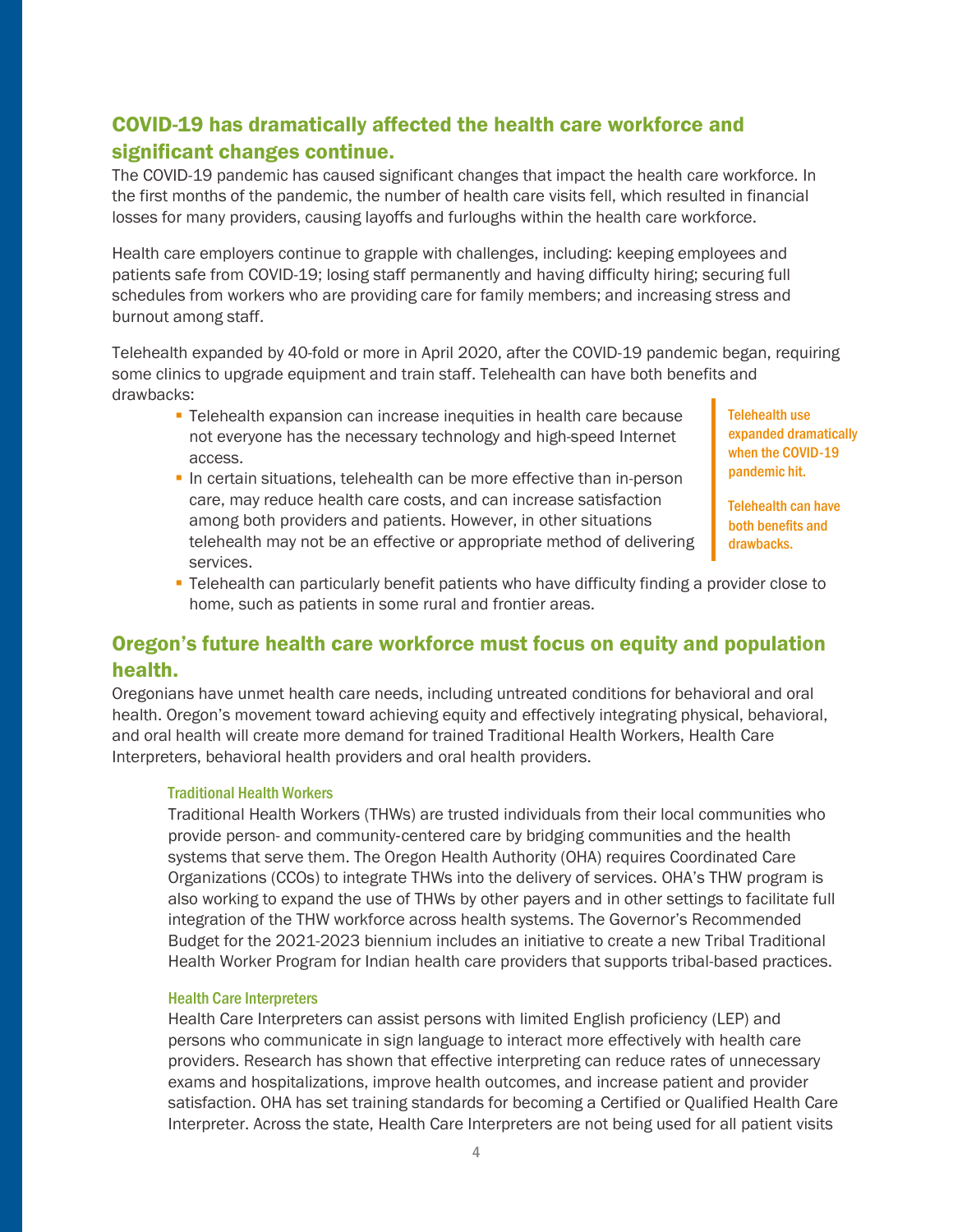that require interpreting. In some parts of the state, current Qualified and Certified Interpreters are not working enough hours for full-time employment and are available to work more hours.

#### Behavioral Health Workforce

Oregon reports higher rates of identified mental health conditions when compared with national rates, and many people do not get the treatment they need. The distribution of licensed behavioral health providers varies widely across the state with fewer providers per capita in rural/frontier areas. People of color are underrepresented among nearly all segments of the behavioral health workforce. Use of telehealth could potentially expand behavioral health treatment options, and research shows that telehealth can reduce costs and be just as effective as in-person care for treating certain behavioral health conditions and patients.

#### Oral Health Workforce

Oral health is critical to overall health, and poor oral health can lead to missed school and work, and can have a negative impact on overall well-being. Access to dental care is limited in a number of communities, and many Oregonians are not receiving the dental care they need. Medicaid programs are required to cover dental care for children, and Oregon is one of only 13 states that offer comprehensive dental benefits to adults with Medicaid coverage. However, only about 40% of Oregon dentists accept Medicaid patients, making it difficult for some Oregon Health Plan (Oregon's Medicaid program) members to access care.

To improve our ability to meet the health care needs of Oregonians, additional data are needed on the health care workforce, especially for unlicensed professions, including numbers of providers, demographics, and training needs. Some of the greatest needs are for unlicensed professions. For example, an Oregon Employment Department analysis showed that the occupations with the greatest needs for training additional workers, among all health and non-health occupations, were medical assistants and nursing assistants. These are among the health care professions with lower wages, overrepresentation of people of color, immigrants, and women, and lacking an effective career ladder for advancement.

Oregon's movement toward achieving equity and effectively integrating physical, behavioral, and oral health will continue to create more demand for trained Traditional Health Workers, Health Care Interpreters, behavioral health providers and oral health providers.

## Health Care Provider Incentive Program works to increase diversity and help underserved areas.

The goals of Oregon's Health Care Provider Incentive Program are to increase the racial/ethnic diversity of the health care workforce and to increase capacity in rural and medically underserved regions of Oregon. With funding of \$17.6 million for the 2019–2021 biennium, the Program achieves these goals by providing financial incentives to health care providers and students studying to become health professionals who will serve patients in underserved areas of the state. For example, about half of the loan repayment awardees worked in rural areas. Among awardees working in urban areas, most work at federally-qualified health centers (FQHCs), and 44% are people of color. There is more demand for these awards than the funding allows: just 45% of clinicians who apply for loan repayment are granted awards.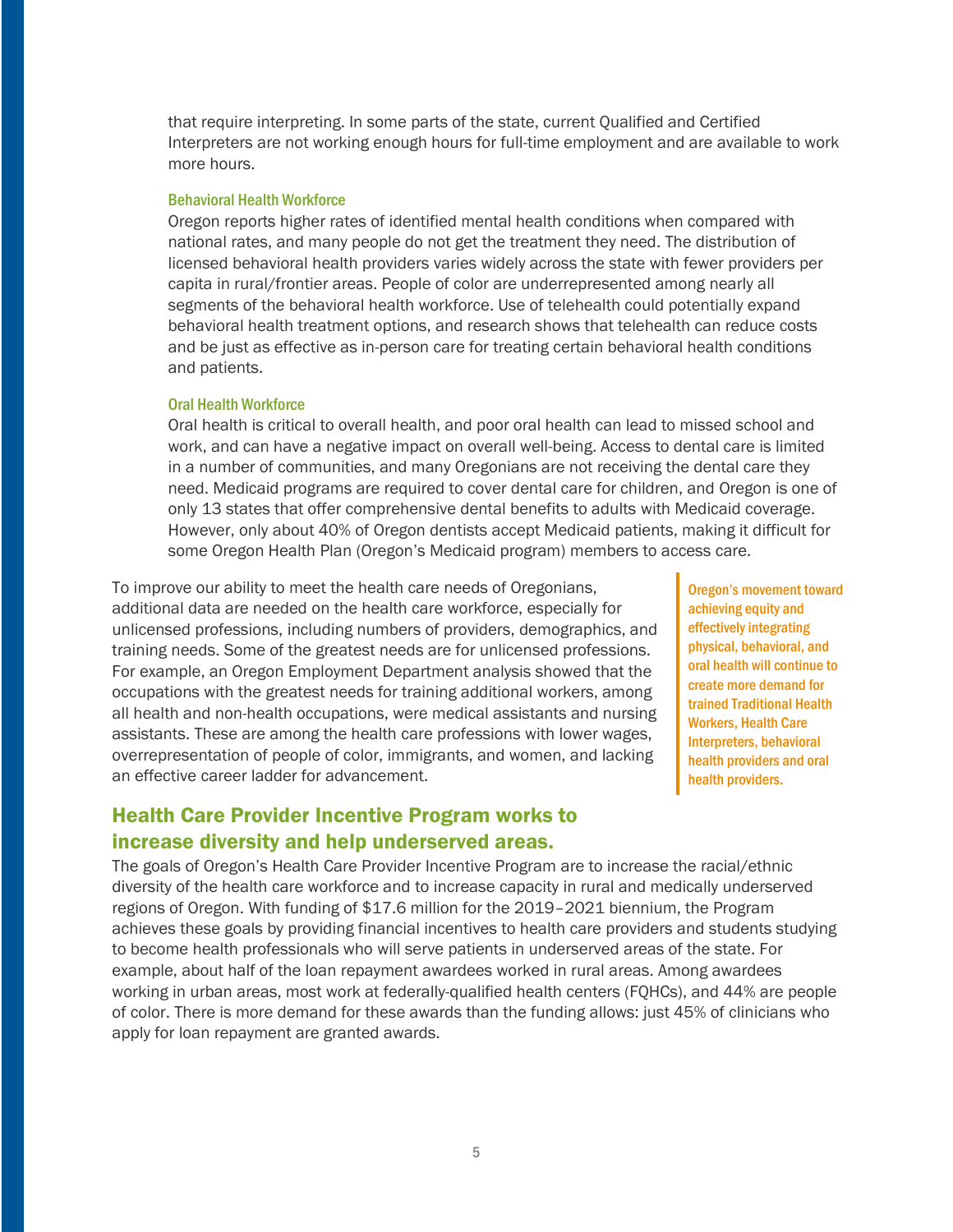<span id="page-5-0"></span>

## Why a Health Care Workforce Needs Assessment?

Oregon has long been working to transform its health care system to achieve health equity, expand access to care, improve population health outcomes, and ensure a financially sustainable and highquality health care system. Oregonians know that the heart of health care delivery is a provider interacting with a patient. Thus, it is critical that Oregon have the workforce needed to effectively deliver high-value care to patients across the state.

[House Bill 3261,](https://olis.leg.state.or.us/liz/2019R1/Downloads/MeasureDocument/HB3261/A-Engrossed) passed in 2017, requires the Oregon Health Policy Board to assess the health care workforce needs of the state. The assessment must consider:

- 1. The workforce needed to address health disparities among medically underserved populations in Oregon
- 2. The workforce needs that result from continued expansion of health insurance coverage in Oregon
- 3. The need for health care providers in rural communities

The needs assessment informs proposals for using the Health Care Provider Incentive Fund to improve the diversity and capacity of Oregon's health care workforce.

This is the third report OHA has published in accordance with [House Bill](https://olis.leg.state.or.us/liz/2019R1/Downloads/MeasureDocument/HB3261/A-Engrossed) 3261 (the legislation required an initial needs assessment report in 2018 and then biennial reports starting in 2019). As stated in the previous reports, it is not feasible to develop definitive recommendations or declarations as to the necessary numbers or ratios of health care providers required in each Oregon community to serve the population's health care needs (see Figure 1). However, these reports can provide insights into the workforce needs in communities across Oregon, identify needed provider types, and provide general guidance for distributing health care provider incentives.

#### Figure 1. Barriers to determining specific numbers of providers needed in a community

- There are no consensus recommendations for how many health care providers of different types a community needs based on its population size, demographics, and health status.
- Development of such recommendations is complicated by the evolution of team-based health care delivery, the increasing use of telehealth services, and the ability of different types of practitioners to serve a patient's needs.
- Population health care needs can vary considerably, even within a county or within a community.This makes it challenging to create quantifiable target provider-to-population ratios that account for unique community characteristics and ensure equitable access to health care.

## Current Context: Health Equity

In 2019, the Oregon Health Authority (OHA) set an ambitious 10-year strategic goal of eliminating health inequities in the state. That same year, the Oregon Health Policy Board adopted a definition of health equity (shown in Figure 2).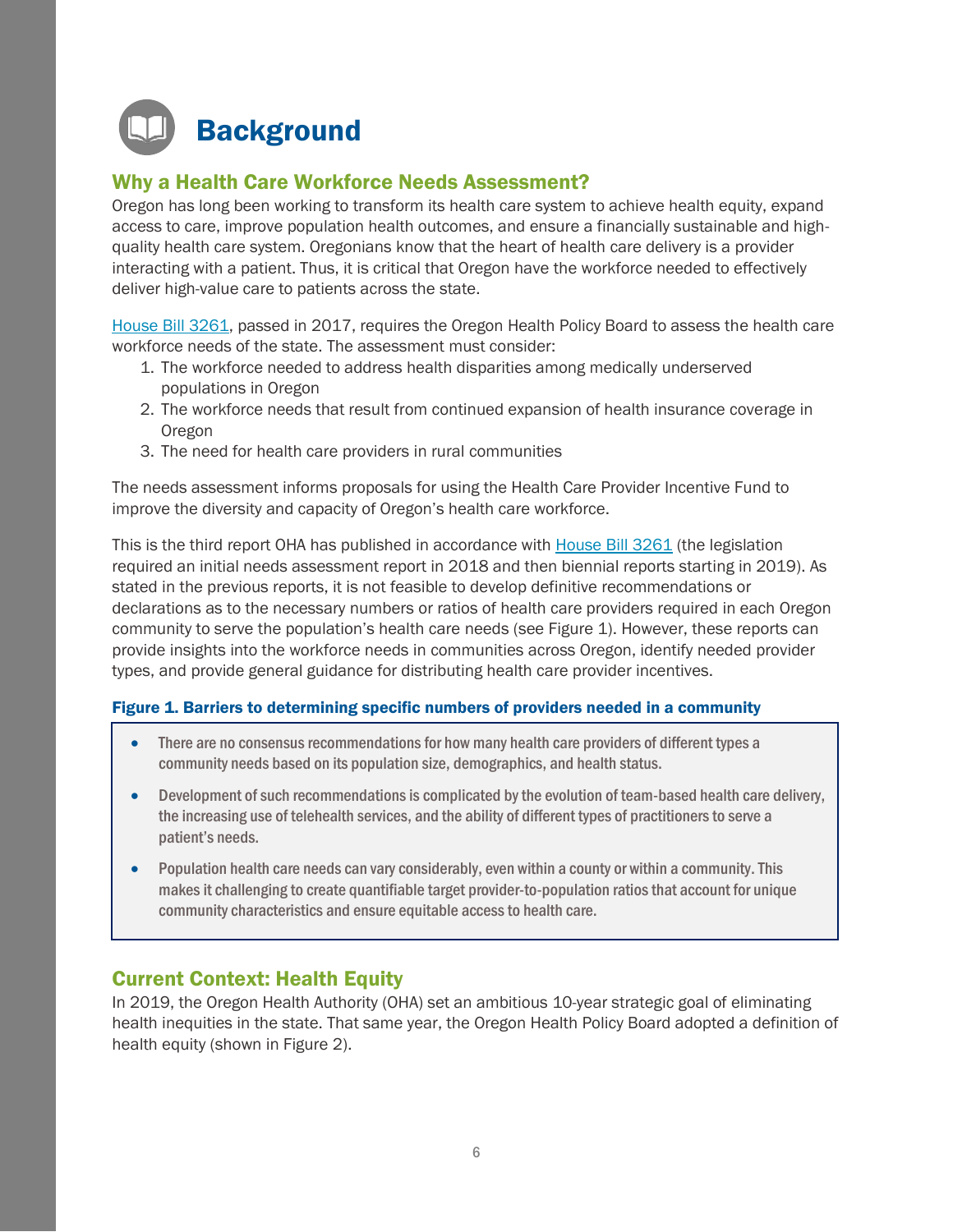Going forward, an increased focus on equity is needed to ensure that all people in Oregon can reach their full health potential and well-being. The [Healthier Together Oregon: 2020](https://www.oregon.gov/oha/PH/ABOUT/Documents/ship/2020-2024/Healthier-Together-Oregon-full-plan.pdf)–2024 State [Health Improvement Plan,](https://www.oregon.gov/oha/PH/ABOUT/Documents/ship/2020-2024/Healthier-Together-Oregon-full-plan.pdf) launched in September 2020, focuses on the following vision:

*Oregon will be a place where health and well-being are achieved across the lifespan for people of all races, ethnicities, disabilities, genders, sexual orientations, socioeconomic status, nationalities and geographic locations.*

This focus on equity must include the training, recruitment, and retention of a diverse workforce that can deliver culturallyappropriate health care. The goals of the State Health Improvement Plan include:

- Implement standards for workforce development that address bias and improve delivery of equitable, traumainformed, and culturally and linguistically responsive services.
- Create a behavioral health workforce that is culturally and linguistically reflective of the communities served.
- Ensure cultural responsiveness among health care providers through increased training and collaboration with traditional health workers.
- Require sexual orientation and gender identity training for all health and social service providers.
- Support alternative health care delivery models in rural areas.

## Current Context: COVID-19

The COVID-19 pandemic has resulted in significant changes to the health care system and workforce needs, and additional changes may lie ahead. As in past years, the main data source for this report is the [Health Care Workforce](https://www.oregon.gov/oha/hpa/analytics/Pages/Health-Care-Workforce-Reporting.aspx) Reporting Program. However, since the most recent available data from the program are from before the COVID-19 pandemic began in Oregon, this report includes additional data and information to provide insights into the impacts of COVID-19 on the needs of the health care workforce.

Changes brought on by the COVID-19 pandemic include the increased use of telehealth, which shows promise for delivering needed care in some situations. The disruption from the COVID-19 pandemic, and the response and recovery, provide an opportunity for further health care transformation going forward. Future changes will focus on expanding programs to improve the culturally-appropriate provision of services and improving equity throughout the health care system.

This report analyzes trends from data collected prior to the COVID-19 pandemic and then describes impacts of the COVID-19 pandemic response and recovery. This report also outlines the needs for Traditional Health Workers, Health Care Interpreters, behavioral health providers, and oral health providers. These four workforces are critical for meeting Oregon's goals of achieving health equity; integrating physical, behavioral and oral health; and ensuring access to high-value care. It also summarizes the recent evaluation of the Health Care Provider Incentive Program.

#### Figure 2. Definition of Health Equity Approved by the Oregon Health Policy Board

Oregon will have established a health system that creates health equity when all people can reach their full health potential and well-being and are not disadvantaged by their race, ethnicity, language, disability, gender, gender identity, sexual orientation, social class, intersections among these communities or identities, or other socially determined circumstances.

Achieving health equity requires the ongoing collaboration of all regions and sectors of the state, including tribal governments to address:

> The equitable distribution or redistributing of resources and power; and

Recognizing, reconciling and rectifying historical and contemporary injustices.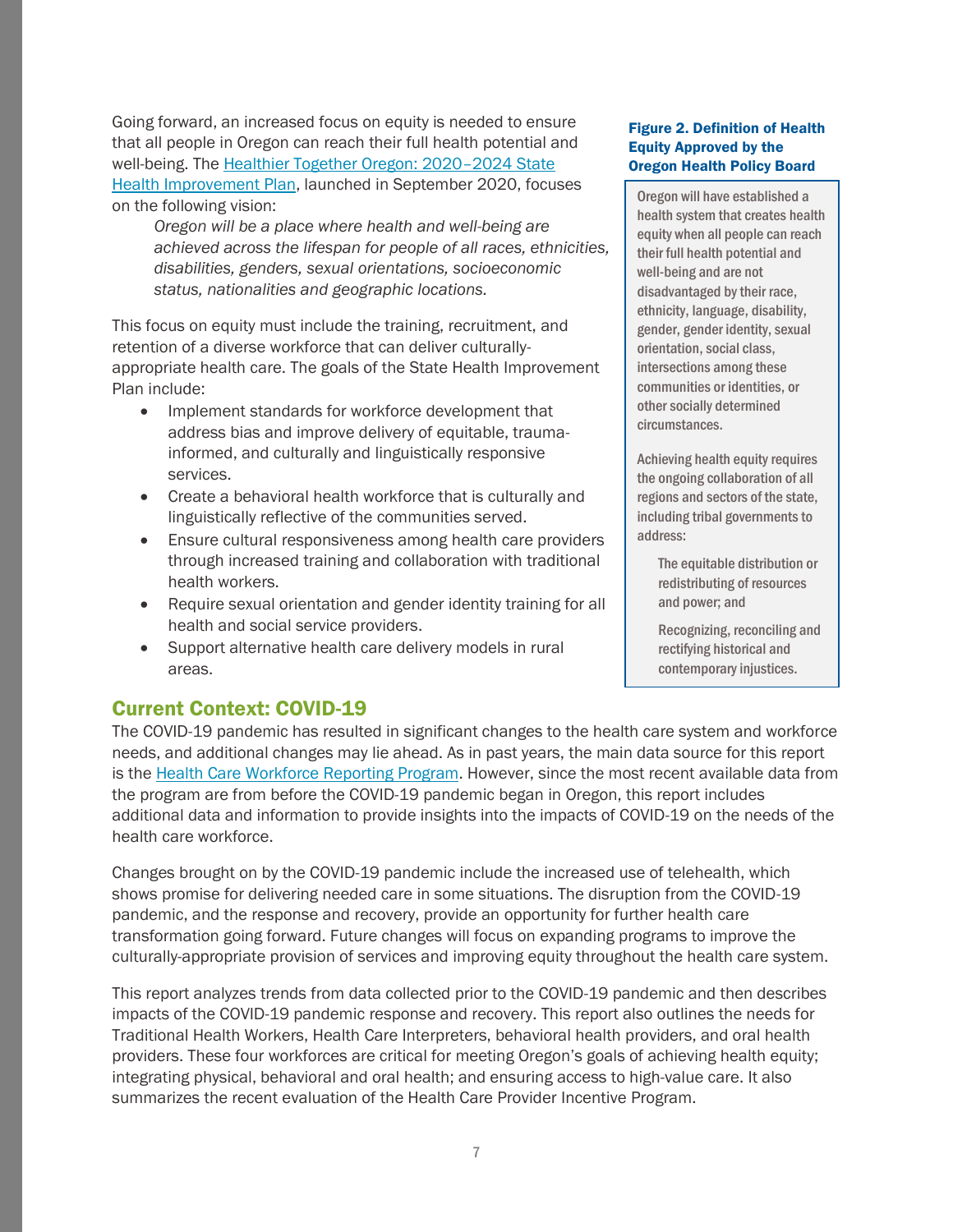## <span id="page-7-0"></span>Health Care Workforce Trends

## <span id="page-7-1"></span>Health Care Workforce Reporting Program Data

#### Methodology

OHA's Health Care Workforce Reporting Program was created in 2009 with the passage of [House Bill](https://olis.oregonlegislature.gov/liz/2009R1/Downloads/MeasureDocument/HB2009/C-Engrossed) [2009,](https://olis.oregonlegislature.gov/liz/2009R1/Downloads/MeasureDocument/HB2009/C-Engrossed) which required OHA to collaborate with seven health profession licensing boards to collect health care workforce data during their license renewal processes (typically every one or two years). Oregon was one of the first states in the country to legislatively mandate reporting by health care professionals and these data are an increasingly useful source of reliable information about Oregon's licensed health care workforce. During the 2015 Oregon Legislative session, [Senate Bill](https://olis.oregonlegislature.gov/liz/2015R1/Downloads/MeasureDocument/SB230/B-Engrossed) [230](https://olis.oregonlegislature.gov/liz/2015R1/Downloads/MeasureDocument/SB230/B-Engrossed) added ten more health licensing boards to this data collection program.

Oregon's 17 licensing boards participating in this data collection are outlined in Table 1, with the 40 occupations that they license.

| <b>Licensing Board</b>                                                                 | <b>Licenses</b>                                                                                                                                                                                         |
|----------------------------------------------------------------------------------------|---------------------------------------------------------------------------------------------------------------------------------------------------------------------------------------------------------|
| <b>Oregon Medical Board</b>                                                            | Doctor of Medicine (MD), Doctor of Osteopathy (DO), Doctor of<br>Podiatry (DPM), Licensed Acupuncturist, Physician Assistant (PA)                                                                       |
| <b>Oregon Board of Dentistry</b>                                                       | Dentist (DMD/DDS), Registered Dental Hygienist (RDH)                                                                                                                                                    |
| <b>Oregon Board of Optometry</b>                                                       | Optometrists (OD)                                                                                                                                                                                       |
| <b>Oregon Board of Naturopathic Medicine</b>                                           | Naturopathic Physician (ND)                                                                                                                                                                             |
| <b>Oregon State Board of Nursing</b>                                                   | Registered Nurse (RN), Nurse Practitioner (NP), Certified Registered<br>Nurse Anesthetist (CRNA), Clinical Nurse Specialist (CNS), Licensed<br>Practical Nurse (LPN), Certified Nursing Assistant (CNA) |
| <b>Oregon Board of Chiropractic Examiners</b>                                          | Chiropractic Examiners (DC),<br><b>Chiropractic Assistants (CA)</b>                                                                                                                                     |
| <b>Oregon Occupational Therapy Licensing Board</b>                                     | Occupational Therapist (OT),<br><b>Occupational Therapy Assistant (OTA)</b>                                                                                                                             |
| <b>Oregon Board of Physical Therapy</b>                                                | Physical Therapist (PT),<br><b>Physical Therapist Assistant (PTA)</b>                                                                                                                                   |
| <b>Oregon Board of Massage Therapists</b>                                              | <b>Licensed Massage Therapist (LMT)</b>                                                                                                                                                                 |
| <b>Respiratory Therapist and Polysomnographic</b>                                      | Polysomnographic Technologists (LPSGT),                                                                                                                                                                 |
| <b>Technologist Licensing Board</b>                                                    | <b>Respiratory Therapists (LRCP)</b>                                                                                                                                                                    |
| <b>Oregon Board of Licensed Dieticians</b>                                             | Licensed Dietitian (LD)                                                                                                                                                                                 |
| <b>Oregon Board of Psychology</b>                                                      | Psychologist (PSY)                                                                                                                                                                                      |
| <b>Oregon Board of Licensed Clinical Social Workers</b>                                | Licensed Clinical Social Worker (LCSW),<br><b>Clinical Social Worker Associate (CSWA)</b>                                                                                                               |
| Oregon Board of Licensed Professional Counselors and<br><b>Therapists</b>              | Licensed Marriage and Family Therapist (LMFT), Licensed<br><b>Professional Counselor (LPC)</b>                                                                                                          |
| <b>Oregon Board of Pharmacy</b>                                                        | Pharmacists (RPH),<br><b>Certified Pharmacy Technician (CPhT)</b>                                                                                                                                       |
| <b>Oregon Board of Medical Imaging</b>                                                 | Nuclear Medicine Technologist (NMT), MRI Technologist (MRI),<br>Radiation Therapist (RDT), Radiographer (RDG), Sonographer<br>(SNG), Limited Permit X-ray Machine Operator (LXMO)                       |
| <b>Oregon Board of Examiners for Speech-Language</b><br><b>Pathology and Audiology</b> | Audiologist (AUD), Speech-Language Pathologists (SLP), Speech-<br>Language Pathologists Assistants (SLPA)                                                                                               |

#### Table 1. Oregon Health Care Licensing Boards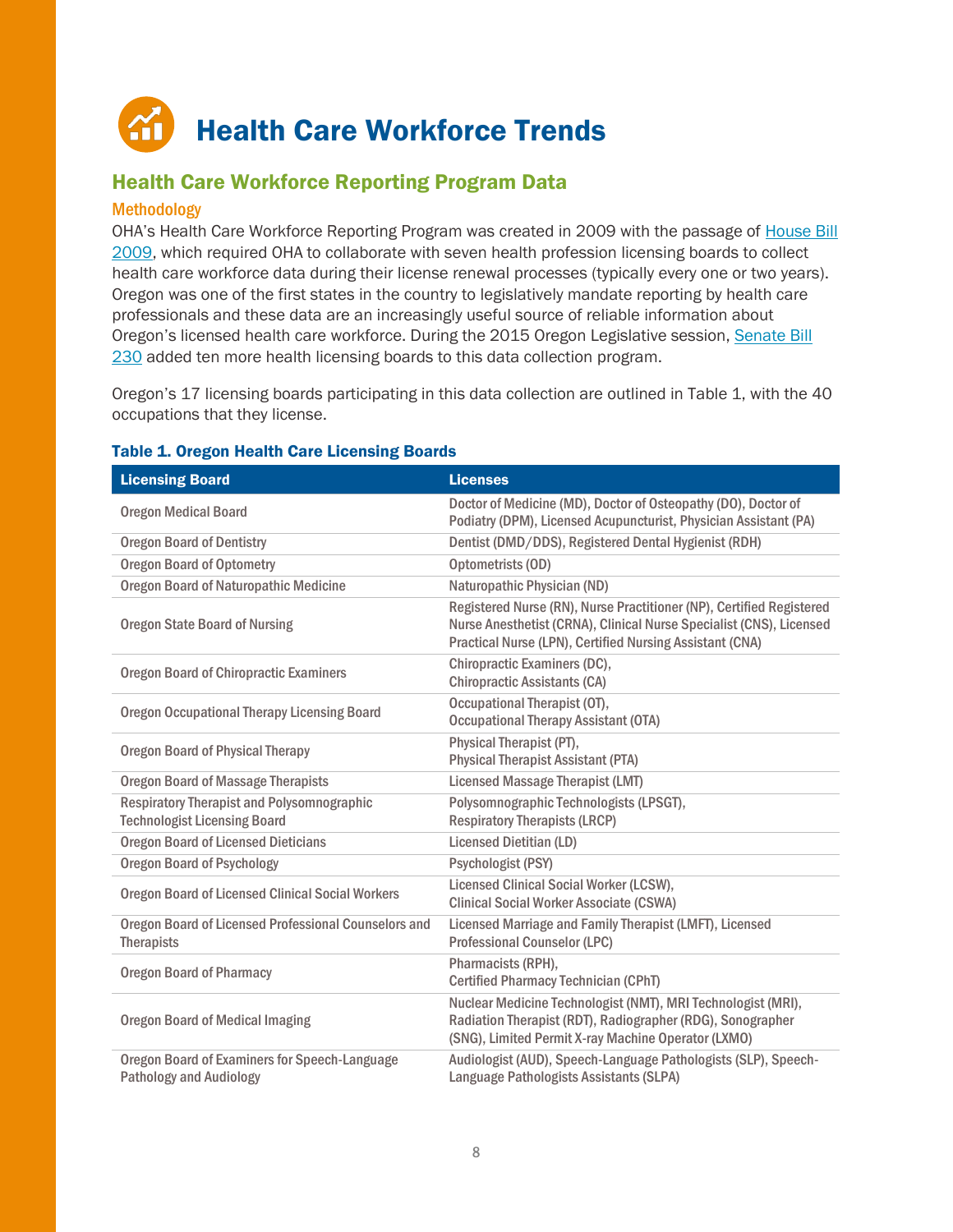The data collected on these providers include information submitted to the licensing boards and data from the [Health Care Workforce](https://dhsoha.az1.qualtrics.com/jfe/preview/SV_2os6p2oYfj8GG6F?Q_SurveyVersionID=current&Q_CHL=preview) Survey. Survey data include information on provider demographics, education and certification, languages spoken other than English, practice locations, number of hours worked, future practice plans, and specialty information. The Health Care Workforce Reporting Program analyzes and reports these data, with th[e most recent reports](https://www.oregon.gov/OHA/HPA/ANALYTICS/Pages/Health-Care-Workforce-Reporting.aspx) representing providers licensed in January 2020 (survey data from license renewals completed 2018 to 2019).

In total, there were 180,483 licensed health care providers in this reporting program dataset as of January 2020. In addition to the number of licensed professionals, the survey data allow analysis of the number of practitioners that are actively practicing in Oregon, and of the provider full-time equivalent (FTE) for direct patient care. Data for this report focus on the FTE for direct patient care, but the number of licensed providers, number of providers actively practicing in Oregon, and FTE are all available in the most recent report on [Oregon's Licensed Health Care Workforce Supply](https://www.oregon.gov/oha/HPA/ANALYTICS/HealthCareWorkforceReporting/2021-Workforce-Supply-for-web.pdf).

#### Findings

The direct patient care FTE by occupation and year from 2016-2020 is shown in Figure 3 on the next page, along with the annual average percent change in that time period. Among the occupations with the largest increases are nurse practitioners (average annual increase of 5.6%), physician assistants (8.6%), counselors and therapists (10.4%), physical therapists (5.3%), and occupational therapists (4.5%).

Most of the six occupations that showed decreases in this time period have relatively small workforces, except for pharmacists. Some health care services can be delivered by more than one type of provider, so a reduction in the number of one type of provider may be offset by increases in another provider type. For example, the pharmacist FTE decreased by an average of 2.3% annually, while the certified pharmacy technician FTE increased by almost 1.8% annually.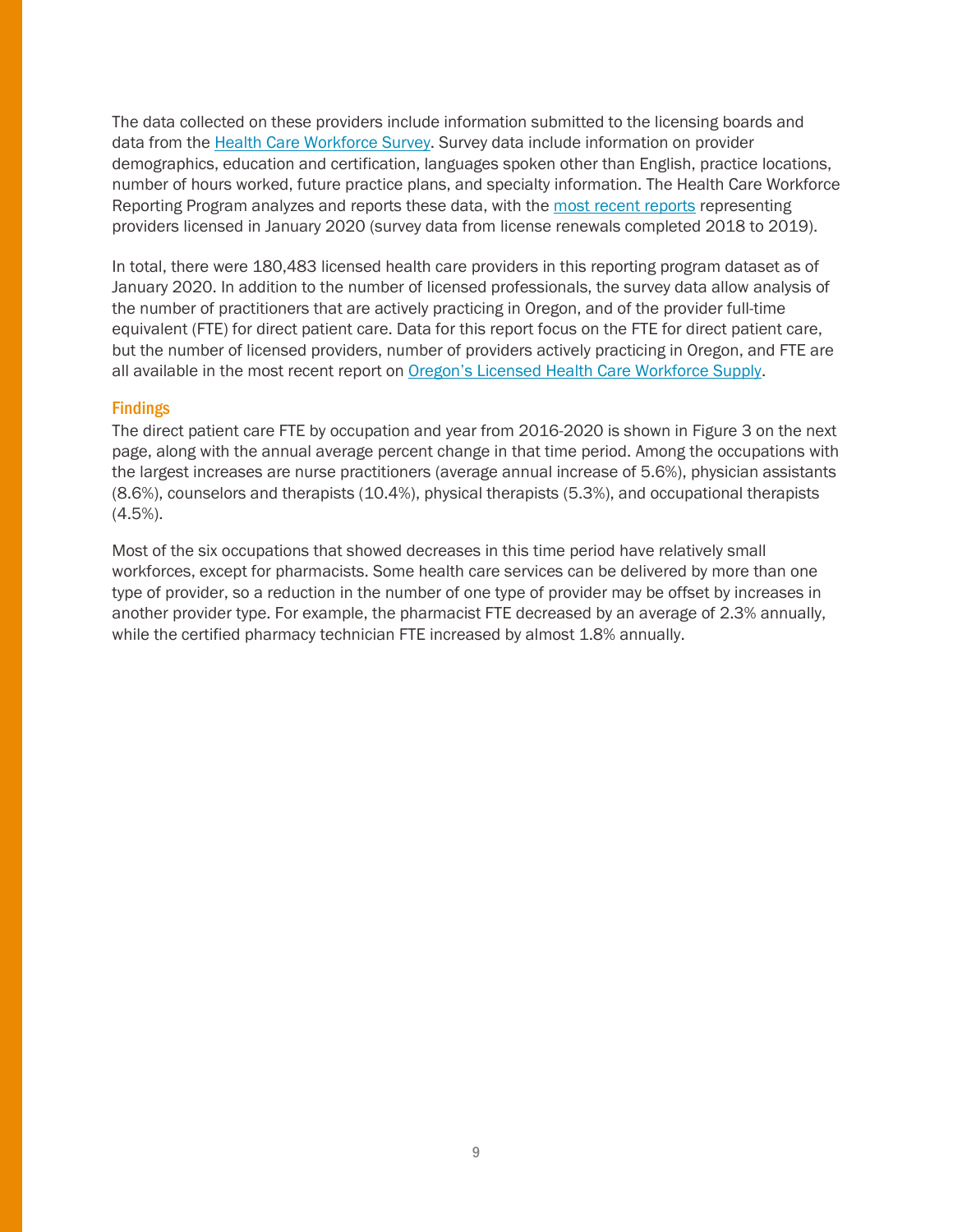### Figure 3. Changes in provider FTE over time vary by occupation

Average Annual Percent Change in Direct Patient Care FTE by Occupation: 2016 to 2020

For reference, the Oregon population has increased an average 1.3% each year since 2016. Axes are not the same among occupations and should not be compared.

| Registered nurses                       | 25,399     |                  | $-25,876$   |         | 1.4%  |
|-----------------------------------------|------------|------------------|-------------|---------|-------|
| Certified nursing assistants            | $12,436 -$ | ستعت             | $-12,700$   |         | 1.1%  |
| Licensed practical nurses               | $2.728 -$  |                  | $-2,996$    |         | 2.9%  |
| Nurse practitioners                     | $2,293 -$  |                  | 92,752      |         | 5.6%  |
| Certified registered nurse anesthetists | 509        |                  | 437         | $-1.4%$ |       |
| Clinical nurse specialists              | 52         |                  | 36          | $-7.1%$ |       |
| Physicians                              | $10,855 -$ |                  | $-12,096$   |         | 2.3%  |
| Physician assistants                    | 1,335      |                  | 1,882       |         | 8.6%  |
| Acupuncturists                          |            | $821 -$          | -835        |         | 0.9%  |
| Podiatrists                             | $149 -$    |                  | $-171$      |         | 3.0%  |
| <b>Pharmacists</b>                      | 2.981      |                  | 2,507       | $-2.3%$ |       |
|                                         |            |                  | $-2,680$    |         | 1.8%  |
| Certified pharmacy technicians          | $2.426 -$  |                  |             |         |       |
| Dental hygienists                       | $1.964 -$  |                  | $-2,112$    |         | 1.8%  |
| Dentists                                | $2,265 -$  |                  | $-2,411$    |         | 1.8%  |
| Licensed massage therapists             |            | $2,723 -$        | $-2,735$    |         | 0.5%  |
| Physical therapists                     | 2,281      |                  | $-2,903$    |         | 5.3%  |
| Physical therapy assistants             | 586.       |                  | $-736$      |         | 5.0%  |
| Medical imaging technologists           |            | $3,752 -$        | $-3,906$    |         | 4.1%  |
| Licensed clinical social workers        |            | $1.894 +$        | $-2,003$    |         | 2.9%  |
| Clinical social work associates         |            | $528 -$          | $-607$      |         | 7.3%  |
| Non-clinical social workers             |            | 67 <sub>o</sub>  | $-60$       | $-5.1%$ |       |
| Counselors & therapists                 |            | $1.599 -$        | $-1.949$    |         | 10.4% |
| Chiropractic physicians                 |            | $897 -$          | $-933$      |         | 2.0%  |
| Chiropractic assistants                 |            | $529 -$          | .591        |         | 5.7%  |
| Occupational therapists                 | $847 -$    |                  | $-1,045$    |         | 4.5%  |
| Occupational therapy assistants         | 239        |                  | $-292$      |         | 3.8%  |
| Speech-language pathologists            |            | $923 -$          | $-1.011$    |         | 5.0%  |
| Audiologists                            |            | $151 -$          | •157        |         | 2.5%  |
| Speech-language pathology assistants    |            | 105 <sub>0</sub> | 95          | $-3.0%$ |       |
| Respiratory therapists                  |            | 1,066+           | $-1,071$    |         | 0.3%  |
| Polysomnographic technologists          |            | $160 -$          | $-168$      |         | 2.4%  |
| Psychologists                           |            | $840 -$          | .869        |         | 1.7%  |
| Naturopathic physicians                 |            | $446 -$          | +465        |         | 2.1%  |
| Licensed dietitians                     | $327 -$    |                  | *404        |         | 6.0%  |
| Optometrists                            |            |                  | $527 - 533$ |         | 1.0%  |
|                                         | 2016       | 2018             | 2020        |         |       |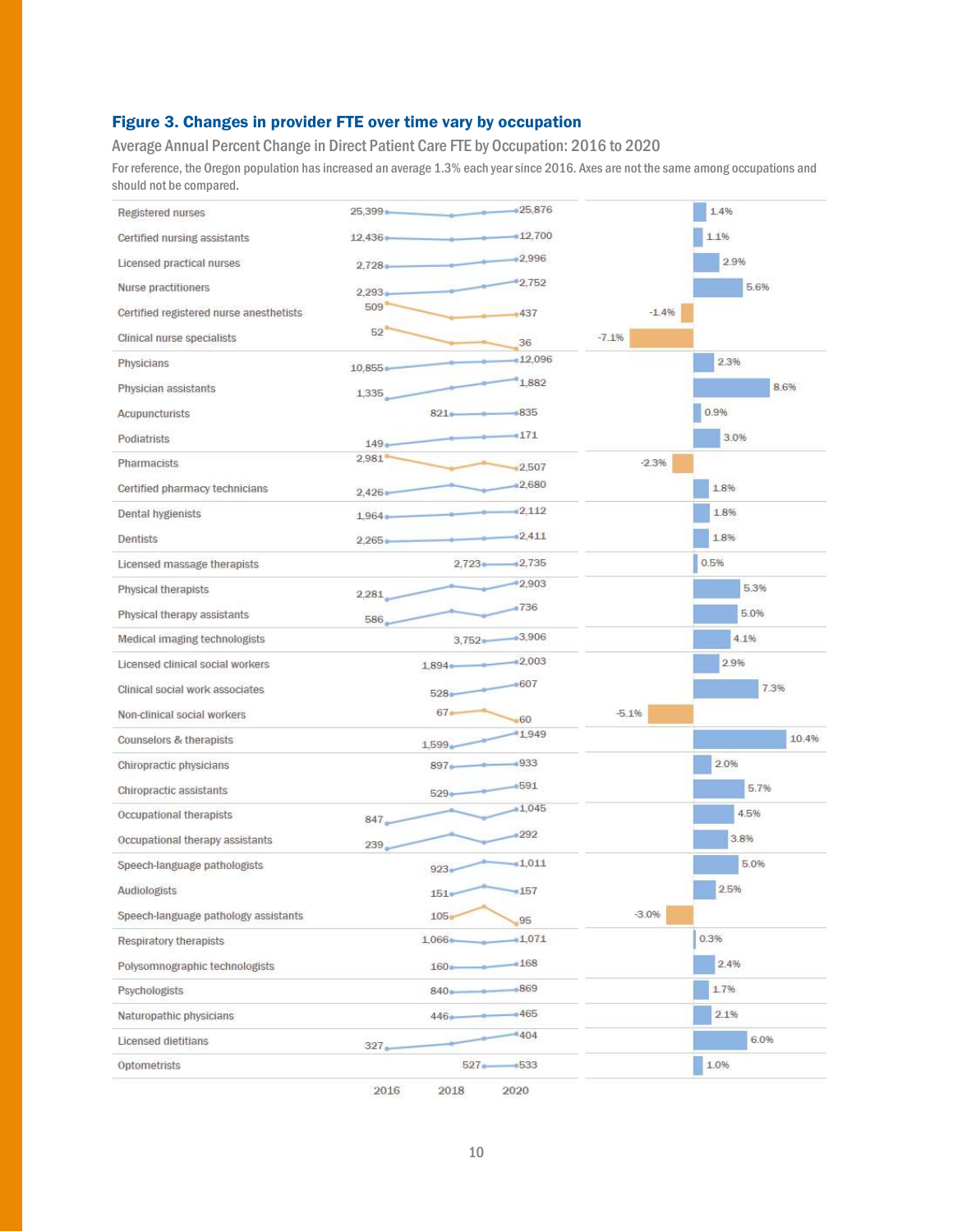Primary care providers can be any of four licensed occupations, as shown in Table 2. Most (71%) primary care providers are physicians (MD/DO), and the remainder of primary care is provided by nurse practitioners, physician assistants, and naturopathic physicians. Since 2016, the primary care provider FTE has increased an average of 5% annually among physicians, nurse practitioners, and physician assistants (naturopathic physicians are not included in the analysis because data were not collected from naturopathic physicians before 2018).

#### Table 2. Primary care providers can be among four licensed professions

Primary Care Provider FTE by Occupation: Oregon, 2020

| <b>Occupation</b>          | <b>Statewide FTE</b> | <b>Percent of primary care workforce</b> |
|----------------------------|----------------------|------------------------------------------|
| Physician - MD/DO          | 4.716                | 71%                                      |
| <b>Nurse Practitioner</b>  | 1.020                | 15%                                      |
| <b>Physician Assistant</b> | 685                  | 10%                                      |
| Naturopathic Physician     | 220                  | 3%                                       |
| TOTAL                      | 6.641                | 100%                                     |

Figure 4 shows the primary care professional FTE to population ratios for each of Oregon's 36 counties. The statewide ratio is 15.7 FTE per 10,000 residents, and the county ratios vary widely, ranging from 0 per 10,000 (Wheeler) to 30.3 per 10,000 (Wallowa).

#### Figure 4. Access to primary care varies around the state

Primary Care Professional FTE per 10,000 Population, 2020



The Health Care Workforce Reporting Program data include information on race/ethnicity, gender and languages spoken by the providers. Starting in 2021, the Health Care Workforce Reporting Program's survey of providers will begin using the REALD tool to collect expanded data on race/ethnicity and disability status. [House Bill 2134](https://olis.oregonlegislature.gov/liz/2013R1/Downloads/MeasureDocument/HB2134/B-Engrossed) in 2013 which is codified in [OAR 333-018-](https://secure.sos.state.or.us/oard/viewSingleRule.action?ruleVrsnRsn=273170) [0011,](https://secure.sos.state.or.us/oard/viewSingleRule.action?ruleVrsnRsn=273170) requires OHA and the Oregon Department of Human Services to develop these data collection standards (see Figure 5).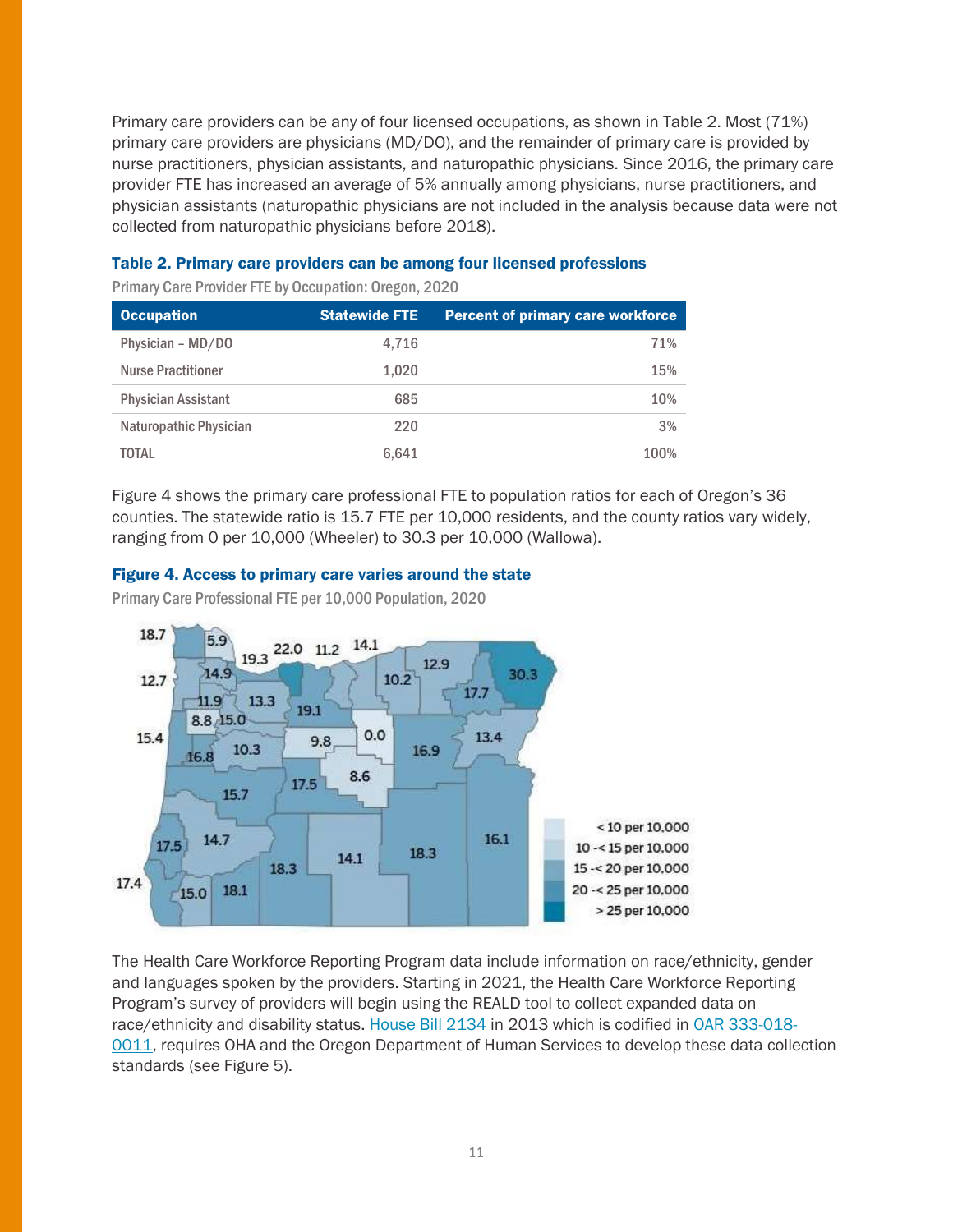#### Figure 5. Improving data collection through REALD

REALD is [a standardized tool](https://www.oregon.gov/oha/OEI/Pages/REALD.aspx) developed by OHA and the Oregon Department of Human Services to improve Race, Ethnicity, Language, and Disability data collection. REALD outlines how to collect data on race, ethnicity, language, and disability with more granularity. The tool can be used to more accurately identify inequities and subpopulations that may benefit from focused interventions, and help address unique inequities that occur at the intersections of race, ethnicity, language, and disability.

The gender and race/ethnicity breakdown for each type of licensed health care provider compared with Oregon's general population is shown in Table 3. Female providers are overrepresented in most professions, though men tend to be overrepresented in fields requiring more years of formal training, such as physicians and dentists. Overall, Oregon's licensed health care workforce is less racially and ethnically diverse than the general population with Hispanic/Latinx, African American/Black, and American Indian/Alaska Native providers being underrepresented in most licensed health care professions. Non-Hispanic whites and Asians are generally overrepresented, but the current data do not allow analysis of more specific subpopulations. More detailed data on race and ethnicity will be collected going forward using the REALD tool (see Figure 5). The licensed occupations that are more racially and ethnically diverse tend to be occupations that require fewer years of formal training and receive lower wages, such as certified nursing assistants, and clinical social work associates.

Trends for 2016 to 2020 in the percentages of providers who are people of color are shown in Figure 6. Over this time period, the percentage of the state population that are people of color increased an average of 1.7% annually. As shown in Figure 6, the proportion of licensed providers who are people of color increased faster than the increase in the general population for most occupations. In general, there is a larger percentage of people of color among health care providers in younger age groups compared with older age groups. For example, people of color comprise 18% of licensed behavioral health providers under 40 years old and 12% of licensed behavioral health providers 50 years and older. More detail on these trends can be found in the 2020 report on the [Diversity of](https://www.oregon.gov/oha/HPA/ANALYTICS/HealthCareWorkforceReporting/2021-Workforce-Diversity-for-web.pdf)  [Oregon's Licensed Health Care Workforce](https://www.oregon.gov/oha/HPA/ANALYTICS/HealthCareWorkforceReporting/2021-Workforce-Diversity-for-web.pdf).

Among Oregon's licensed health care workforce, 20% speak another language in addition to English, though only 11.3% of providers said that they are native speakers or had advanced proficiency in another language. The percentage of providers who self-reported that they are native speakers or had advanced proficiency in another language varies by profession, e.g., primary care providers (18.1%), oral health providers (17.3), behavioral health providers (8.2%). Spanish is the most common language spoken other than English in both the general population (9.1%) and among licensed providers (10%). The next most common languages spoken in Oregon households are Chinese (including Mandarin, Cantonese; 0.8% of households), Vietnamese (0.7%), and Russian (0.5%). Less than 1% of the licensed health care provider workforce are native speakers or have advanced proficiency in each of those languages. Thus, many patients who speak a language other than English need the assistance of a Health Care Interpreter. See [Section 4](#page-31-0) of this report for a discussion of the Health Care Interpreter workforce.



**Ethnicity** 

Etness. Language,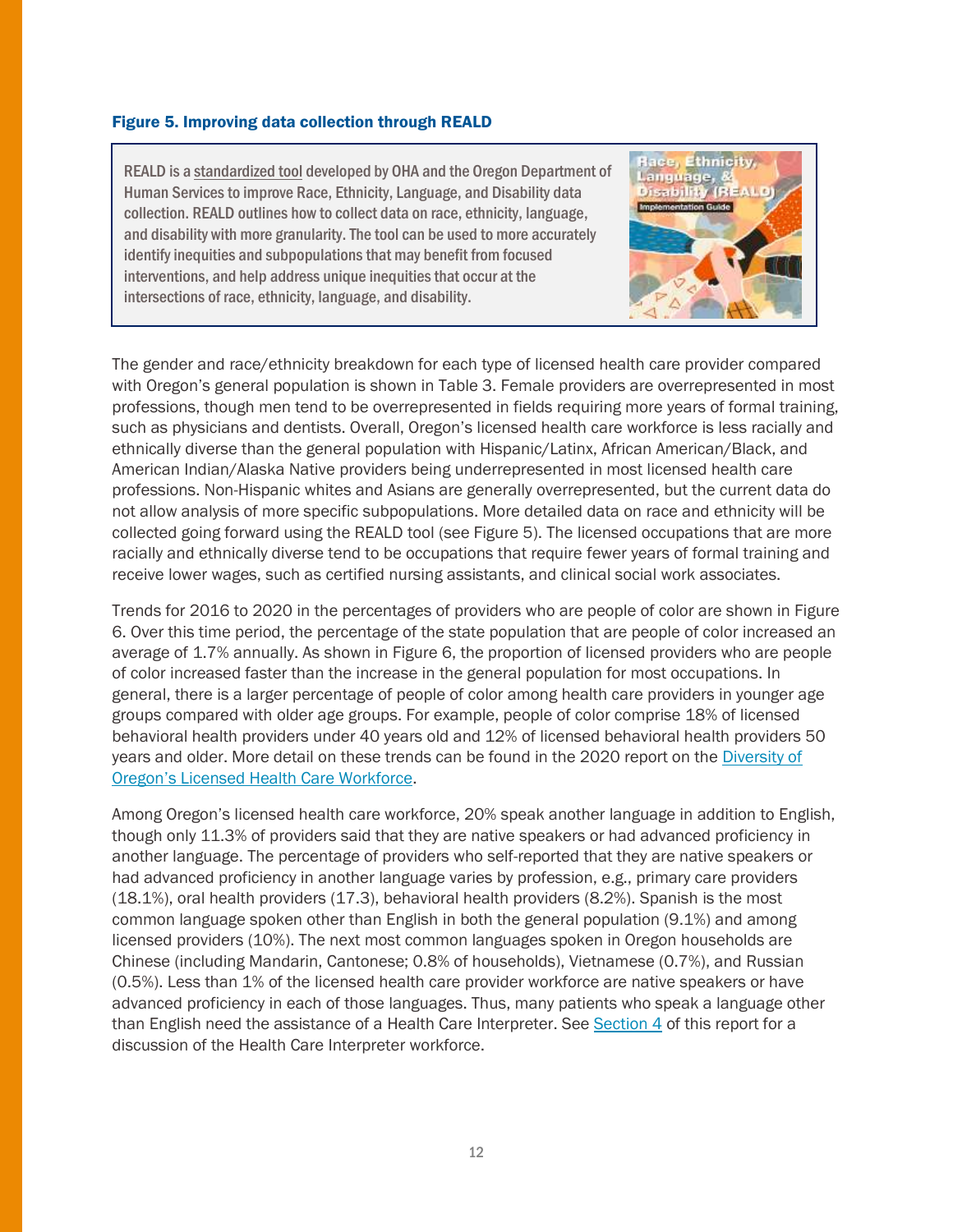#### Table 3. Race, Ethnicity, and Gender Distribution: Health Care Workforce vs. Oregon Population

**Comparison to state distribution** 

|                        |                                     | Hisp/<br>Latino | White | Black/<br>AA | AI/AN | Asian | NH/P1 | Multi-<br>racial | Other | Fem.  | Male        |
|------------------------|-------------------------------------|-----------------|-------|--------------|-------|-------|-------|------------------|-------|-------|-------------|
| Oregon                 |                                     | 12.8%           | 76.0% | 1.8%         | 0.9%  | 4.2%  | 0.4%  | 3.7%             | 0.2%  |       | 50.4% 49.6% |
|                        |                                     |                 |       |              |       |       |       |                  |       |       |             |
| Chiropractic           | Chiropractic physicians             | 2.5%            | 89.1% | 0.4%         | 0.3%  | 4.9%  | 0.2%  | 1.9%             | 0.6%  | 33.1% | 66.7%       |
|                        | Chiropractic assistants             | 18.1%           | 73.1% | 0.9%         | 0.4%  | 2.8%  | 0.1%  | 4.0%             | 0.5%  | 87.5% | 12.5%       |
| Counseling & therapy   | Counselors & therapists             | 4.4%            | 88.7% | 1.0%         | 0.5%  | 2.0%  | 0.2%  | 2.4%             | 0.8%  | 78.5% | 21.1%       |
| Dentistry              | Dentists                            | 3.7%            | 77.5% | 0.5%         | 0.2%  | 14.4% | 0.3%  | 1.9%             | 1.6%  | 28.8% | 71.2%       |
|                        | <b>Dental hygienists</b>            | 4.9%            | 85.4% | 0.3%         | 0.6%  | 4.7%  | 0.2%  | 3.0%             | 0.9%  | 97.4% | 2.6%        |
| <b>Dietetics</b>       | Licensed dietitians                 | 3.4%            | 89.9% | 0.2%         | 0.2%  | 4.1%  | 0.0%  | 2.3%             | 0.0%  | 96.3% | 3.7%        |
| Massage therapy        | Licensed massage therapists         | 4.4%            | 86.5% | 0.6%         | 0.5%  | 3.2%  | 0.3%  | 3.5%             | 0.9%  | 83.0% | 16.8%       |
| Medical                | Physicians                          | 3.6%            | 77.3% | 1.4%         | 0.1%  | 14.4% | 0.2%  | 1.6%             | 1.4%  | 40.6% | 59.4%       |
|                        | Podiatrists                         | 1.2%            | 83.0% | 1.2%         | 0.0%  | 11.7% | 0.6%  | 1.8%             | 0.6%  | 27.5% | 72.5%       |
|                        | Physician assistants                | 4.2%            | 87.4% | 1.0%         | 0.3%  | 4.4%  | 0.2%  | 2.2%             | 0.4%  | 65.7% | 34.3%       |
|                        | Acupuncturists                      | 3.2%            | 81.5% | 0.3%         | 0.0%  | 10.5% | 0.2%  | 3.2%             | 1.2%  | 70.3% | 29.7%       |
| <b>Medical imaging</b> | Medical imaging technologists       | 5.3%            | 86.9% | 0.6%         | 0.7%  | 2.8%  | 0.4%  | 2.6%             | 0.5%  | 67.3% | 32.6%       |
| Naturopathy            | Naturopathic physicians             | 4.2%            | 86.8% | 0.3%         | 0.1%  | 3.5%  | 0.0%  | 3.8%             | 1.3%  | 77.5% | 22.0%       |
| <b>Nursing</b>         | Nurse practitioners                 | 3.8%            | 86.9% | 1.5%         | 0.4%  | 3.9%  | 0.4%  | 2.4%             | 0.6%  | 87.9% | 12.0%       |
|                        | Clinical nurse specialists          | 0.8%            | 94.3% | 0.0%         | 0.0%  | 2.4%  | 0.0%  | 2.4%             | 0.0%  | 95.9% | 4.1%        |
|                        | Cert. registered nurse anesthetists | 3.9%            | 85.6% | 0.8%         | 0.3%  | 6.4%  | 0.6%  | 2.2%             | 0.3%  | 53.9% | 46.1%       |
|                        | <b>Registered nurses</b>            | 4.3%            | 85.8% | 1.0%         | 0.5%  | 4.7%  | 0.4%  | 2.9%             | 0.4%  | 87.2% | 12.7%       |
|                        | Licensed practical nurses           | 9.0%            | 76.3% | 4.4%         | 0.7%  | 4.6%  | 0.6%  | 3.8%             | 0.5%  | 87.9% | 12.1%       |
|                        | Certified nursing assistants        | 16.6%           | 63.5% | 6.6%         | 1.1%  | 6.6%  | 1.2%  | 3.7%             | 0.6%  | 85.3% | 14.6%       |
| Occupational therapy   | Occupational therapists             | 2.4%            | 88.8% | 0.6%         | 0.2%  | 4.2%  | 0.2%  | 3.3%             | 0.4%  | 89.2% | 10.8%       |
|                        | Occupational therapy assistants     | 4.7%            | 88.7% | 0.7%         | 0.3%  | 2.0%  | 0.3%  | 3.0%             | 0.3%  | 88.0% | 12.0%       |
| Optometry              | Optometrists                        | 2.5%            | 80.0% | 0.3%         | 0.2%  | 15.1% | 0.3%  | 1.0%             | 0.5%  | 49.0% | 51.0%       |
| Pharmacy               | <b>Pharmacists</b>                  | 2.8%            | 70.1% | 1.6%         | 0.4%  | 21.1% | 0.4%  | 2.8%             | 0.8%  | 59.6% | 40.4%       |
|                        | Certified pharmacy technicians      | 8.6%            | 76.9% | 1.2%         | 0.8%  | 7.9%  | 1.0%  | 3.0%             | 0.5%  | 80.8% | 19.2%       |
| Physical therapy       | Physical therapists                 | 2.4%            | 87.7% | 0.5%         | 0.1%  | 6.9%  | 0.3%  | 1.9%             | 0.2%  | 66.2% | 33.8%       |
|                        | Physical therapy assistants         | 2.8%            | 91.0% | 0.5%         | 0.3%  | 2.3%  | 0.3%  | 2.8%             | 0.1%  |       | 74.7% 25.3% |
| <b>Psychology</b>      | Psychologists                       | 4.1%            | 87.3% | 0.6%         | 0.1%  | 4.2%  | 0.3%  | 2.5%             | 0.9%  |       | 63.9% 35.9% |
| Respiratory therapy &  | Polysomnographic technologists      | 2.6%            | 87.9% | 2.1%         | 0.5%  | 3.2%  | 0.0%  | 3.2%             | 0.5%  | 56.8% | 43.2%       |
| polysomnography        | Respiratory therapists              | 7.4%            | 82.3% | 1.6%         | 1.3%  | 2.8%  | 0.8%  | 3.0%             | 0.7%  | 63.0% | 37.0%       |
| Social work            | Licensed clinical social workers    | 4.0%            | 88.8% | 1.4%         | 0.5%  | 2.0%  | 0.1%  | 2.4%             | 0.8%  | 80.8% | 19.0%       |
|                        | Clinical social work associates     | 11.8%           | 74.3% | 3.9%         | 0.4%  | 3.2%  | 0.4%  | 5.3%             | 0.7%  | 82.3% | 16.3%       |
|                        | Non-clinical social workers         | 5.2%            | 89.6% | 0.7%         | 0.0%  | 2.2%  | 0.7%  | 1.5%             | 0.0%  | 88.1% | 11.9%       |
| Speech-language        | Audiologists                        | 1.6%            | 91.6% | 0.0%         | 0.0%  | 5.2%  | 0.0%  | 1.6%             | 0.0%  |       | 75.9% 24.1% |
| pathology & audiology  | Speech-language pathologists        | 3.7%            | 91.0% | 0.3%         | 0.3%  | 1.7%  | 0.1%  | 2.4%             | 0.4%  | 91.8% | 7.8%        |
|                        | Speech-language pathology assts     | 11.6%           | 84.1% | 0.0%         | 0.6%  | 1.8%  | 0.0%  | 1.8%             | 0.0%  | 96.9% | 1.2%        |
| Total                  | Total                               | 5.8%            | 81.6% | 1.7%         | 0.5%  | 6.6%  | 0.5%  | 2.7%             | 0.7%  |       | 75.6% 24.3% |

Notes: Providers with missing data were excluded from the analysis. Racial categories exclude Hispanic/Latinx providers. AA=African American/Black, AI/AN=American Indian or Alaska Native, NH/PI=Native Hawaiian or Pacific Islander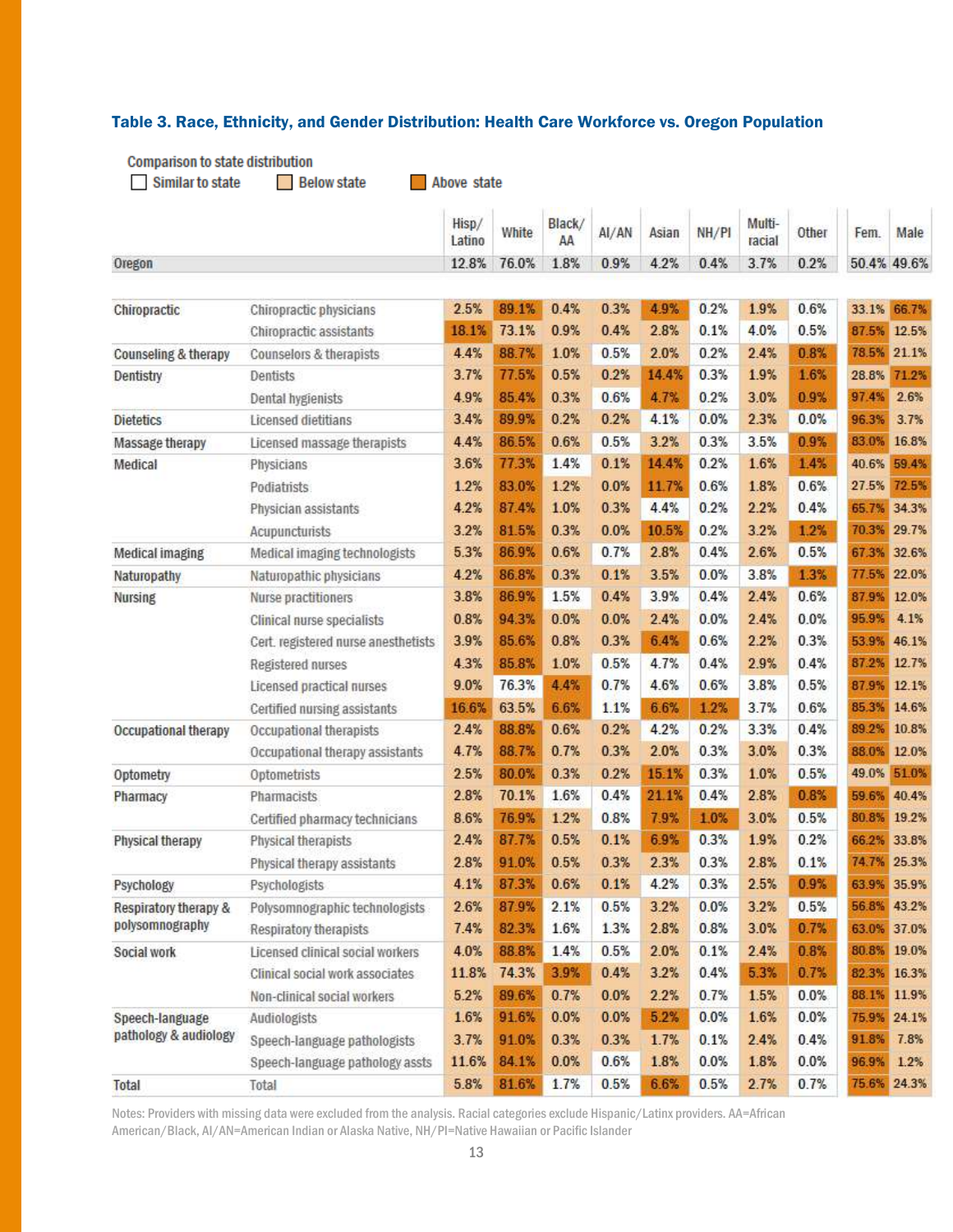### Figure 6. People of color are generally increasing faster among providers than in Oregon's population

Average Annual Percent Change in the Proportion of Providers who are People of Color: 2016 to 2020

|                       |                                     | Oregon |                                  | Average annual change |                                                                      |  |
|-----------------------|-------------------------------------|--------|----------------------------------|-----------------------|----------------------------------------------------------------------|--|
|                       |                                     | 22.4%  | 23.1%                            |                       | Dashed reference line shows average<br>24.0% statewide change (1.7%) |  |
| <b>Discipline</b>     | Occupation                          | 2016   | 2018                             | 2020                  | $0.0\%$<br>20.0%                                                     |  |
| Chiropractic          | Chiropractic physicians             |        | $10.0\%$ 10.9%                   |                       | 4.6%                                                                 |  |
|                       | Chiropractic assistants             |        | $26.9\%$ $26.9\%$                |                       | 0.0%                                                                 |  |
| Counseling & therapy  | Counselors & therapists             |        | $9.9\%$ $11.3\%$                 |                       | 6.6%                                                                 |  |
| Dentistry             | Dentists                            |        | $19.8\%$                         |                       | 3.3%                                                                 |  |
|                       | Dental hygienists                   |        | $12.5\%$                         |                       | 3.9%                                                                 |  |
| <b>Dietetics</b>      | Licensed dietitians                 |        | $7.7\%$                          |                       | 8.0%                                                                 |  |
| Massage therapy       | Licensed massage therapists         |        |                                  | $12.6\%$ and $13.5\%$ | 7.1%                                                                 |  |
| Medical               | Physicians                          |        | $19.4\%$ e $\bullet$ 22.7%       |                       | 4.1%                                                                 |  |
|                       | Podiatrists                         |        | $13.5\%$ a 017.0%                |                       | 5.9%                                                                 |  |
|                       | Physician assistants                |        | $9.5\%$ $12.6\%$                 |                       | 7.3%                                                                 |  |
|                       | Acupuncturists                      |        | $17.7\%$ $0.5\%$                 |                       | 2.5%                                                                 |  |
| Medical imaging       | Medical imaging technologists       |        |                                  | $12.3\%$ $13.1\%$     | 6.0%                                                                 |  |
| Naturopathy           | Naturopathic physicians             |        | $13.2\%$ $\longrightarrow$ 13.2% |                       | 0.0%                                                                 |  |
| Nursing               | Nurse practitioners                 |        | $9.5\%$                          |                       | 8.4%                                                                 |  |
|                       | Clinical nurse specialists          |        | $6.9\%$ 5.7%                     |                       | $-4.0%$                                                              |  |
|                       | Cert. registered nurse anesthetists |        | $10.9\%$                         |                       | 7.3%                                                                 |  |
|                       | <b>Registered nurses</b>            |        | $11.3\%$                         |                       | 6.0%                                                                 |  |
|                       | Licensed practical nurses           |        | $19.6\%$ and $\longrightarrow$   | $-0.23.7%$            | 4.8%                                                                 |  |
|                       | Certified nursing assistants        |        | 30.7%                            | $-36.5%$              | 4.4%                                                                 |  |
| Occupational therapy  | Occupational therapists             |        |                                  |                       | 6.0%                                                                 |  |
|                       | Occupational therapy assistants     |        | $8.9\%$ $11.2\%$                 |                       | 3.7%                                                                 |  |
|                       |                                     |        | $9.8\%$                          |                       | 8.0%                                                                 |  |
| Optometry             | Optometrists                        |        | $24.3\%$ e $3\%$                 | 18.5% @ 020.0%        |                                                                      |  |
| Pharmacy              | Pharmacists                         |        |                                  |                       | 5.4%                                                                 |  |
|                       | Certified pharmacy technicians      |        | $21.5\%$ e 23.1%                 |                       | 1.8%                                                                 |  |
| Physical therapy      | Physical therapists                 |        | $11.4\%$ $12.3\%$                |                       | 2.0%                                                                 |  |
|                       | Physical therapy assistants         |        | $7.2\%$ $9.0\%$                  |                       | 6.1%                                                                 |  |
| Psychology            | Psychologists                       |        | $10.9\%$ $12.7\%$                |                       | 7.7%                                                                 |  |
| Respiratory therapy & | Polysomnographic technologists      |        | $12.4\%$ $0.12.1\%$              |                       | 1.0%                                                                 |  |
| polysomnography       | Respiratory therapists              |        | $14.5\%$ $17.7\%$                |                       | 10.3%                                                                |  |
| Social work           | Licensed clinical social workers    |        | $10.7\%$ $11.2\%$                |                       | 2.4%                                                                 |  |
|                       | Clinical social work associates     |        | $24.1\%$ $25.7\%$                |                       | 3.3%                                                                 |  |
|                       | Non-clinical social workers         |        | $11.5\%$ and $10.4\%$            |                       | $-3.4%$                                                              |  |
| Speech-language       | Audiologists                        |        | $6.3\%$ $8.4\%$                  |                       | 16.5%                                                                |  |
| pathology & audiology | Speech-language pathologists        |        | $7.4\%$ $9.0\%$                  |                       | 11.0%                                                                |  |
|                       | Speech-language pathology assts     |        | $16.6\%$ and $15.9\%$            |                       | $-2.2%$                                                              |  |
|                       |                                     | 2016   | 2018                             | 2020                  | 0.0%<br>20.0%                                                        |  |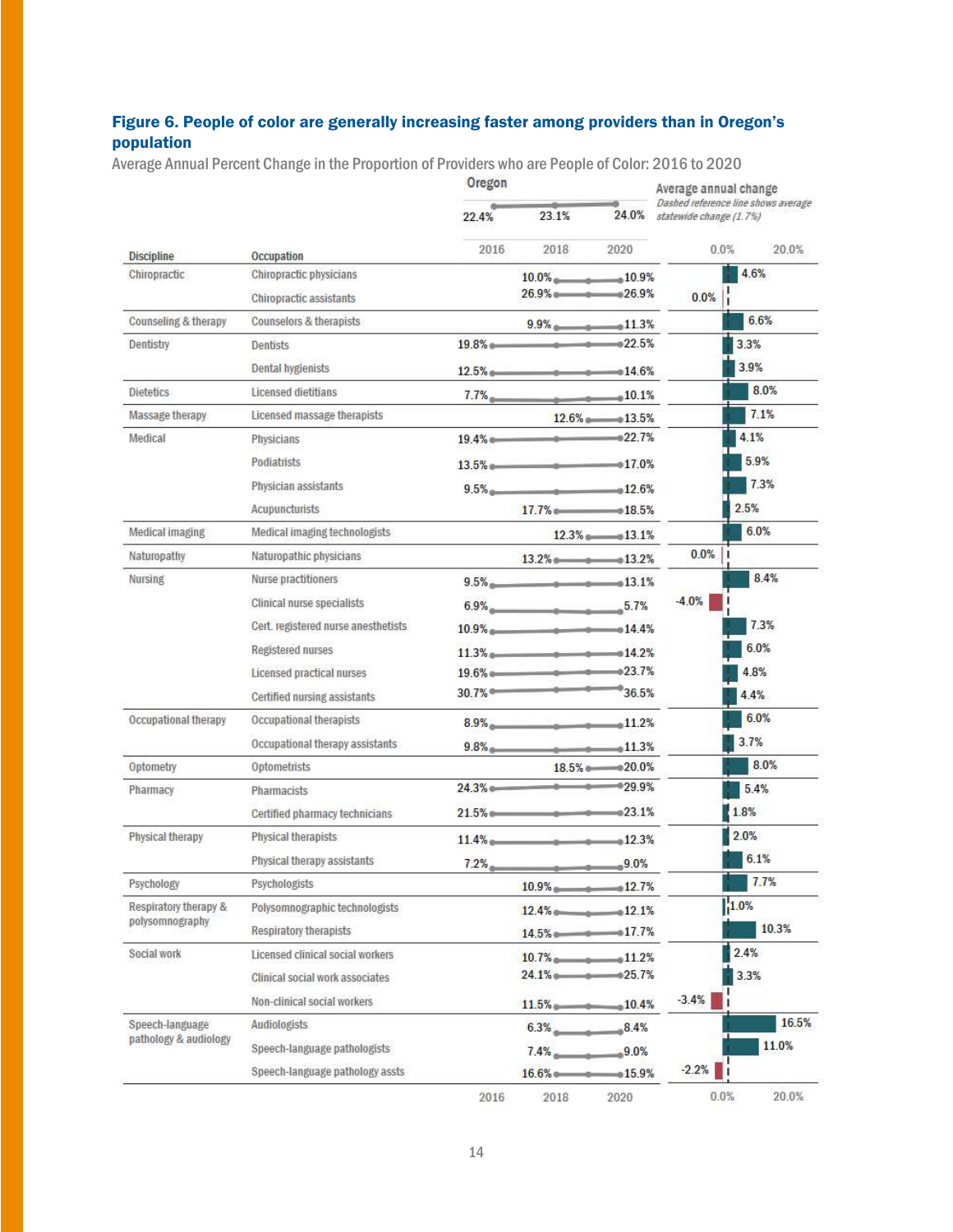## Areas of Unmet Health Care Need

#### <span id="page-14-0"></span>**Methodology**

The Oregon Office of Rural Health at Oregon Health & Science University (OHSU) produces a report annually on [Oregon Areas of Unmet Health Care Need,](https://www.ohsu.edu/sites/default/files/2020-08/2020%20Areas%20of%20Unmet%20Health%20Care%20Needs%20Report.pdf) presenting community-level data on access to care and health care workforce capacity. Nine measures of access to primary physical, behavioral and oral health care are included in the report:

- Travel time to nearest Patient-Centered Primary Care Home (PCPCH)
- Primary care capacity (percent of primary care visits able to be met)
- Dentist FTE per 1,000 population
- Licensed behavioral health provider FTE per 1,000 population
- Percent of population between 138% and 200% of the federal poverty level (FPL)
- Inadequate prenatal care rate per 1,000 births
- Preventable hospitalizations per 1,000 population
- Emergency department non-traumatic dental visits per 1,000 population
- Emergency department mental health/substance abuse visits per 1,000 population

A composite score of unmet need is calculated from these measures, ranging from 0 to 90, with lower numbers indicating greater unmet need. Scores are calculated for each of the 128 primary care service areas in the state. The Office of Rural Health defines primary care service areas using zip code data, with at least 800 people in each service area. Generally, service areas are defined considering topography, social and political boundaries, and travel patterns, and health resources are located within 30 minutes travel time in any given service area. For 2020, the unmet health care need scores by service area ranged from 25 (worst) to 79 (best), with a statewide average of 49.

It is important to note that the Areas of Unmet Health Care Needs report does not include analysis by race/ethnicity of providers or populations. This makes it difficult to fully assess unmet health care needs by race/ethnicity in different parts of the state. Equitable health care access is dependent on the diversity and language abilities of providers, and the intersectionality of urban/rural geography and race/ethnicity is an important consideration.

#### Findings

The unmet health care need scores by service area from the 2020 report are shown in Figure 7. All but two of the 64 service areas that score lower than the statewide mean (49) are rural or frontier. However, among the rural/frontier communities, 40% score above the state average, showing less unmet need.

The communities with the greatest unmet need (scores of 34 or less) include Cascade Locks and Warm Springs in North/Central Oregon, East Klamath and Chiloquin in Klamath County, Shady Cove in Jackson County, and communities near the coast and the Oregon Coast Range: Blodgett-Eddyville, Drain/Yoncalla, Glendale, Port Orford, Powers, Swisshome/Triangle Lake, and Yachats. Since data were collected for this analysis of unmet needs scores, various providers have had discussions with the Health Care Provider Incentive Program and are now providing health care services at least part time in Cascade Locks, Drain/Yoncalla, and Port Orford, and another provider is adding service to Glendale soon.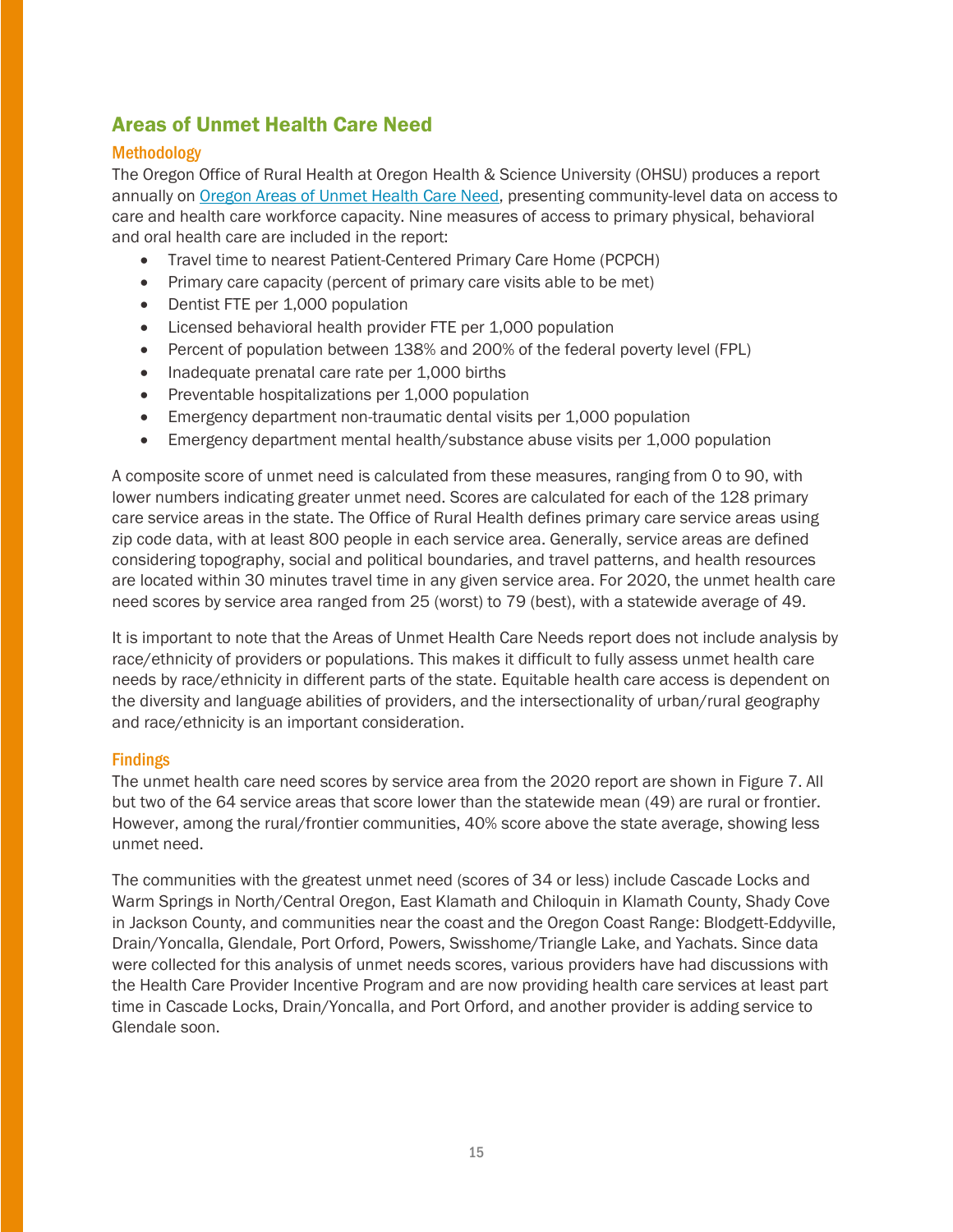#### Figure 7. Unmet health care needs vary across the state

Unmet Health Care Needs Scores by Service Area, 2020



Table 4 shows scores for unmet need for 2020 by geographic area: urban, rural, and frontier. Rural areas are defined as geographic areas that are ten or more miles from the centroid of a population center of 40,000 people or more. Counties with six or fewer people per square mile are defined as frontier. On average, rural and frontier areas have more unmet health care need than urban areas in Oregon.

#### Table 4. Greater unmet need in rural/frontier areas vs. urban areas

Average Unmet Health Care Need Score by Geographic Area, 2020

|                      | <b>Unmet Health Care Need Score</b><br>Lower numbers indicate more unmet need |
|----------------------|-------------------------------------------------------------------------------|
| Statewide-Oregon     | 49.3                                                                          |
| Urban                | 62.1                                                                          |
| Rural (not frontier) | 45.9                                                                          |
| <b>Frontier</b>      | 47 2                                                                          |

Note: In 2019, changes were made to the scoring of unmet health care need, so data cannot be compared with unmet health care needs scores in prior years.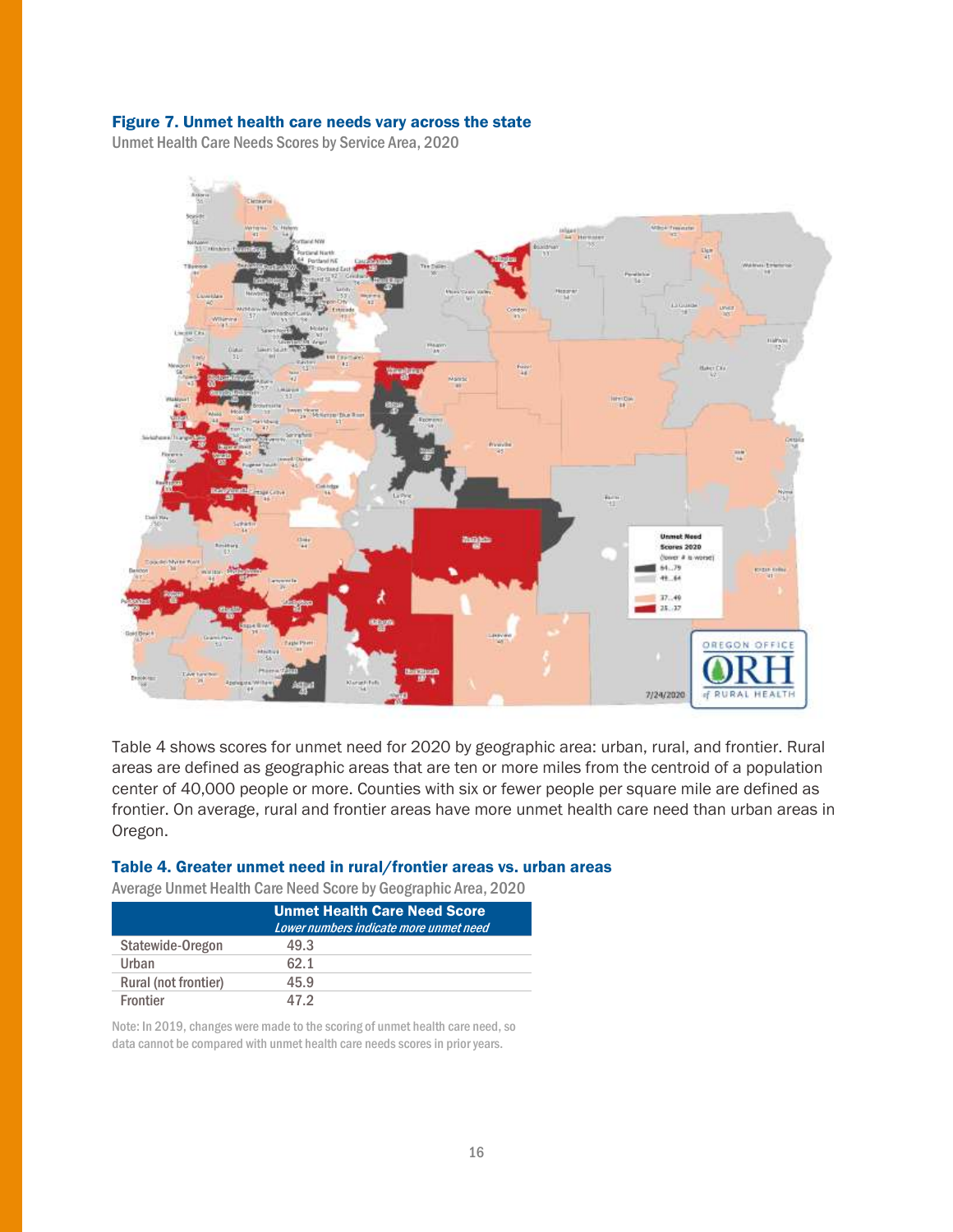#### Figure 8. There is less access to primary care in many rural areas

Primary Care Capacity by Service Area, 2020



Figure 8 shows the primary care capacity by service area, with the shaded areas being below the statewide primary care capacity ratio. To determine the primary care capacity ratio, the available number of primary care visits that can be provided is calculated based on the number of primary care FTE in the service area. This is then divided by the number of primary care visits needed based on the gender and age breakdown of the population in the service area. The data for primary care providers (and later for dentists and behavioral health providers) come from OHA's Health Care Workforce Reporting Program, described in Section 2 above.

A primary care capacity ratio of 1.00 means that primary care supply should be equal to demand, if access and affordability were equal for everyone. A ratio less than 1.00 means that there is more more demand for primary care visits than supply. The statewide primary care capacity ratio is 1.19, meaning that with adequate distribution of providers across the state, there should be enough primary care capacity to meet patient needs. Rural/frontier areas have a primary care capacity ratio of 0.92, indicating that the number of health care providers is insufficient to meet the demand for primary care health delivery as calculated.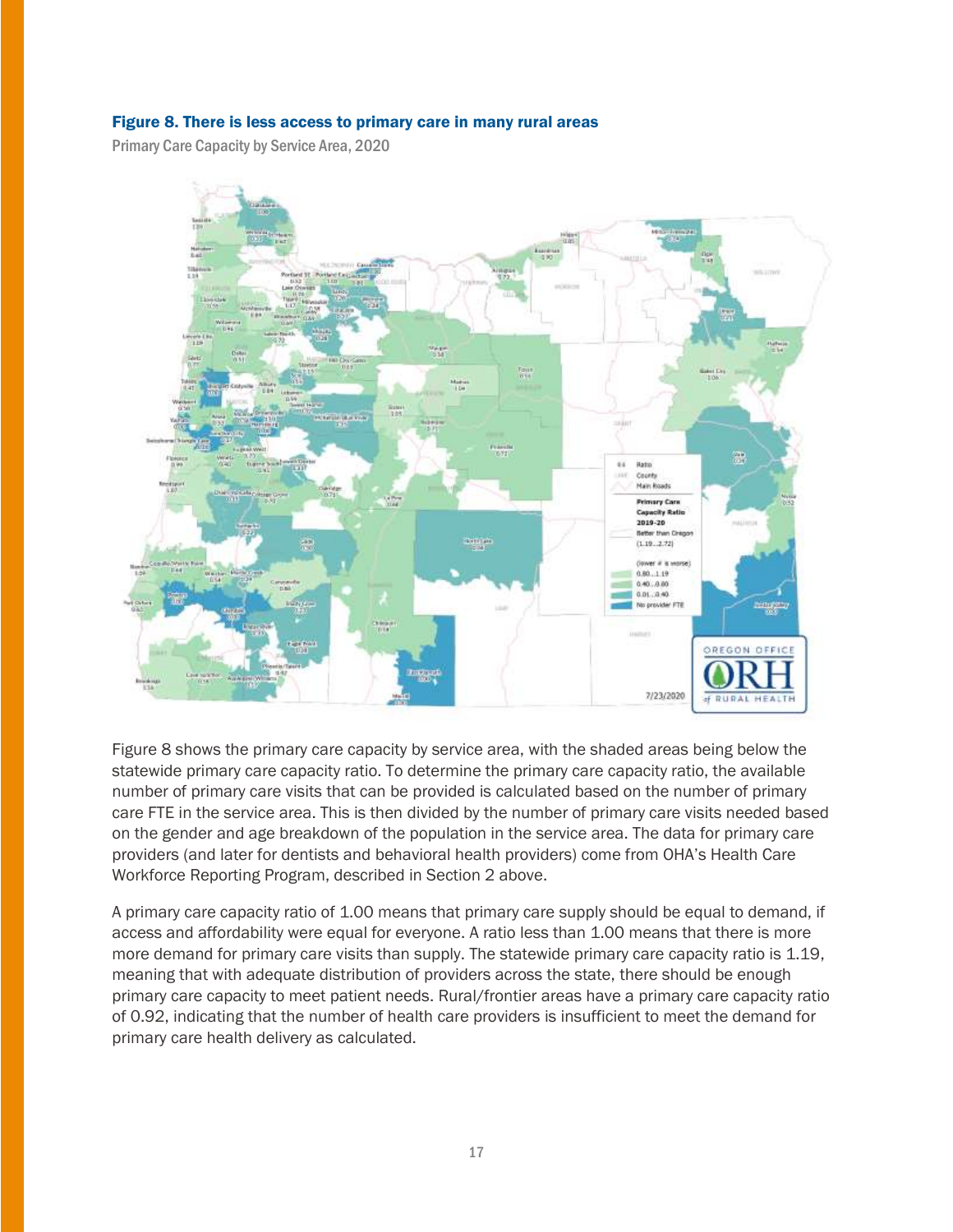#### Figure 9. Access to dental care varies across the state and is worse in some rural areas

Dentist FTE per 1,000 Population by Service Area, 2020



The number of dentist FTE per 1,000 population is shown in Figure 9. Statewide, there are 0.49 dentist patient care FTE per 1,000 population, though this varies by geography. Urban areas average 0.57 dentist FTE per 1,000 population, and the average in both rural and frontier areas is 0.33. There are no dentists in 24 rural and frontier primary care service areas.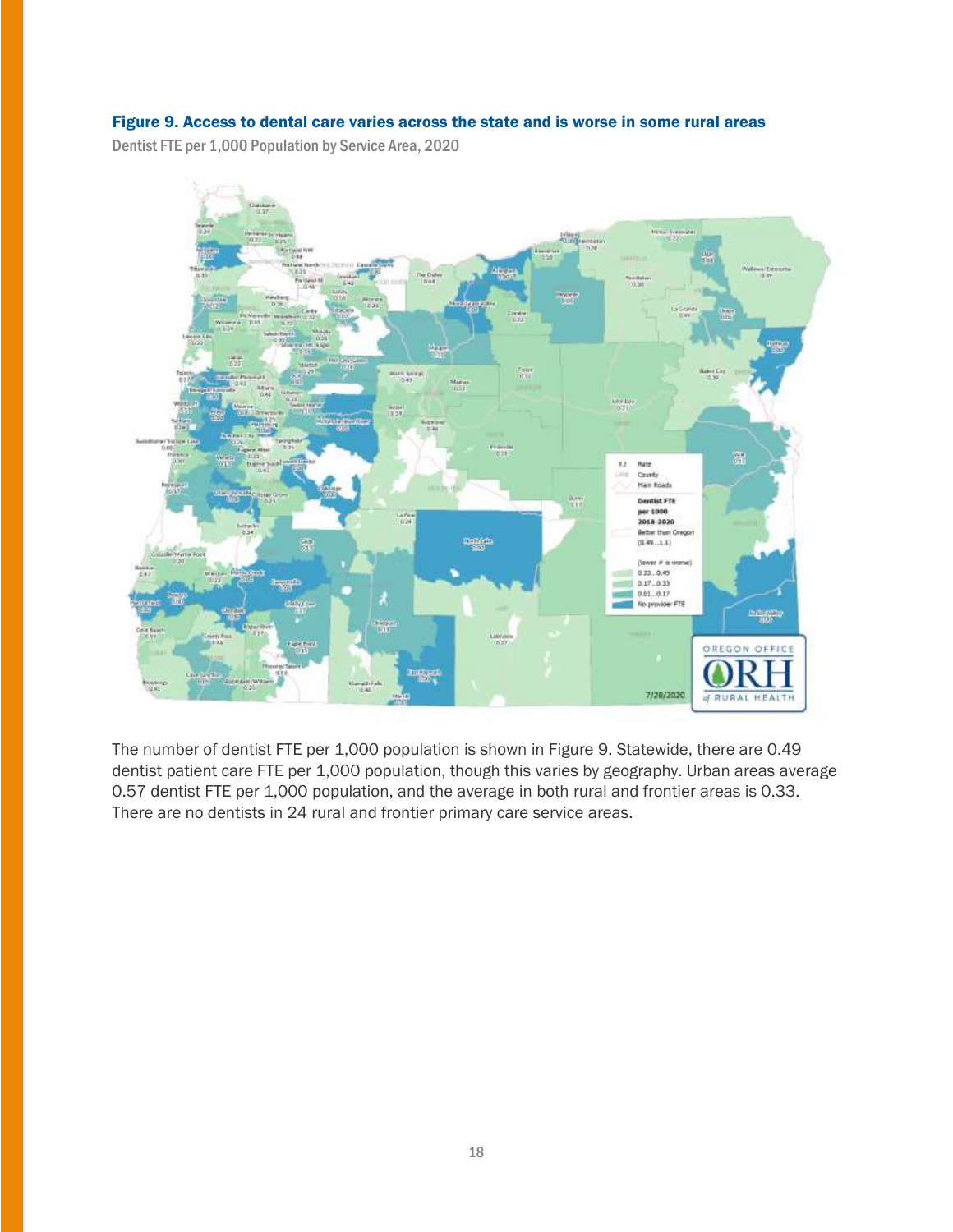#### Figure 10. Behavioral health providers are concentrated in urban areas

Licensed Behavioral Health Provider FTE per 1,000 Population, 2020



The number of licensed behavioral health providers is calculated from the patient care FTE of psychiatrists, psychologists, licensed professional counselor/marriage and family therapists, clinical social workers, psychiatric nurse practitioners, and psychiatric physician assistants. Statewide, there are 1.19 licensed behavioral health care provider FTE per 1,000 people in Oregon. Figure 10 shows the licensed behavioral health provider FTE per 1,000 population by service area, with the shaded areas being less than the state average. Urban areas average 1.54 licensed behavioral health provider FTE per 1,000 population. The average in rural/frontier areas is 0.54 FTE, which is about 65% less than the urban ratio. There are no licensed behavioral health providers in 21 of 104 rural and frontier service areas.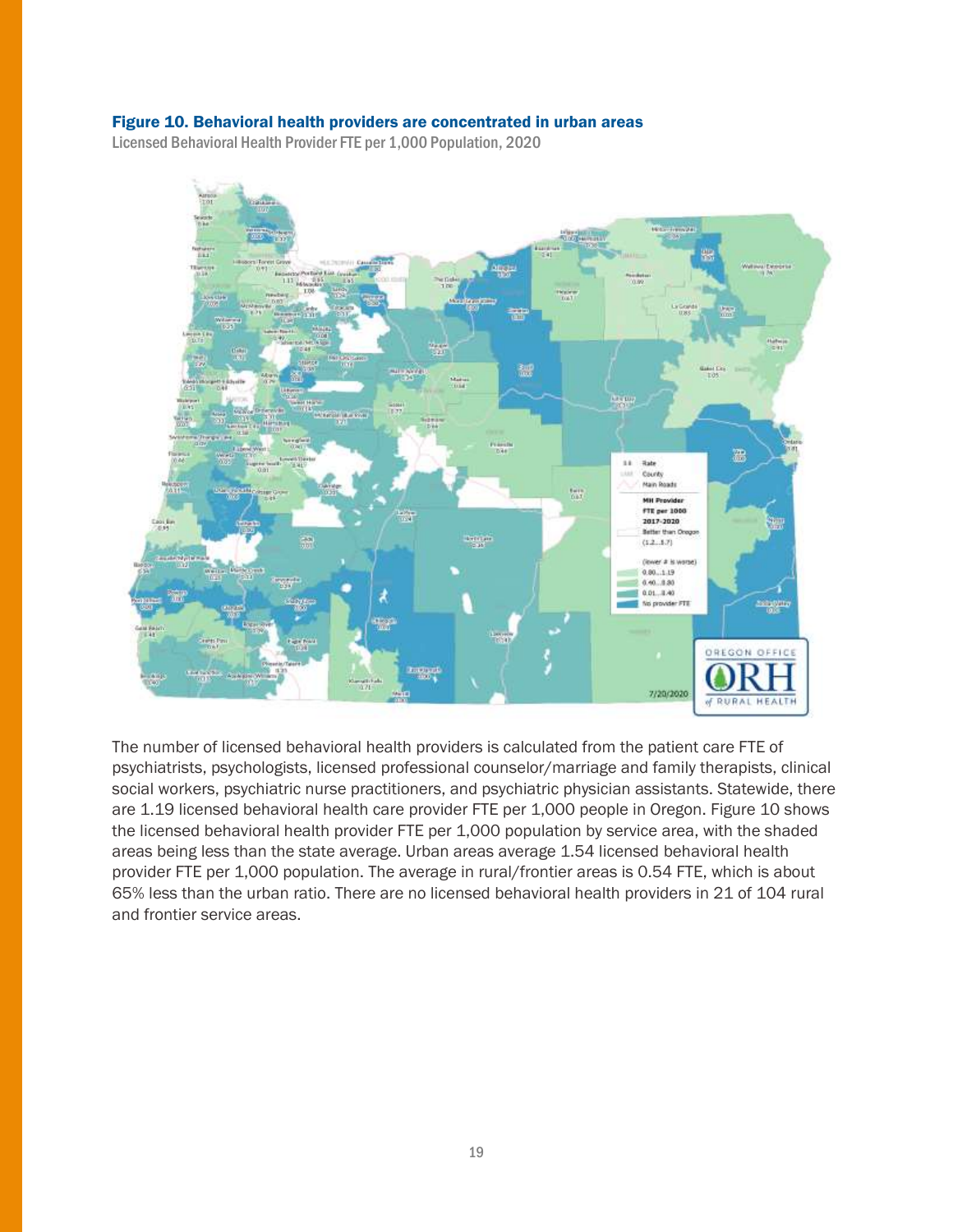<span id="page-19-0"></span>

Early in the pandemic, planning and preparing for the care of an unknown number of anticipated COVID-19 patients consumed health care resources. Other initial impacts on the health care system included a statewide ban on elective surgeries, people choosing not to go to clinics in person because of concerns about being exposed to the Coronavirus, and health care clinics changing operating practices (including temporary closures). One of the largest practice changes was a sharp increase in the use of telehealth versus in-person care. Even with the increase in telehealth, the COVID-19 pandemic led to fewer patient visits; lost revenue for some providers, clinics, and hospitals; and reductions in staffing.

The COVID-19 pandemic has had more direct impacts on the health care workforce. There have been a number of [COVID-19 outbreaks](https://www.oregon.gov/oha/PH/DISEASESCONDITIONS/DISEASESAZ/Emerging%20Respitory%20Infections/Weekly-Outbreak-COVID-19-Report.pdf) that included staff at hospitals and long-term care facilities across the state. According to OHA's [COVID-19 Weekly Report,](https://www.oregon.gov/oha/PH/DISEASESCONDITIONS/DISEASESAZ/Emerging%20Respitory%20Infections/Weekly-COVID-19-Report.pdf) as of January 3, 2021, there had been over 9,000 reported cases of COVID-19 among staff who work in health care facilities, and about 6,000 of these cases were among staff that provide direct patient care. The [monthly report](https://wcd.oregon.gov/Documents/monthly.pdf) from the Department of Consumer and Business Services indicated that as of January 4, 2021, there had been more than 1,100 accepted workers compensation claims related to COVID-19 in the health care sector, mostly among staff at hospitals and nursing care facilities. The first vaccines against Coronavirus were given to health care workers on December 16, 2020.

Most of the data on the impacts of COVID-19 in this section of the report were updated as of November 2020, as both Oregon and the U.S. were in the third upsurge of COVID-19 cases. Thus, the full impacts of COVID-19 are not included in this report. It will be important going forward to continue to monitor the impacts of the COVID-19 pandemic on Oregon's health care workforce.

## <span id="page-19-1"></span>Reductions in Health Care Visits

As shown in Figure 11, by early April 2020, the number of outpatient visits nationally decreased by more than half, according to an [analysis of national data](https://www.commonwealthfund.org/publications/2020/oct/impact-covid-19-pandemic-outpatient-care-visits-return-prepandemic-levels) published by the Commonwealth Fund. In early June 2020, outpatient visits had rebounded to 10% below baseline and by September 2020 had returned to baseline levels. In October 2020, some specialties had a larger number of visits compared with baseline, including dermatology (+17%), adult primary care (+13%), ophthalmology  $(+4%)$ , and urology  $(+4%)$ .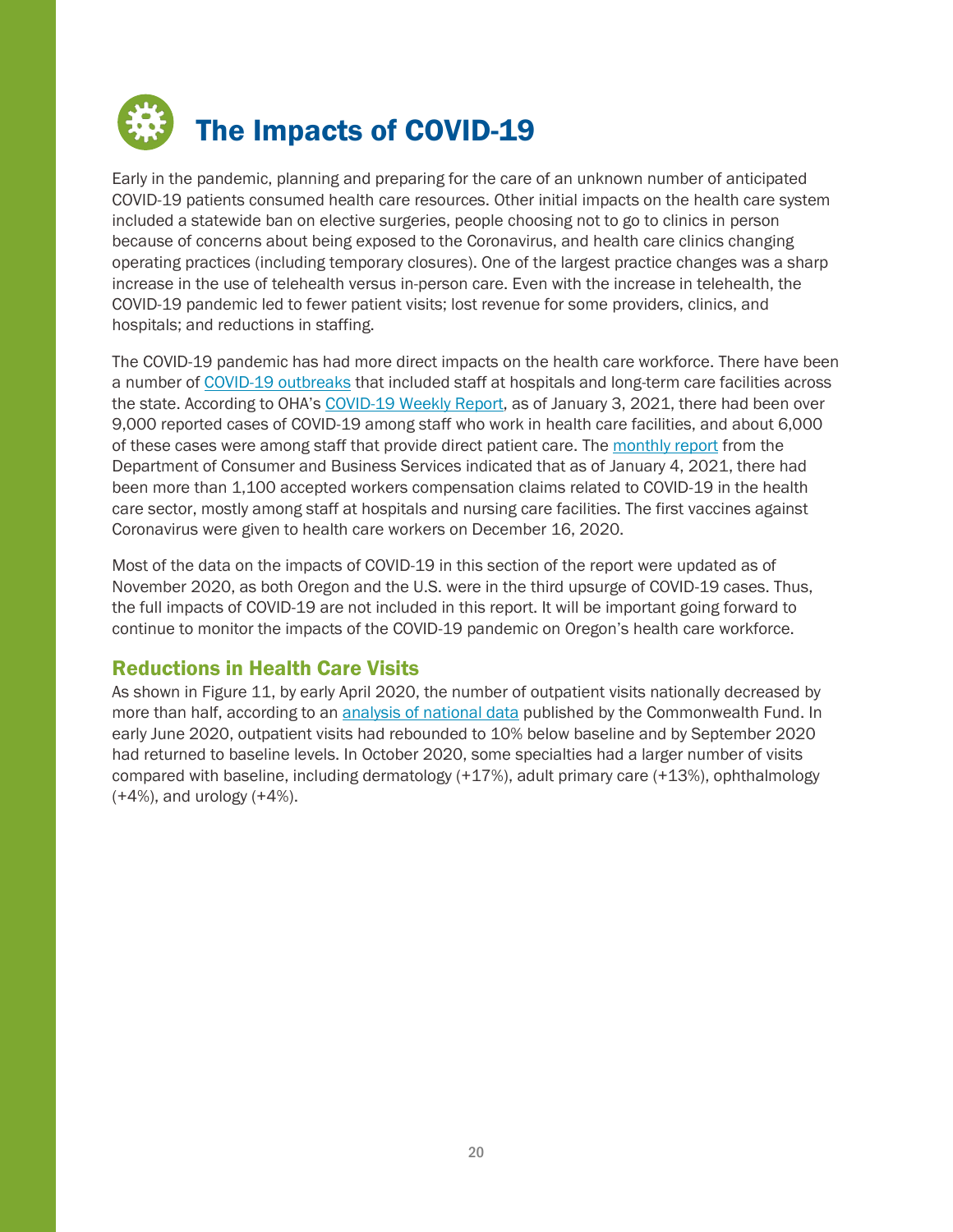#### Figure 11. Outpatient visits declined sharply in March, 2020 and then rebounded by September, 2020



Change in U.S. Outpatient Visits Compared with Baseline Week of March 1, 2020: February-October 2020

The analysis by the Commonwealth Fund showed that the reduction in outpatient visits in April 2020 varied greatly by specialty, as shown in Figure 12. Some of these differences may reflect the ability of specific health care services to be delivered by telehealth medicine (see Expansion of Telehealth section below). The greatest reductions were seen for specialties where physical examinations are often necessary (e.g., dermatology, ophthalmology), while behavioral health had the smallest reduction in visits.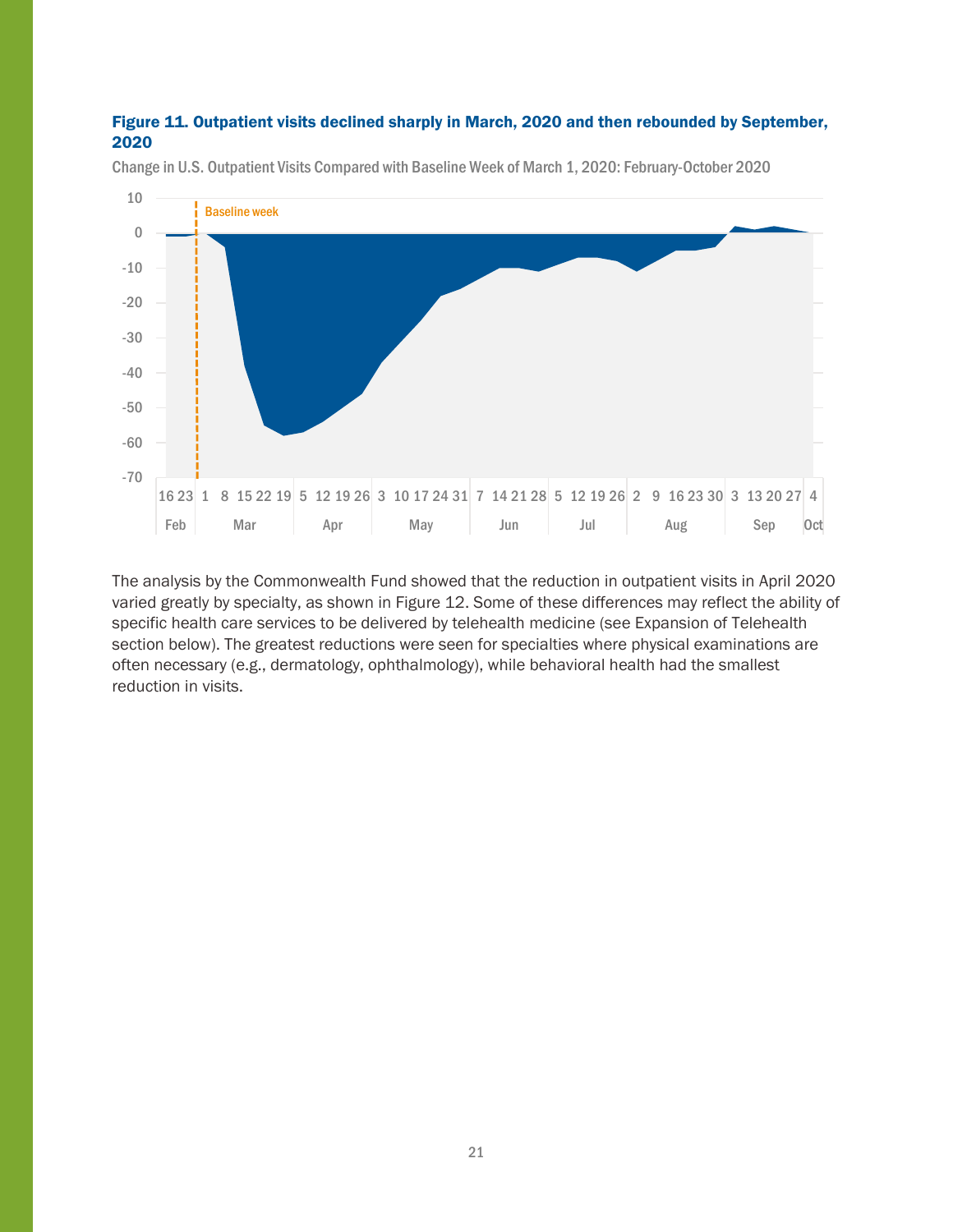#### Figure 12. Decrease in outpatient visits early in the pandemic varied by specialty

Decrease in Outpatient Visits by Specialty: Week of April 4, 2020, Compared with Baseline Week of March 1, 2020, U.S.



The Larry Green Center, in partnership with OHA's Primary Care Collaborative, began conducting a weekly nationwide survey in mid-March 2020 about the impacts of COVID-19 on primary care, and [Oregon-specific responses](https://www.ohsu.edu/oregon-rural-practice-based-research-network/hot-topics) are available through Oregon Rural Practice-based Research Network (ORPRN). Data from the Larry Green Center showed that for Oregon, the greatest declines in patient volume at primary care clinics was in April 2020, with almost all respondents indicating that their practice experienced a decline in patient volume.

[Data on hospitalizations](https://visual-data.dhsoha.state.or.us/t/OHA/views/Databankdashboard/Mainpage?iframeSizedToWindow=true&%3Aembed=y&%3AshowAppBanner=false&%3Adisplay_count=no&%3AshowVizHome=no&%3Aorigin=viz_share_link) in Oregon followed a similar trend in the numbers of patient visits, starting with sharp reductions in hospitalizations in March 2020. A statewide ban on elective surgeries was implemented by Executive Order on March 23, 2020 and then lifted on May 1, 2020. In April 2020, hospital inpatient discharges were down 32% compared with April 2019. The reduction in hospital outpatient surgery visits was even greater, with April 2020 being 76% lower the April 2019. For June 2020, hospital discharges were down 15% compared with the previous June. With the third upsurge of COVID-19 cases in the fall of 2020, hospitals were operating at closer to full capacity.

It is not clear how much of this reduction in health care visits was a result of reductions in unnecessary care, or reductions in necessary and appropriate care. OHA's [Sustainable Health Care](https://www.oregon.gov/oha/HPA/HP/Pages/Sustainable-Health-Care-Cost-Growth-Target.aspx)  [Cost Growth Target Program,](https://www.oregon.gov/oha/HPA/HP/Pages/Sustainable-Health-Care-Cost-Growth-Target.aspx) authorized by [Senate Bill 889](https://olis.oregonlegislature.gov/liz/2019R1/Downloads/MeasureDocument/SB889/A-Engrossed) in 2019, is working to slow the growth of health care costs in part by decreasing the use of low-value care and increasing the use of high-value care. The COVID-19 pandemic provides an opportunity to "right-size" the health care system based on these goals, and this has implications for the health care workforce that Oregon needs.

As fee-for-service is still the predominant payment mechanism for many providers, a reduction in health care visits translates to a reduction in provider revenue. The sharp reductions in revenues put financial strain on providers and led to layoffs and furloughs (see Figure 13). Additional information on the financial impacts of COVID-19 on the health care system can be found in [An Initial Analysis of](https://www.oregon.gov/oha/HPA/ANALYTICS/Documents/health-care-system-finances-q1-q2-brief-final.pdf)  COVID-[19's Effect on Oregon's Hospitals, CCOs, Health Care Providers and Health Insurance Carriers:](https://www.oregon.gov/oha/HPA/ANALYTICS/Documents/health-care-system-finances-q1-q2-brief-final.pdf)  [January-June 2020.](https://www.oregon.gov/oha/HPA/ANALYTICS/Documents/health-care-system-finances-q1-q2-brief-final.pdf)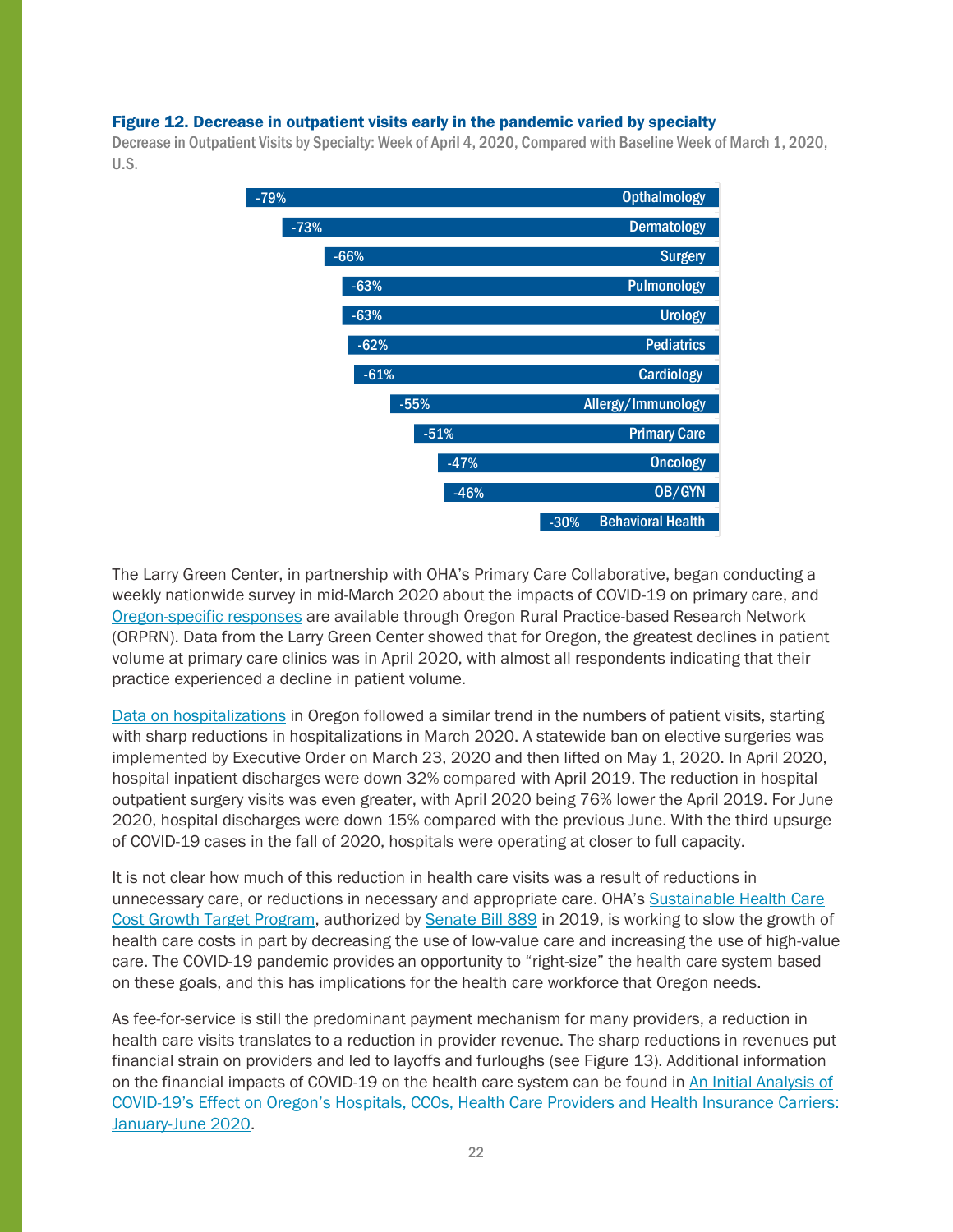

#### Figure 13. Early Impacts of COVID-19 Pandemic on Health Care System

The Oregon Employment Department [analyzed initial claims for unemployment benefits](https://www.qualityinfo.org/documents/10182/13336/Turning+Point+2020+Oregon%E2%80%99s+Workforce+from+Expansion+to+Pandemic?version=1.1) near the beginning of the pandemic response (claims processed March 15 to May 16, 2020) by broad occupational categories. In this time period, 11.4% of the health care practitioner workforce had filed for unemployment benefits. Among the health care support workforce, which generally receives lower wages than health care practitioners, 27.9% of the workforce had filed for unemployment benefits.

[Current Employment Estimates](https://www.qualityinfo.org/ed-ceest/?at=1&t1=41010000000~0~0~00000000~2014~or) from the Oregon Employment Department show bigger declines in health care employment in ambulatory health care, as opposed to hospital-based care (see Figure 14). The number of people employed in ambulatory health care declined 17% from February to April 2020, but had rebounded to pre-pandemic levels by August 2020. There have been slower but steadier declines in employment by hospitals and nursing and residential care facilities.

## Figure 14. Ambulatory services had the steepest drop in employment from COVID-19 pandemic Changes in Oregon Employment Relative to February 2020 by Subsector: February to September 2020



Dental clinics experienced the greatest loss of employment from the initial impact of the COVID-19 pandemic, compared with other medical settings. National data from the Peterson-KFF Health [System Tracker](https://www.healthsystemtracker.org/chart-collection/what-impact-has-the-coronavirus-pandemic-had-on-healthcare-employment/#item-8972) showed that from February to April 2020, employment in dentist offices declined 56%, compared with an 11% decline in physician offices and 2% in hospitals. The American Dental Association conducted a periodic [survey of dental practices,](https://www.ada.org/en/science-research/health-policy-institute/covid-19-dentists-economic-impact/survey-results) and findings for Oregon showed that 95% or more of practices were closed to all but emergency patients the week of March 23 through the week of April 20, 2020. Most dental practices opened up over the following few weeks, but November 2020 data showed that about one-third of clinics had patient volumes at least 25% less than pre-pandemic levels. An October 2020 report on COVID-19 Economic Impact on Dental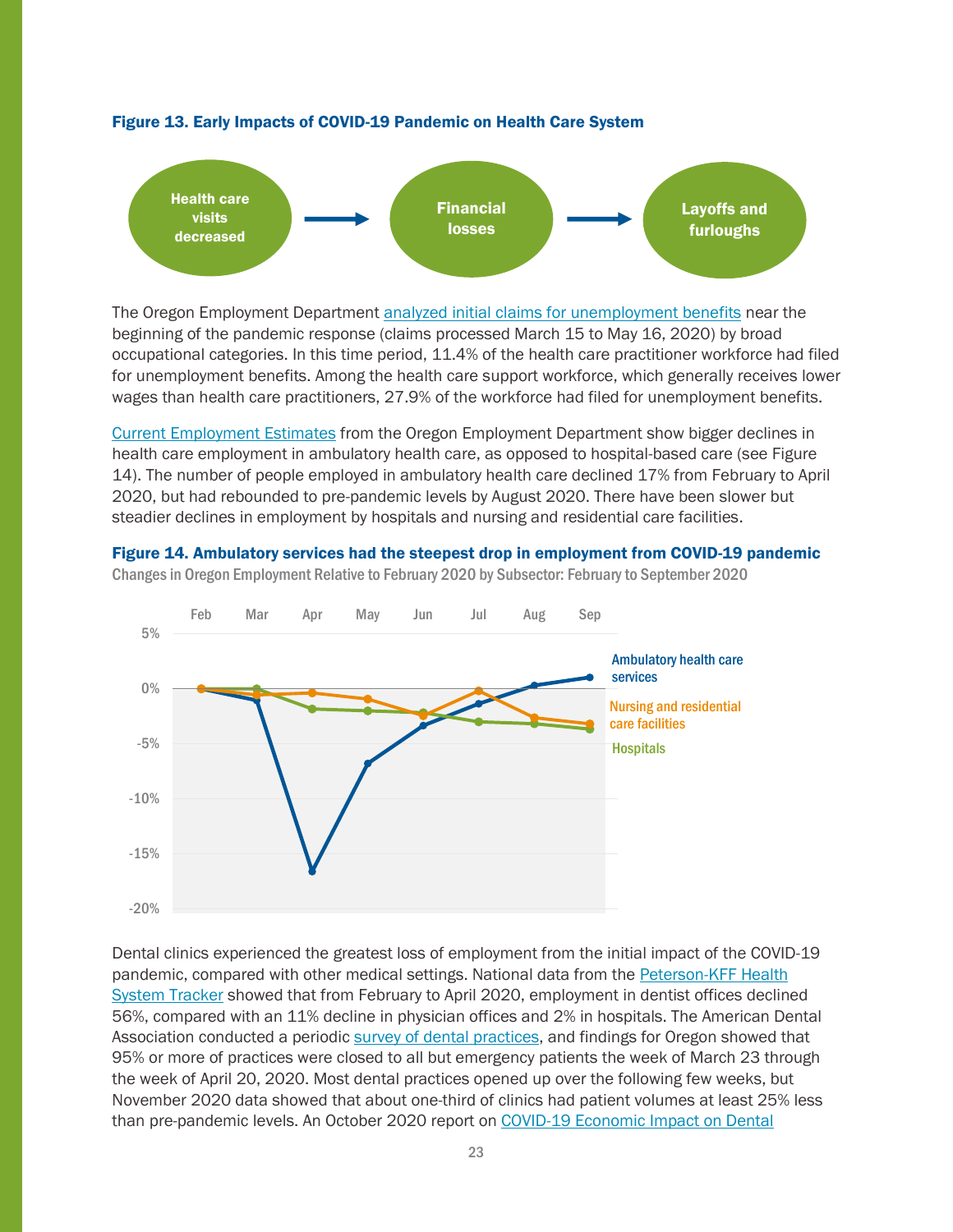[Practices](https://www.oregon.gov/oha/FOD/Documents/Dentist-Survey-Summary.pdf) includes more findings from Oregon respondents to the American Dental Association surveys.

Data from **Help Wanted Online**, analyzed by the Oregon Employment Department, showed the impact of COVID-19 on the demand for health care workers. Figure 15 shows the number of Help Wanted Online postings for health care workers from July 2019 to November 2020. In May 2020, the number of monthly postings was about one-third lower than pre-pandemic levels. The number of job postings began to rebound by July 2020, and in November 2020 postings were 8% higher than the November 2019 postings.

#### Figure 15. Steep decline in health care job postings from COVID-19 pandemic and then a rebound



Number of Help Wanted Online Postings for Health Care Workers in Oregon by Month: July 2019 to November 2020

The changes in Help Wanted Online postings varied by region, with greater percentage reductions during the COVID-19 pandemic in rural areas. For example, comparing May 2020 to May 2019, the tri-county Portland area had a 27% decrease in job postings, with greater reductions in the rest of Western Oregon (34% decrease) and Eastern Oregon (46% decrease).

Most health care occupations showed reductions in the number of Help Wanted Online postings, comparing September 2019 to September 2020. Some of the largest reductions were for physical therapy professions: physical therapists (56% decrease), physical therapy assistants (51% decrease), occupational therapists (37% decrease), occupational therapy aides (21% decrease), and massage therapists (34% decrease). There were also decreases in the postings for professions predominantly dedicated to primary care: nurse practitioners (42% decrease), physician assistants (39% decrease), general internists (23% decrease), and family and general practitioners (15% decrease). Job postings for dentists declined 19% from September 2019 to September 2020, while job postings increased 40% for dental assistants and increased 22% for dental hygienists. The behavioral health professions that are tracked showed increases of about 20% in job postings over this time period.

In summary, the impacts of COVID-19 on reduced health care visits and health care employment were greatest during the first months of the pandemic. These trends varied by care setting (ambulatory services versus hospital services) and by specialty. The COVID-19 pandemic continued to impact the health care system through the year 2020. The Larry Green Center [survey of primary](https://www.ohsu.edu/oregon-rural-practice-based-research-network/hot-topics)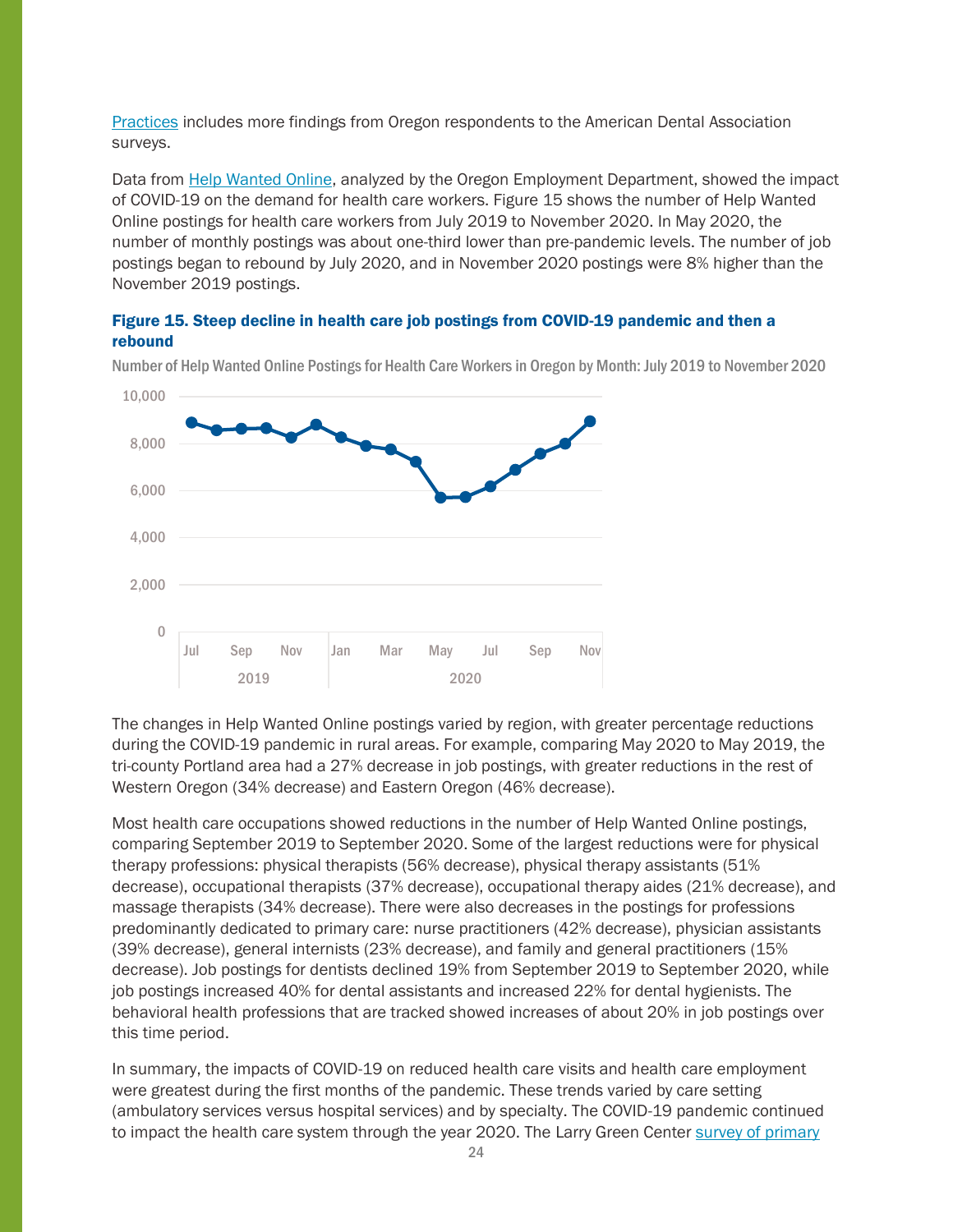[care providers](https://www.ohsu.edu/oregon-rural-practice-based-research-network/hot-topics) showed that about one-third of primary care clinics had permanently lost practice members because of COVID‐19. In October 2020, ECONorthwest conducted a survey of providers and administrators for clinics, hospitals, and other health care organizations. Most respondents indicated that operating capacity was lower than pre-pandemic levels because of the need to prevent Coronavirus exposure (physical distancing, lacking personal protective equipment), the ability to recruit new employees, and the availability of employees to work enough hours. The third upsurge in COVID-19 cases beginning in the fall of 2020 has moved hospitals closer to their operating capacity.

## <span id="page-24-0"></span>Expansion of Telehealth

Another large impact on health care practice from the COVID-19 pandemic was the dramatic increase in the use of telehealth. Telehealth is a collection of means or methods for enhancing health care, public health, and health education delivery and support using telecommunications technologies. Telehealth includes:

- Live audio and/or video connection (e.g., by telephone or Internet connection)
- Store and forward methods (e.g., a specialist reviewing x-rays at a remote location)
- Remote patient monitoring (e.g., devices that monitor blood glucose levels at home and transmit to a physician)
- Mobile health (e.g., use of mobile applications to track health information)

Amidst the COVID-19 pandemic, telehealth use was greatly expanded, and is likely to remain a more common modality for health care delivery even after the COVID-19 pandemic. Telehealth can potentially be useful in rural and other health care shortage areas where patients have difficulty finding a provider close to their location. Patients who need services in a language other than English or using American Sign Language could potentially find an appropriate provider accessible through telehealth, when a local in-person visit in their language is not possible. Telehealth can also be more convenient for those who have transportation barriers, limited access to childcare, or difficulty getting time off work.

However, expansion of telehealth can increase the inequities in health care delivery. Patients in rural and frontier areas or others with limited access to health care may experience more barriers to telehealth, such as limited or no access to high-speed Internet. Other limitations include the need for communication devices, inability to use technology (e.g., many video platforms only include instructions in English), and lack of access to a private space for a telehealth visit. Without proactive initiatives to ensure equity in telehealth services, disparities in health care access may increase for populations such as communities of color and tribal communities, those with limited English proficiency, rural and frontier residents, the elderly, low-income individuals, and others with limited digital literacy or access to technology and Internet services.

Prior to the COVID-19 pandemic, telehealth was a very small, yet growing sector of health care delivery. [A 2019 analysis](https://mma.prnewswire.com/media/947336/A_Multilayered_Analysis_of_Telehealth___A_FAIR_Health_White_Paper.pdf?p=pdf) by FAIR Health showed that telehealth visits had increased six-fold from 2014 to 2018, though telehealth accounted for only 0.1% of all medical claim lines in 2018. The small proportion of visits by telehealth resulted from questions about patient safety, program integrity (fraud, waste and abuse), quality care, privacy concerns, and technology costs. Most payers restricted coverage of telehealth, including lower reimbursement rates for telehealth visits versus inperson visits. Many of the issues around program integrity are not as relevant in a global payment environment, as opposed to fee-for-service payments. Additionally, federal regulations required telehealth services to be provided via HIPAA-compliant platforms, and telephonic visits were usually not allowed. In the Oregon Health Plan, to participate in telehealth for physical health services, patients had to be at a remote site such as a local clinic (and thus not in their own home).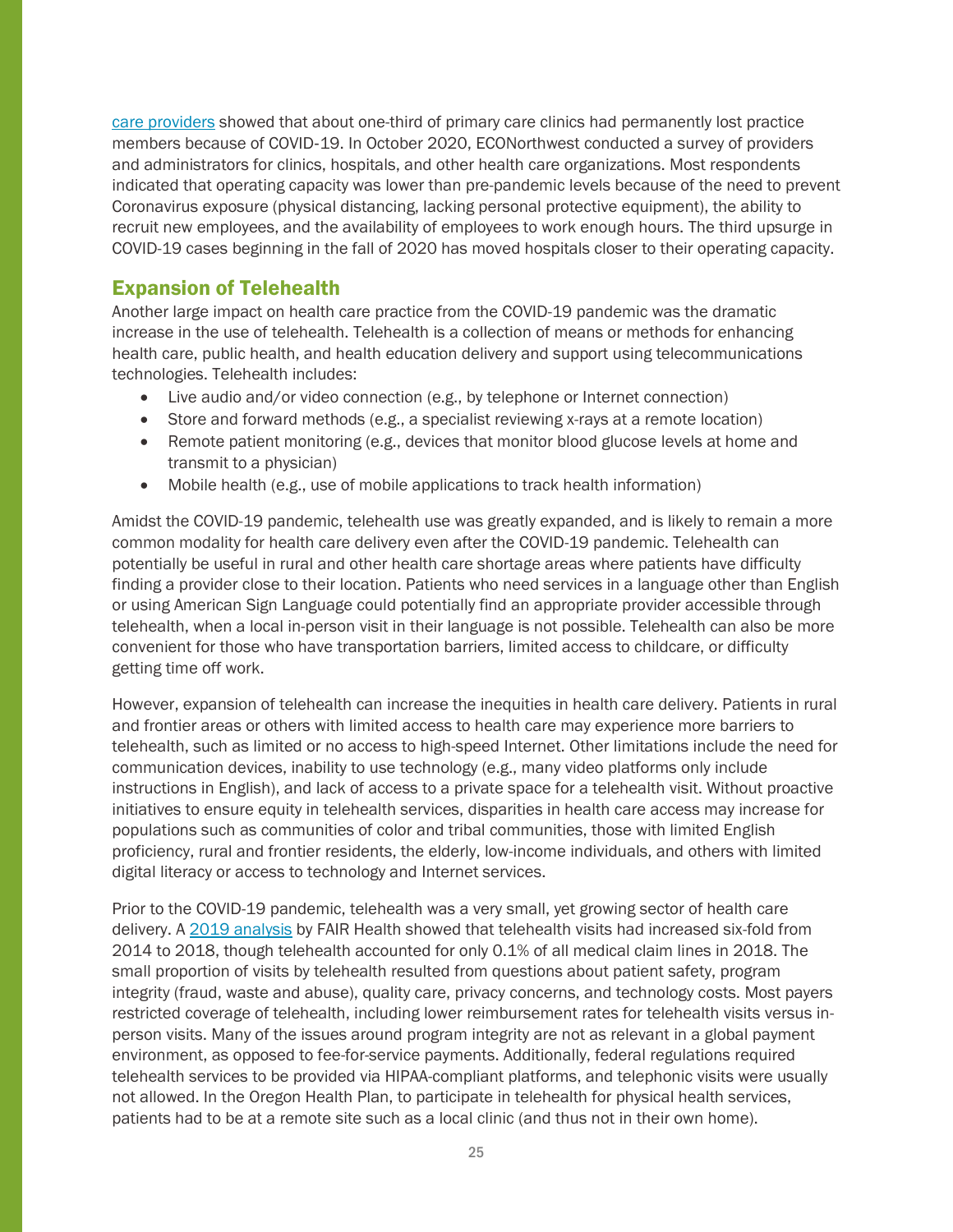During the COVID-19 pandemic, the number of telehealth visits increased dramatically, driven by the need to reduce exposure to Coronavirus and to preserve personal protective equipment (PPE) and other health care resources. The increase in telehealth visits was facilitated by numerous policy changes, including:

- On March 24, 2020, the Oregon Department of Consumer and Business Services and the Oregon Health Authority published [guidance for health insurance plans](https://dfr.oregon.gov/news/2020/Pages/20200324-telehealth-expectations.aspx) of all types to encourage plan members to limit in-person health care services and to increase the availability and use of telehealth because of the COVID-19 outbreak.
- Federal policy changes allowed use of non-HIPAA-compliant platforms such as Facetime and Skype, allowed patients and providers to access telehealth from homes and community settings, and increased the types of Medicare providers that could offer telehealth and the types of services that could be offered.
- A [temporary rule](https://www.oregon.gov/oha/HSD/OHP/Policies/141-3566-032620.pdf) in the Oregon Health Plan and [a voluntary agreement](https://dfr.oregon.gov/covid19-consumers/covid19-consumer-health/Pages/covid19-healthins-telehealth.aspx) between Governor Brown, the Department of Consumer and Business Services, and several major commercial health insurers increased coverage and reimbursement rates for telehealth in Oregon.
- Modified regulations by some Oregon health care licensing boards made it easier for out-ofstate providers to obtain licensure and provide telehealth services to Oregonians.

[National data](https://www.commonwealthfund.org/publications/2020/oct/impact-covid-19-pandemic-outpatient-care-visits-return-prepandemic-levels) analyzed by the Commonwealth Fund showed a sharp increase in the use of telehealth for outpatient visits starting in March 2020, peaking at 14% of visits in April 2020, and then declining to about 6% of visits by October 2020, the latest available data.

The percentage of outpatient visits that were conducted via telehealth in October 2020 varied by specialty. Behavioral health had the highest percentage of visits being conducted by telehealth at 41%, as shown in Figure 16. The next highest percentages of telehealth visits were in endocrinology (14%), rheumatology (14%), neurology (12%), gastroenterology (10%) and adult primary care (9%).

#### Figure 16. Percentage of visits by telehealth varies by specialty

October, 2020, U.S.



Note: Percentages are the number of telehealth visits for the week of October 4, 2020, divided by number of visits in the baseline week of March 1, 2020.

Data from the Larry Green Center [survey of primary care providers](https://www.ohsu.edu/oregon-rural-practice-based-research-network/hot-topics) showed that a majority of primary care visits in Oregon took place by telehealth at the beginning of the COVID-19 pandemic, from mid-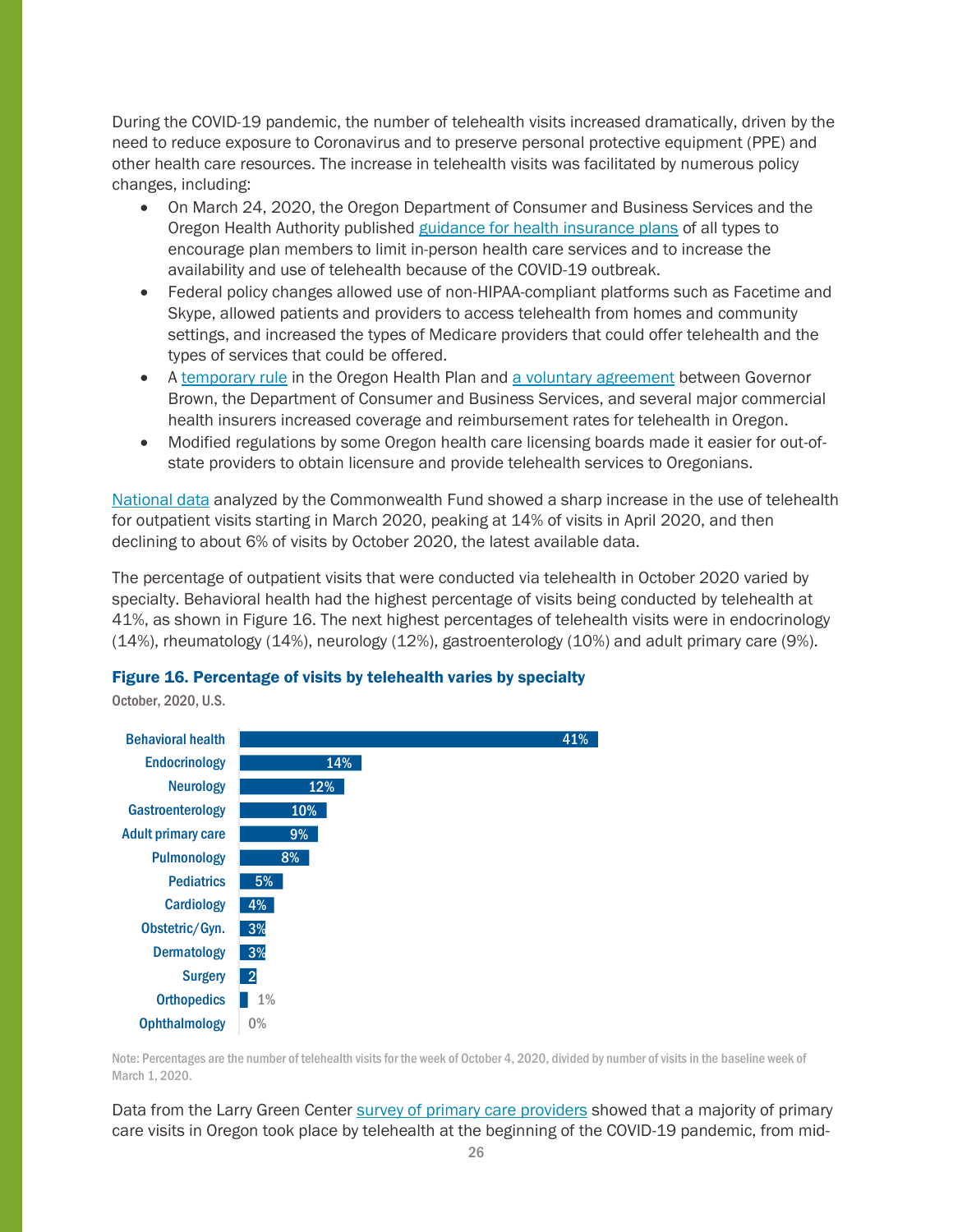March through May 2020. A majority of clinics trained staff on telehealth because of the impact of COVID-19, and about one-third upgraded equipment to better implement telehealth.

Preliminary analysis of Oregon Health Plan data showed that telehealth visits increased more than 40-fold after the COVID-19 pandemic began, while the number of in-person visits declined. The month with the greatest use of telehealth was April 2020, when 16% of all detail lines were billed indicating telehealth mode of delivery, compared with 0.2% indicating telehealth in April 2019. While telehealth utilization decreased after the initial spike in April 2020, utilization remained significantly higher than pre-pandemic levels through September 2020, as shown in Figure 17.



Figure 17. Use of telehealth in the Oregon Health Plan peaked in April 2020 but remains high

Note: Delayed reporting of claims may affect data for the most recent months

A [survey on telehealth](https://www.jdpower.com/business/press-releases/2020-us-telehealth-satisfaction-study) during the COVID-19 pandemic, fielded in June-July 2020 by the consumer research company J.D. Power, showed very high patient satisfaction for telehealth services. Satisfaction with telehealth was lower among patients with the lowest self-reported health status, and no analysis was reported by race/ethnicity or disability status. More than half (52%) of telehealth users said that they encountered at least one barrier that made it difficult to use telehealth, such as limited services, confusing technology requirements, or lack of awareness of costs.

About one-third (35%) of telehealth users experienced a problem during a visit, with technical audio issues being the most common problem. These challenges could be magnified for Oregonians, where one in four people live in areas that do not have access to high-speed broadband Internet services, according to the recent [Oregon Statewide Broadband Assessment and Best Practices Study.](https://www.oregon4biz.com/assets/docs/SNGStudy2020.pdf) The Larry Green Center [survey of primary care providers](https://www.ohsu.edu/oregon-rural-practice-based-research-network/hot-topics) showed that about 90% of primary care providers in Oregon said that patient challenges with using telehealth were causing strain on their clinic during the COVID-19 pandemic. Nevertheless, in the October 2020 ECONorthwest survey of health care organizations, 83% of respondents agreed that telehealth plays an important role in maintaining access to primary care and that strong demand for the service will continue after the pandemic ends.

While much attention has focused on telehealth between providers and patients, another use of technology to increase access to specialty care is provider-to-provider telehealth, sometimes referred to as telementoring or teleconsultation. Telementoring involves one physician getting advice from an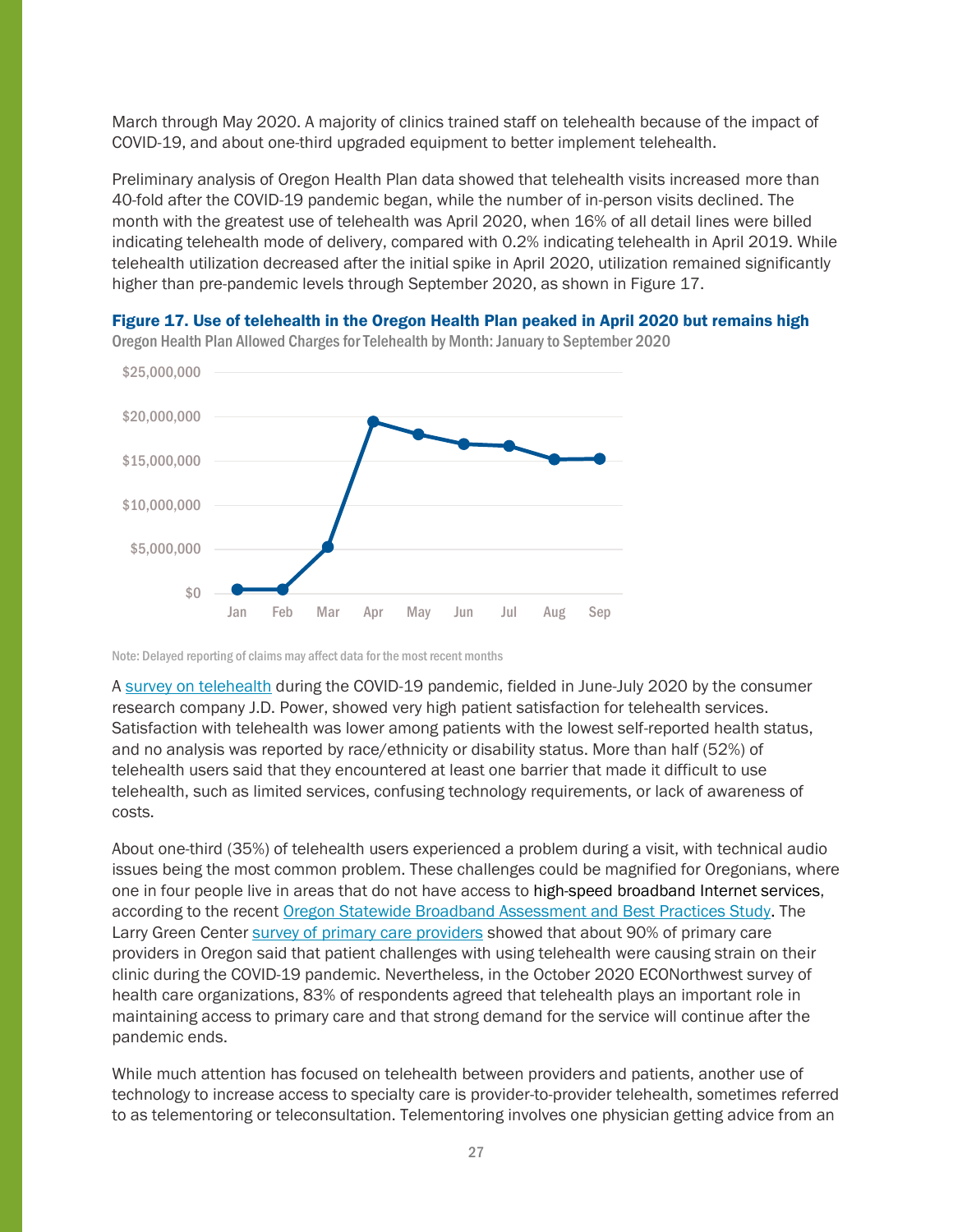offsite clinician to support care of a patient, often using technology such as video conference. One example of this is the [Oregon Psychiatric Access Line](https://www.ohsu.edu/school-of-medicine/child-and-adolescent-psychiatry/oregon-psychiatric-access-line) (OPAL), which allows primary care providers to obtain psychiatric consultation, medical practitioner education, and connections with mental health professionals around the state. OPAL is a collaboration of OHSU, Oregon Council of Child and Adolescent Psychiatry, and the Oregon Pediatric Society, and is supported by OHA's Office of Behavioral Health.

As implementation of telehealth continues, it will be important to focus on patient preference between in-person and telehealth visits, and the appropriateness of specific telehealth modalities (e.g., telephone, video). Additional evaluation will be needed about who accesses telehealth and the effectiveness of telehealth for the delivery of different types of services. The evaluation of telehealth needs to include collection of patient characteristics, such as race/ethnicity and disability status, through REALD (see Figure 5 on page 12) to fully assess the impacts on health inequities.

#### Multistate Collaboration on Telehealth

Oregon, California, Nevada, Washington, and Colorado are participating in the West Coast Compact, which has adopted a set of seven telehealth principles to guide statedriven policy changes. The states continue to meet to share lessons learned, problemsolve equitable access to telehealth, and develop an aligned approach to evaluating telehealth implementation.

Future policy changes will likely influence how frequently providers and patients continue to use telehealth after the pandemic, and various national and local organizations are weighing in. For example, the National Committee for Quality Assurance (NCQA), Alliance for Connected Care, and the American Telehealth Association published [Findings and Recommendations](https://www.ncqa.org/programs/data-and-information-technology/telehealth/taskforce-on-telehealth-policy/taskforce-on-telehealth-policy-ttp-findings-and-recommendations/) from the Taskforce on Telehealth Policy in September 2020. The Taskforce recommended policymakers take additional steps to support safe, effective and equitable integration of telehealth into the health care system, such as aligning care standards, quality measurement, payment principles, and program integrity guidelines.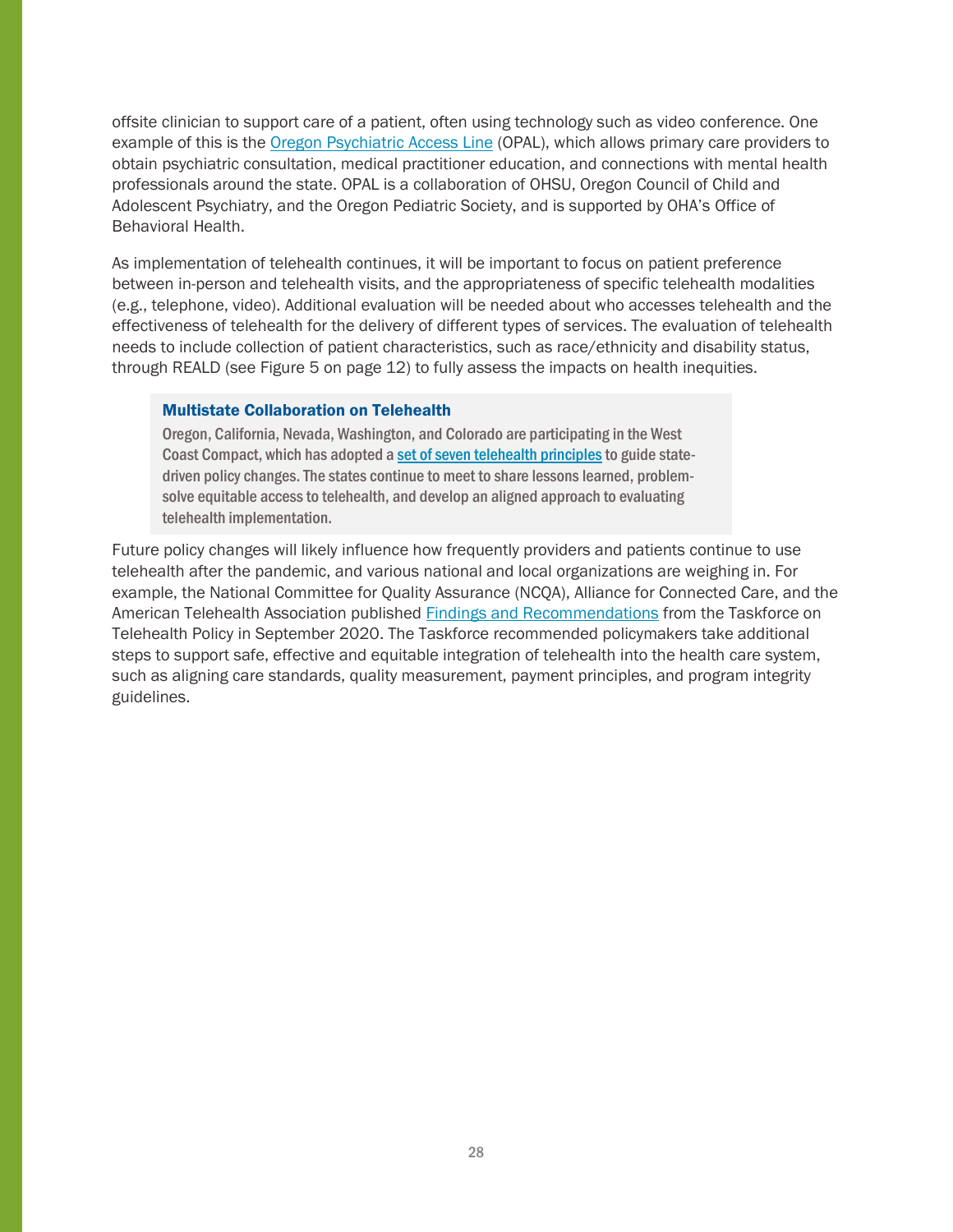# <span id="page-28-0"></span>**The Health Care Workforce Going Forward**

Oregon has been a leader in health care transformation for decades, including the implementation of the Oregon Health Plan in 1994 and the establishment of Coordinated Care Organizations (CCOs) in 2012. Other changes to the health care system in Oregon have been driven by both innovation and responses to other forces, such as economic challenges, federal policy developments, and emerging technologies. The COVID-19 pandemic has caused significant disruption in the health care system, as described in the previous section. As the response and recovery to COVID-19 continue, there are opportunities to gain further insights into the health care system and develop additional transformation to ensure that health care is equitable, patient-centered, and helping to improve the lives of all residents in Oregon. A diverse, effective, right-sized and well-trained health care workforce is needed to implement transformation and attain these goals.

The December 2020 [Oregon Economic and Revenue Forecast](https://www.oregon.gov/das/OEA/Documents/forecast1220.pdf) projects that health care/social assistance will be one of the first economic sectors to return to pre-pandemic levels, sometime in 2021. The growth in health care employment over recent decades has been in part a response to an aging population with higher health care needs, and the expansion of the population with health insurance. These trends are not likely to change in the near future. The Oregon Employment Department's recent [projections of employment growth,](https://www.qualityinfo.org/projections#1) which take into account the impacts of COVID-19, showed that private health care will be one of the fastest-growing industries between 2019 and 2029. Private health care is projected to grow 15%, which is significantly higher than the statewide overall growth rate of 9%. Employment for substance abuse, behavioral disorder, and mental health counselors is projected to increase 28%.

Health care providers need to reflect the populations they serve in order to provide culturally and linguistically appropriate services. An equitable health care system that integrates physical, behavioral, and oral health care and ensures access to culturally appropriate health care requires a robust workforce of Traditional Health Workers, Health Care Interpreters, behavioral health providers, and oral health providers. Each of these provider types is examined below, with a focus on:

- The importance of the providers and the services they deliver
- The current status of the provider workforce in Oregon
- Efforts to support these providers

## <span id="page-28-1"></span>Traditional Health Workers

### The importance of Traditional Health Workers

Traditional Health Workers (THWs) are trusted individuals from their local communities who provide person- and community‐centered care by bridging communities and the health systems that serve them. THWs can help increase the appropriate use of care by connecting people with health systems, advocating for their clients, supporting adherence to care and treatment, and empowering individuals to be agents in improving their own health. The effectiveness of THWs is enhanced when they have similar lived experience or are members of the same community as the patients they serve. THWs also have knowledge of health issues and understand how to help patients navigate the health system. THWs work to reduce health inequities through the engagement of culturally‐specific community-based approaches to health, and create linkages between the social and clinical approaches to health and health care.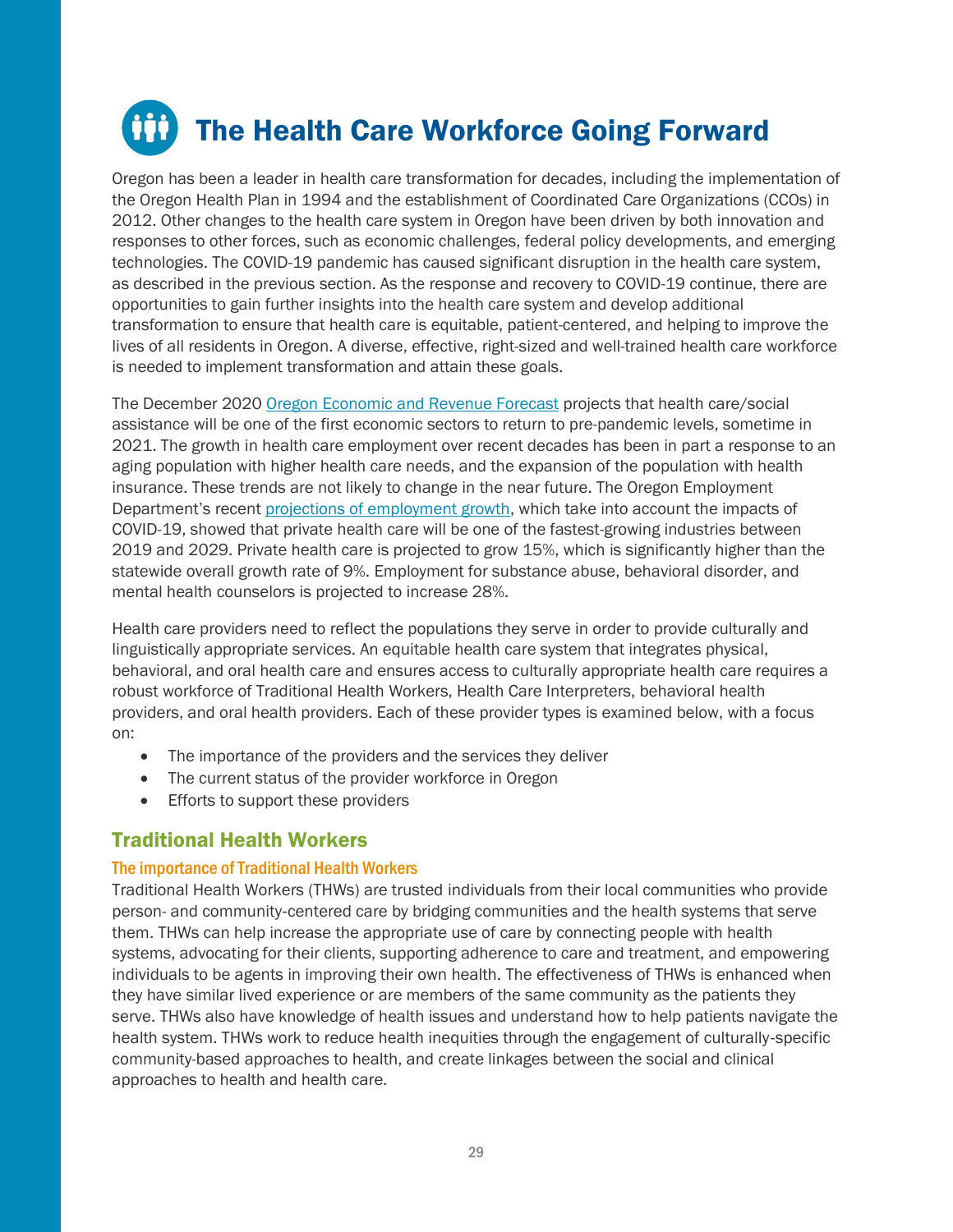#### Traditional Health Workers in Oregon

THWs were defined in the original bill that created Oregon's coordinated care organizations (CCOs) in 2011, [House Bill 3650.](https://olis.oregonlegislature.gov/liz/2011R1/Downloads/MeasureDocument/HB3650/C-Engrossed) As now listed in [ORS 414.665,](https://www.oregonlaws.org/ors/414.665) there are five specialty types of THWs in Oregon:

- Community Health Workers share ethnicity, language, socioeconomic status and life experiences of the community they serve. They assist individuals and their community to achieve positive health outcomes, including facilitating linkages between health/social services and the community; and improve the quality and cultural competence of service delivery.
- Peer Wellness Specialists are informed by their own experiences with recovery and assist with recovery from addiction, mental health, and physical conditions by helping to integrate behavioral health and primary care and help individuals achieve well-being.
- Peer Support Specialists provide services to individuals who share a similar life experience with the peer support specialist (addiction to addiction, mental health condition to mental health condition, family member of an individual with a mental health condition to family member of an individual with a mental health condition). Types of peer support specialists include recovery peers, mental health peers, family support specialists, and youth support specialists.
- Personal Health Navigators provide information, assistance, tools and support to enable a patient to make the best health care decisions.
- Birth Doulas are birth companions who provide personal, nonmedical support to women and families throughout a person's pregnancy, childbirth, and postpartum experience.

The Governor's Recommended Budget for the 2021-2023 biennium includes an initiative to create a new Tribal Traditional Health Worker Program for Indian health care providers that supports tribalbased practices.

OHA's [Traditional Health Worker Program,](https://www.oregon.gov/oha/OEI/Pages/index.aspx) housed in the Office of Equity and Inclusion, assists THWs to be trained and certified to meet current standards and provide high-quality and culturally competent care. The [Traditional Health Worker Commission](https://www.oregon.gov/oha/OEI/Pages/THW-Commission-Subcommittee.aspx) advises and makes recommendations to OHA, to ensure the program is responsive to consumer and community health needs.

THWs can become certified in Oregon if they are at least 18 years old, submit required documentation, pass a criminal background check, and successfully complete the [training](https://www.oregon.gov/oha/OEI/Pages/How-to-Become-a-THW.aspx)  [requirements for certification](https://www.oregon.gov/oha/OEI/Pages/How-to-Become-a-THW.aspx) specific to the type of THW. As of November 2020, there were 3,438 certified THWs in OHA's [Traditional Health Worker Registry,](https://traditionalhealthworkerregistry.oregon.gov/) as shown in Table 5.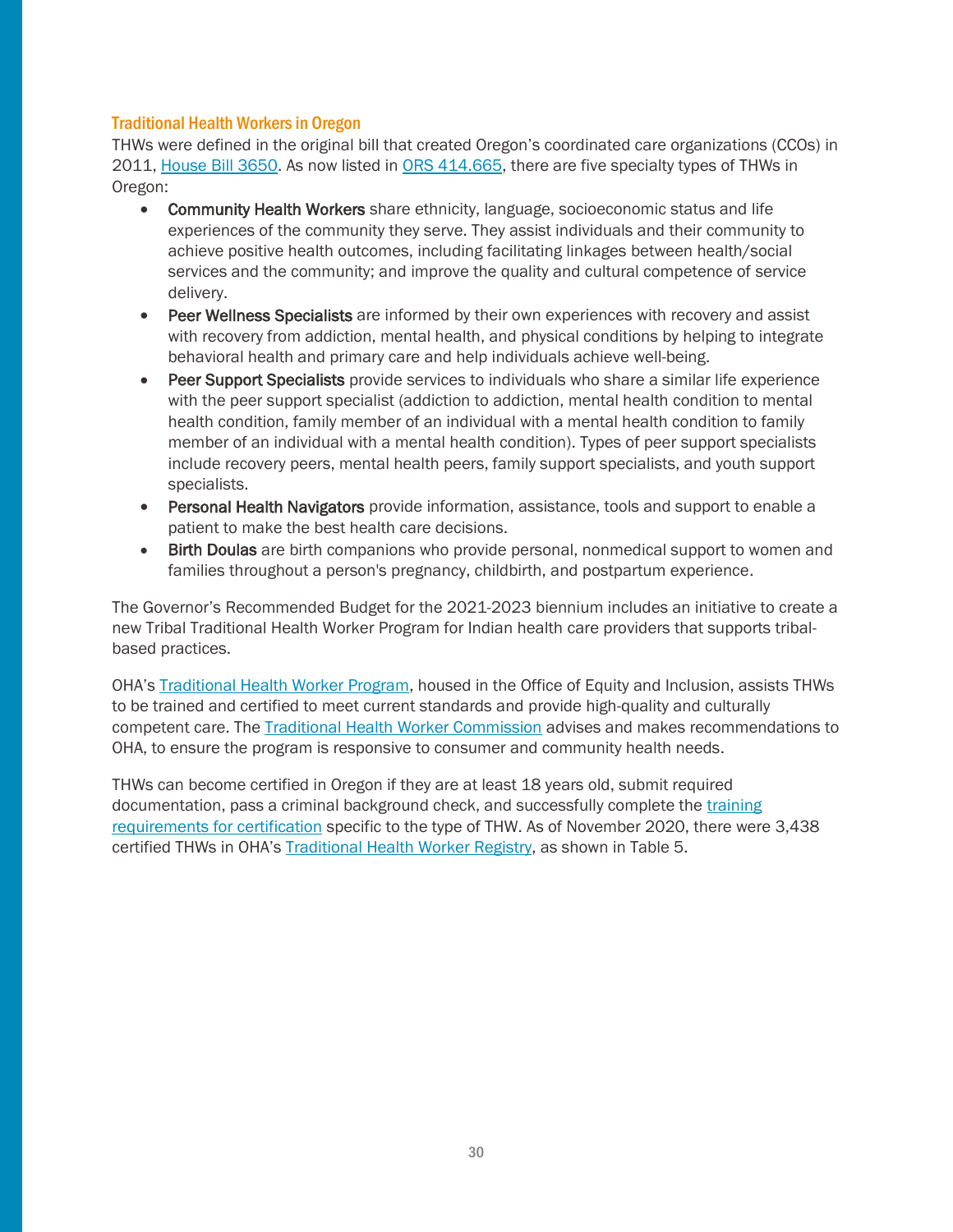#### Table 5. Number of Traditional Health Workers by Type: Oregon, November 2020

| <b>Type of THW</b>                | <b>Number</b>                                        |
|-----------------------------------|------------------------------------------------------|
| <b>Community Health Workers</b>   | 516                                                  |
| <b>Peer-Support Specialists</b>   | 2,560                                                |
|                                   | (1,604 adult addiction, 699 adult mental health, 165 |
|                                   | family peers, 92 youth peers)                        |
| <b>Peer Wellness Specialists</b>  | 265                                                  |
|                                   | (76 adult addiction, 183 adult mental health,        |
|                                   | 4 family support, 2 youth support)                   |
| <b>Personal Health Navigators</b> | 9                                                    |
| <b>Doulas</b>                     | 88                                                   |

OHA requires contracted CCOs to develop an annual THW Integration and Utilization Plan. These CCO plans must include strategies for integrating THWs into the delivery of services, communicating with members and providers about the benefits of THW services, and evaluating the delivery and effectiveness of THW services.

#### Future Workforce of Traditional Health Workers

OHA's Traditional Health Worker Program is facilitating integration of the THW workforce across health systems, such as developing [a toolkit](https://www.oregon.gov/oha/OEI/Pages/Information-for-Health-Systems,-Providers,-and-THW%27s.aspx) with information for health systems, providers and THWs. The Program is collaborating with philanthropic organizations and grant makers to support efforts to increase the use of THWs, especially beyond the Oregon Health Plan. Efforts to expand the use of THWs are currently hindered by the lack of consistent data on the THW workforce.

OHA is in the initial stages of planning for a new survey of THWs and Health Care Interpreters in early 2021, with the possibility of these surveys becoming an ongoing component of the Health Care Workforce Reporting program. These surveys will provide more accurate data on the providers in these workforces, including their demographics, work environments, and training needs.

In the past couple years, OHA has worked with community-based organizations to conduct assessments of the THW workforce, including a [Community Health Worker Needs Assessment,](https://www.oregon.gov/oha/OEI/Documents/2018-11-29_ORCHWA%20CHW%20Statewide%20Needs%20Assessment%20Report_FINAL.pdf) a [Doula Workforce Needs Assessment,](https://www.oregon.gov/oha/OEI/Documents/Doula%20Workforce%20Needs%20Assesment%20Full%20Report%202018.pdf) and a [Peer-Delivered Services Workforce Needs Assessment.](https://static1.squarespace.com/static/5a0de0f94c0dbf779166a592/t/5f9ca67b41d2a92c7ab2aa78/1604101778817/PDS+Needs+Assessment+Report+with+Appendices+-+FINAL.pdf) These assessments used key informant interviews, focus groups, and surveys of the workforce and employers to understand the landscape for THWs. These assessments generally found that there needs to be greater understanding of the roles of THWs, better efforts to integrate THWs into the health care system, higher reimbursement rates for THWs, clarity around billing issues, and improved processes for training and certification.

The COVID-19 pandemic has exposed inequities in access to resources; both the pandemic and our collective response to the pandemic are causing greater distress in certain communities. One of the tenets of the THW approach is that people from the community are best at identifying and implementing solutions to health challenges, including those related to social determinants of health. In September 2020, OHA provided [COVID-19 Health Equity Grants](https://www.oregon.gov/oha/covid19/Pages/equity-grants-covid-19.aspx) to 205 community-based organizations and tribal governments, totaling \$45 million. These grants are being used to help communities address violence prevention, housing, food insecurity, and other health and economic disruptions. THWs can be part of an effective workforce to implement interventions that address social determinants of health as well as equitable access to health care. Lessons learned from this community-based approach to COVID-19 can be carried forward to inform the use of THWs to address other community challenges in the future.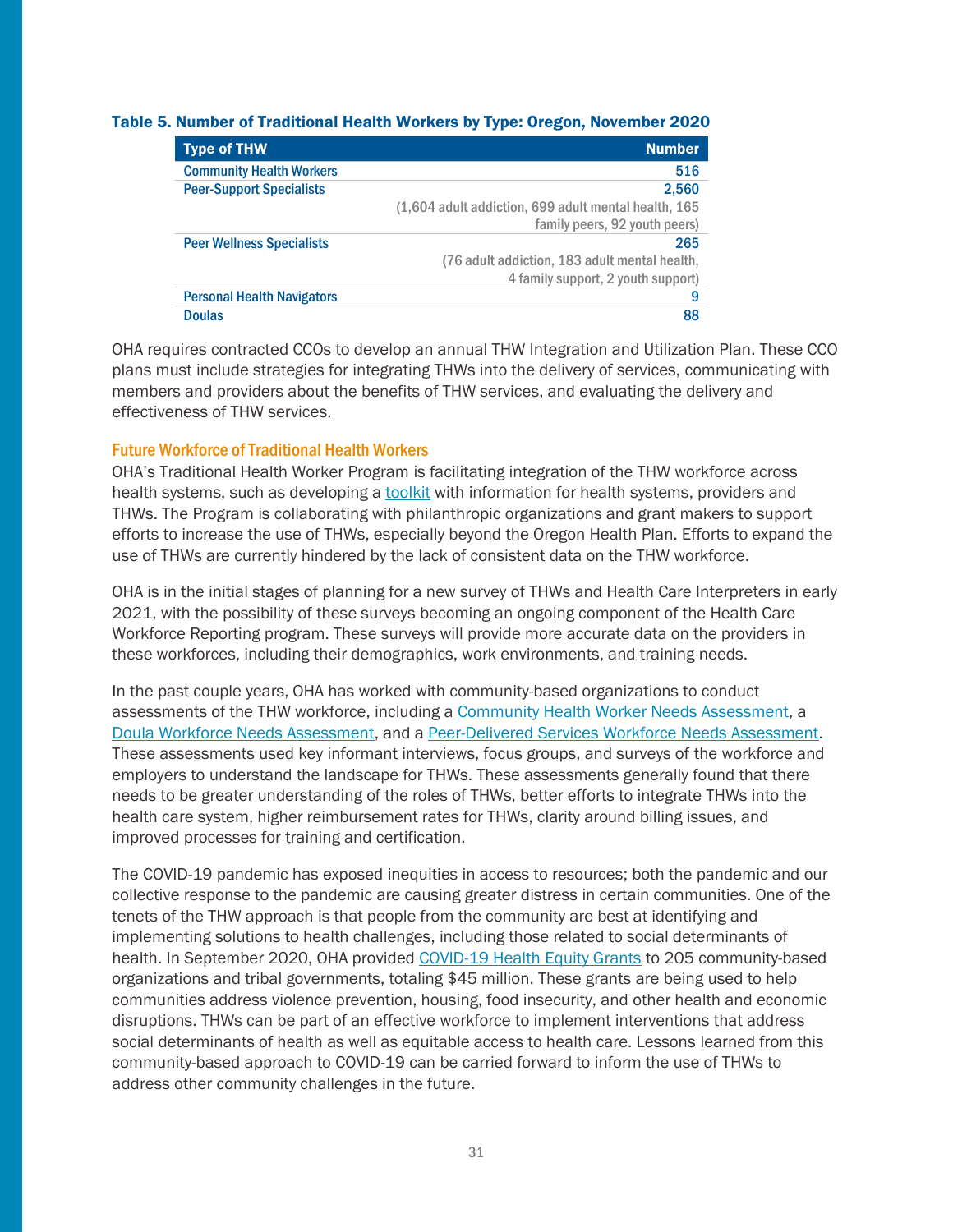## <span id="page-31-0"></span>Health Care Interpreters

#### The Importance of Health Care Interpreters

Health Care Interpreters (HCI) are necessary to help persons with limited English proficiency (LEP) and persons who communicate in sign language to interact effectively with health care providers. The HCI program at OHA was established in 2010 to help develop a well-trained workforce of HCIs to address language and communication barriers to accessing health care services. The program has developed training standards, curricula and an HCI registry enrollment process, and there are now over 730 Qualified and Certified Interpreters in the Oregon registry.

As Oregon becomes more linguistically diverse, the need for well-trained HCIs increases. Health care interpreting can improve patient-provider communications and health literacy. Research has shown that effective health care interpreting can reduce rates of adverse events and unnecessary exams, increase uptake of preventive care, and increase patient and provider satisfaction. Health care interpreting can be done most effectively in-person in the clinic with both the patient and provider present, but interpreting can also be done remotely by phone or video and other telehealth modalities.

#### Health Care Interpreters in Oregon

OHA's HCI training standards are the highest in the country. The [requirements](https://www.oregon.gov/oha/OEI/Documents/Oregon%20Health%20Care%20Interpreter%20Program%20Requirements_.pdf) for becoming a Qualified or Certified HCI in Oregon include 60 hours of formal health care interpreter training from an [OHA-approved training center,](https://www.oregon.gov/oha/oei/Pages/hci-training.aspx) and completing an equivalent language proficiency in English and a target language. Certified HCIs in Oregon must also have passed a national certification exam from a recognized organization. The two national HCI certifying organizations are the [National Board of](https://www.certifiedmedicalinterpreters.org/)  [Certification for Medical Interpreters](https://www.certifiedmedicalinterpreters.org/) and the [Certification Commission for Healthcare Interpreters,](https://cchicertification.org/) which together offer exams for seven languages: Arabic, Cantonese, Korean, Mandarin, Russian, Spanish, and Vietnamese. To increase the supply of Certified spoken and sign language HCIs in Oregon, the following Certified Interpreters can apply to be listed on Oregon's HCI registry, if they complete additional HCI training requirements: Oregon Certified [Court Interpreters,](https://www.courts.oregon.gov/programs/interpreters/want-to-be/Pages/default.aspx) [Federal Court](https://www.uscourts.gov/services-forms/federal-court-interpreters/federal-court-interpreter-certification-examination)  [Interpreters,](https://www.uscourts.gov/services-forms/federal-court-interpreters/federal-court-interpreter-certification-examination) and American Sign Language Interpreters from the [Registry of Interpreters for the Deaf.](https://rid.org/rid-certification-overview/)

In 2018, the HCI program conducted a [survey of HCIs](https://sharedsystems.dhsoha.state.or.us/DHSForms/Served/le2442.pdf) to gain a better understanding of Oregon's interpreter workforce. The survey was sent to all 555 HCIs on the state registry at the time, and the response rate was 62%. About three-quarters (78%) of the respondents were state-recognized Qualified or Certified Interpreters, and the remaining 22% were not.

Among the 49 languages spoken by the 2018 survey respondents, Spanish was spoken most frequently (60% of respondents), and the average respondent had nine years of interpreting experience. The majority (62%) of respondents were born outside the United States. With many languages, including Spanish, it is important to match the particular dialects of the patient and interpreter, as there can be significant differences in dialects based on country of origin, and regions within a country. Almost three-quarters of respondents lived in Multnomah, Washington, Marion, or Jackson counties. Over half (53%) of the respondents were college graduates, including those with bachelor's degrees (35%), master's degrees (15%), and doctoral degrees (4%).

Open-ended comments from the survey highlighted the lack of interpreting hours for full-time employment, low compensation, and poor working conditions. Most of the HCIs responding to the survey said they are not working enough hours to earn sufficient income. Another financial issue was that most HCIs are not reimbursed for travel time or expenses, and many are not paid when appointments are cancelled due to patient no-shows. Looking at the health insurance of the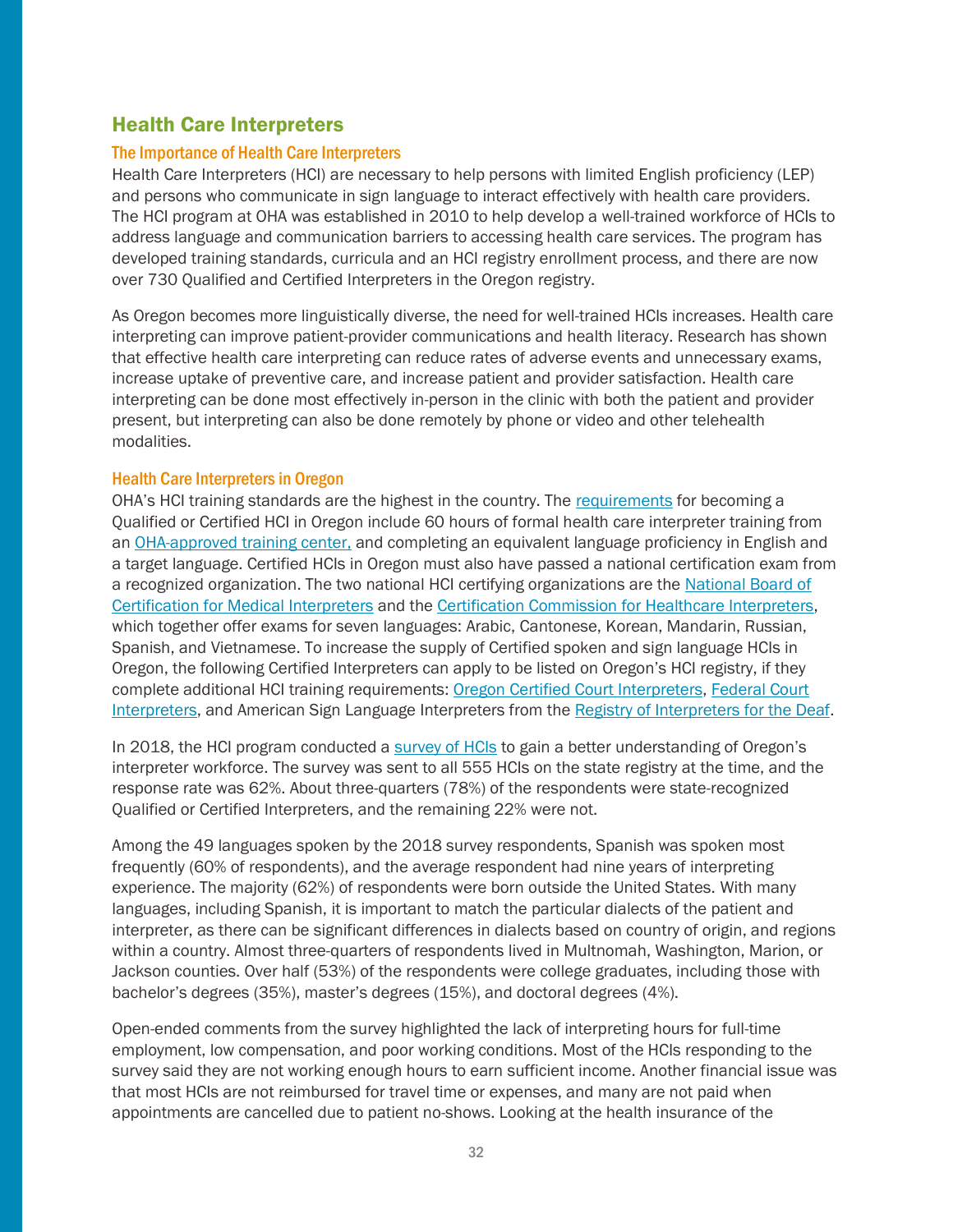respondents, 19% of HCIs said they are on the Oregon Health Plan, and 5% do not have health insurance.

As part of the 2018 project that surveyed HCIs, a survey was also conducted of health care providers about working with HCIs. This provider survey was sent out through the Patient-Centered Primary Care Home (PCPCH) email listserv and also shared with community partners who distributed the survey to their provider networks. The survey was completed by 250 providers. Among these provider respondents, 38% were not aware of Oregon's certification process for interpreters. Only 7% of these providers worked with HCIs for all of their LEP patients. About half of the respondents said that they used HCIs for 25% of appointments with LEP patients. It should be noted that some clinics used bilingual staff, who may not be certified or qualified, to interpret for some patients.

Table 6 shows the formats of health care interpreting as reported in the provider survey. Onsite, inperson interpreting was most common, followed by telephonic interpreting and then video interpreting.

#### Table 6. Health care interpreting can be done in-person, by telephone, or by video

| Format                                      | <b>Percentage</b> |
|---------------------------------------------|-------------------|
| Onsite in-person interpreters               | 84%               |
| On-demand remote telephonic interpreting    | 63%               |
| Prescheduled remote telephonic interpreting | 22%               |

On-demand remote video interpreting 16% Prescheduled remote video interpreting metal of the 7%

Providers Report of Formats Used for Health Care Interpreting - Multiple Responses Allowed

#### Future Workforce of Health Care Interpreters

The report [from OHA's Office of Equity & Inclusion](https://sharedsystems.dhsoha.state.or.us/DHSForms/Served/le2442.pdf) summarizing the findings from these surveys included recommendations for improving health care interpreting in Oregon. Increasing the use of Qualified and Certified Interpreters would improve the quality of health care interpreting and thus the quality of health care for patients who need interpreting services. Additional programs for training Qualified and Certified Interpreters are needed, especially in rural communities experiencing growth in language access needs. Policy options to improve compensation for HCIs can be considered, such as paying for a two-hour minimum and compensation when there is a patient no-show. Technical assistance for providers and health care systems can improve their language access plans for forecasting language access needs and auditing the quality of language access services.

Additional data on HCIs in Oregon would be helpful for developing the workforce and ensuring language access across the state. As described above, OHA is planning a survey of HCIs and THWs in early 2021, which will provide more reliable data on provider demographics, work environments, and training needs.

OHA's work with CCOs includes contract requirements to improve data collection that can provide insights into the demand for interpreter services by CCO members, and how health care systems are working with OHA Qualified and Certified HCIs to provide effective interpreter services. The utilization of OHA Qualified and Certified HCIs was recently adopted as OHA's health equity measure to be included in the CCO incentive metrics program beginning in 2021.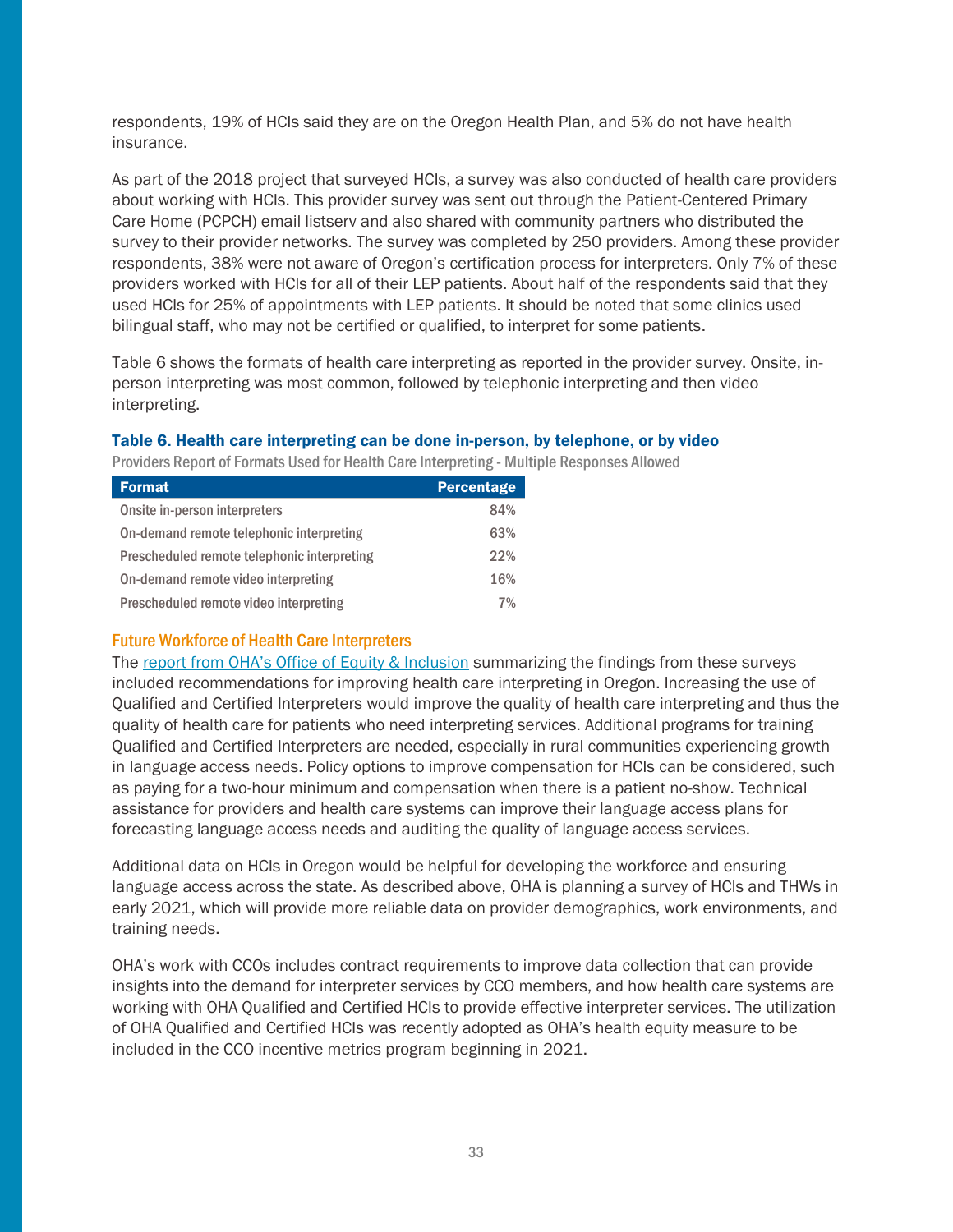## <span id="page-33-0"></span>Behavioral Health Providers

#### The Importance of Behavioral Health Providers

Behavioral health services, including mental health treatments and substance use disorder services, are an important component of whole-person care. Oregon's health system transformation places a large emphasis on the integration of behavioral, oral, and physical health. Oregon has higher rates of diagnosed mental health conditions among both adults and children, including serious mental illness and suicide ideation, when compared with national rates. Recent data also show an increase in reported issues related to mental health and substance use disorders during the COVID-19 pandemic, and the added stress and trauma of the wildfires around the state. In Oregon and in the U.S., a large percentage of people with mental illness or substance use disorders do not receive the treatment they need.

Behavioral health services are provided by a variety of both licensed and unlicensed practitioners (see Table 7). Licensed providers include psychologists, counselors and therapists, clinical social workers, clinical social worker associates, and other licensed professions when the provider has a specialty in behavioral health (e.g., MDs with a specialty in psychiatry). There are other health care professionals who may not have a specialty in behavioral health that are licensed to provide prescription-based treatment for behavioral health conditions. This group generally includes medical doctors (MD), doctors of osteopathy (DO), nurse practitioners (NP), and physician assistants (PA).

| <b>Licensed Providers</b>               | <b>Unlicensed Providers</b>                                                                                                                                 |
|-----------------------------------------|-------------------------------------------------------------------------------------------------------------------------------------------------------------|
| <b>Psychiatrist</b>                     | <b>Qualified Mental Health Associate</b>                                                                                                                    |
| <b>Psychiatric Nurse Practitioner</b>   | <b>Qualified Mental Health Professional</b>                                                                                                                 |
| Other MD/DO/NP/PA (e.g., primary care)  | Certified Alcohol and Drug Counselor - I, II, III                                                                                                           |
| Psychologist                            | Certified Gambling Addiction Counselor - I, II                                                                                                              |
| <b>Licensed Clinical Social Worker</b>  | <b>Certified Prevention Specialist</b>                                                                                                                      |
| <b>Clinical Social Worker Associate</b> | Certified Recovery Mentor - I, II                                                                                                                           |
| Licensed Professional Counselor         | <b>Certified Gambling Recovery Mentor</b>                                                                                                                   |
| Licensed Marriage and Family Therapist  | <b>Traditional Health Workers: Community Health Workers, Peer-</b><br>Support Specialists, Peer Wellness Specialists, Personal Health<br>Navigators, Doulas |

#### Table 7. A wider variety of licensed and unlicensed professionals deliver behavioral health services (partial list)

#### Behavioral Health Providers in Oregon

A September 2018 report on [Supply and Demand for Behavioral Health Occupations](https://bhw.hrsa.gov/sites/default/files/bureau-health-workforce/data-research/state-level-estimates-report-2018.pdf) from the U.S. Health Resources and Services Agency (HRSA) indicated that to meet the current demand for behavioral health services, Oregon would need an additional workforce of 170 more psychiatrists (26% increase), 90 more psychologists (6% increase), 500 school counselors (48% increase), and 700 social workers (23% increase). For the other behavioral health professionals assessed in the HRSA report, including addiction counselors, mental health counselors, and marriage and family therapists, the supply of providers more closely matched current demand.

The distribution of licensed behavioral health providers across the state varies widely (see Figure 10 on page 19). For example, urban areas average 1.54 licensed behavioral health provider FTE per 1,000 population compared with 0.54 FTE in rural/frontier areas, which is about 65% less than the urban ratio. There are no licensed behavioral health providers in 21 rural and frontier service areas. Statewide, the licensed counselors and therapists practicing FTE is increasing about 10% annually in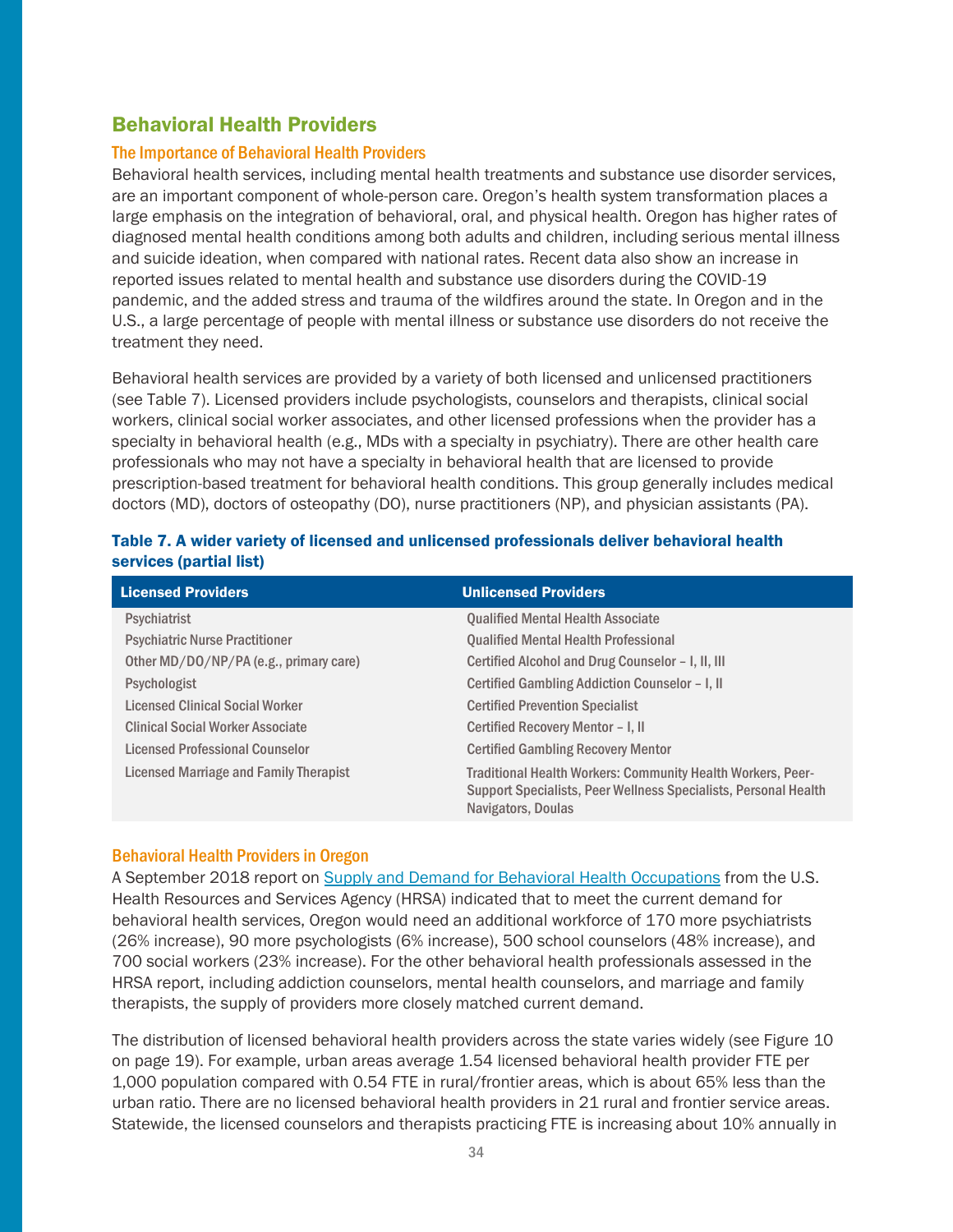Oregon, licensed psychologists FTE is increasing about 1% annually, and licensed clinical social workers FTE is increasing 3% annually.

Unlicensed providers include trainees, baccalaureate and master's level counselors, trained addiction specialists, traditional health workers, and community support personnel. An [Analysis of](https://www.oregon.gov/oha/HPA/HP-HCW/Documents/Analysis-%20Oregon-BH%20Workforce-July-2019.pdf)  [Oregon's Behavioral Health Workforce](https://www.oregon.gov/oha/HPA/HP-HCW/Documents/Analysis-%20Oregon-BH%20Workforce-July-2019.pdf), published in 2019, included a survey of unlicensed behavioral health providers by Mental Health and Addiction Counseling Board of Oregon (MHACBO). Preliminary findings indicate that three-quarters of the respondents deliver addiction-based services, and one-quarter deliver psychotherapy-based care for mental health conditions. The number of unlicensed providers per capita is much greater in the northeastern part of the state where there are fewer licensed behavioral health providers per capita. The top workforce training needs identified in the MHACBO survey were trauma-informed care, co-occurring disorders (i.e., mental health and substance use disorder), motivational interviewing, and medication-assisted treatment.

People of color are underrepresented in all segments of Oregon's behavioral health workforce, and there is a need for providers who speak languages other than English. Unlicensed providers are the most racially and ethnically diverse segment of the behavioral health workforce. In the MHACBO survey, 28% of unlicensed behavioral health providers were people of color.

Data from the Health Care Workforce Reporting Program show that people of color comprise 13% of the licensed behavioral health provider workforce, and clinical social work associates are the most racially/ethnically diverse with 26% being people of color (see Table 8). Among licensed behavioral health providers, 8.2% have advanced proficiency in or are native speakers of a language other than English, which is a lower percentage than many other types of providers.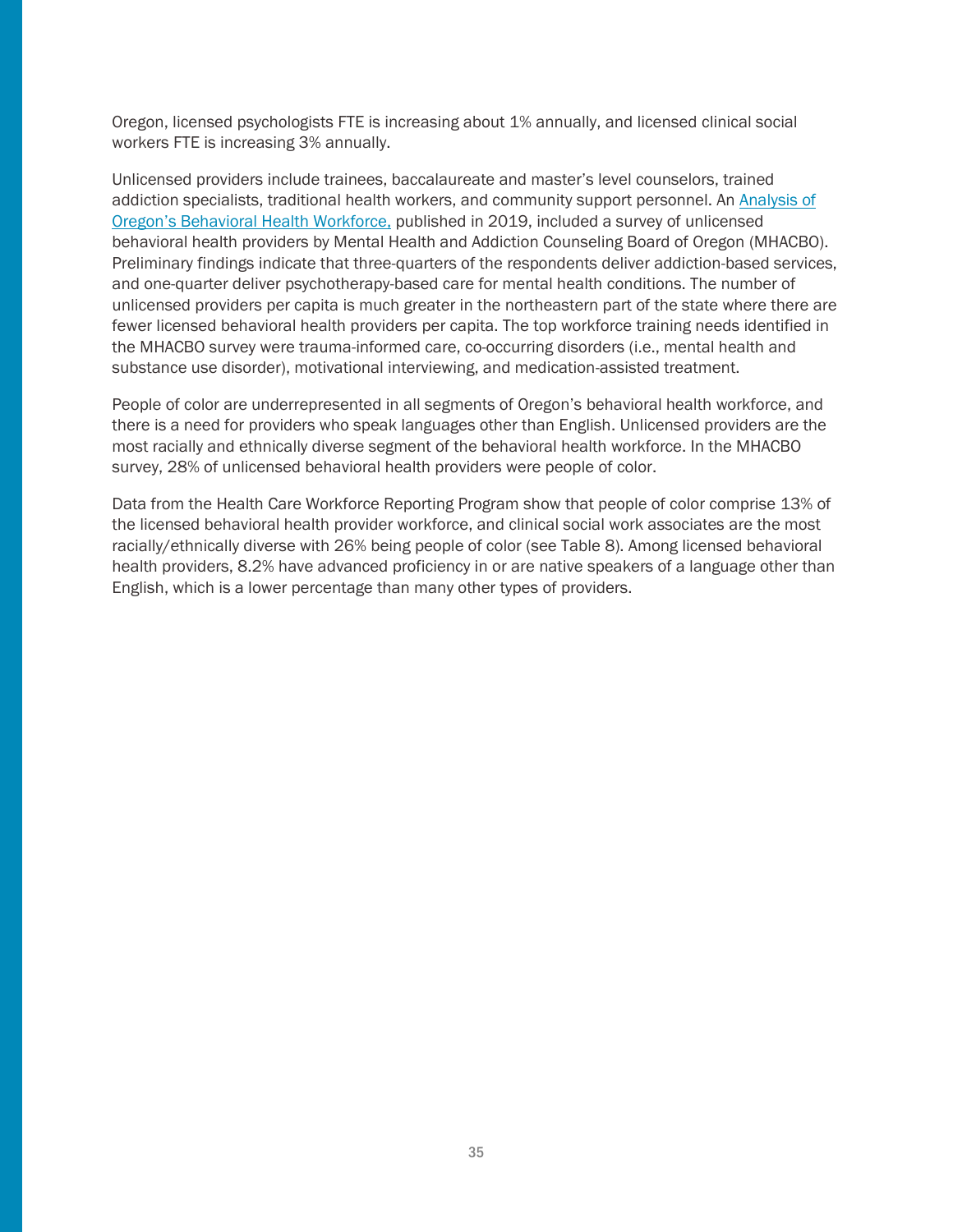#### Table 8. People of color are underrepresented in almost all licensed behavioral health occupations

Race, Ethnicity, and Gender Distribution: Licensed Behavioral Health Workforce vs. Oregon Population

|  | <b>Comparison to state distribution</b> |
|--|-----------------------------------------|
|--|-----------------------------------------|

| <b>Similar to state</b>             | <b>Below state</b> |       | Above state |       |       |       |              |       |
|-------------------------------------|--------------------|-------|-------------|-------|-------|-------|--------------|-------|
|                                     | Hisp/Latino        | White | Black/AA    | AI/AN | Asian | NH/PI | Multi-racial | Other |
| Oregon                              | 12.8%              | 76.0% | 1.8%        | 0.9%  | 4.2%  | 0.4%  | 3.7%         | 0.2%  |
|                                     |                    |       |             |       |       |       |              |       |
| Counselors & therapists             | 4.4%               | 88.7% | 1.0%        | 0.5%  | 2.0%  | 0.2%  | 2.4%         | 0.8%  |
| <b>Psychiatrists</b>                | 5.3%               | 78.2% | 1.7%        | 0.3%  | 11.4% | 0.4%  | 1.8%         | 1.0%  |
| Psychiatric physician assistants    | 4.2%               | 91.7% | 0.0%        | 0.0%  | 0.0%  | 0.0%  | 4.2%         | 0.0%  |
| Psychiatric naturopathic physicians | 8.1%               | 83.8% | 0.0%        | 0.0%  | 1.4%  | 0.0%  | 5.4%         | 1.4%  |
| Psychiatric nurse practitioners     | 3.5%               | 87.9% | 1.3%        | 0.6%  | 2.1%  | 0.2%  | 3.1%         | 1.3%  |
| Psychologists                       | 4.1%               | 87.3% | 0.6%        | 0.1%  | 4.2%  | 0.3%  | 2.5%         | 0.9%  |
| Clinical social work associates     | 11.8%              | 74.3% | 3.9%        | 0.4%  | 3.2%  | 0.4%  | 5.3%         | 0.7%  |
| Licensed clinical social workers    | 4.0%               | 88.8% | 1.4%        | 0.5%  | 2.0%  | 0.1%  | 2.4%         | 0.8%  |
| <b>Grand Total</b>                  | 4.7%               | 86.9% | 1.3%        | 0.4%  | 3.1%  | 0.2%  | 2.6%         | 0.9%  |

Notes: Providers with missing data were excluded from the analysis. Racial categories exclude Hispanic/Latinx providers. AA=African American/Black, AI/AN=American Indian or Alaska Native, NH/PI=Native Hawaiian or Pacific Islander

#### Future Workforce of Behavioral Health Providers

Data mentioned earlier indicate that there is a shortage of behavioral health providers, including findings from HRSA report on [Supply and Demand for Behavioral Health Occupations](https://bhw.hrsa.gov/sites/default/files/bureau-health-workforce/data-research/state-level-estimates-report-2018.pdf) and larger increases in help wanted online postings for behavioral health positions. In addition, respondents to the October 2020, ECONorthwest survey of health care organizations highlighted both supply and demand issues related to behavioral health. Some respondents said that insurance reimbursement rates, and ultimately compensation, were too low for behavioral health providers relative to the nature of work and cost of obtaining licensure. On the demand side, respondents noted that the COVID-19 pandemic and associated layoffs were driving an increase in demand for behavioral health services. Respondents gave a high priority to increasing the numbers of behavioral health providers, with 76% saying it is very important to expand Oregon's capacity to educate, train, and develop more behavioral health professionals.

Use of telehealth could potentially expand behavioral health treatment options, especially for people living in underserved areas or who may have difficulties with making an in-person visit. However, equitable access issues will need to be addressed, including familiarity with and access to technology and adequate Internet access. Additionally, some patients may have challenges with a lack of privacy during in-home telehealth visits for behavioral health.

In October 2020, 41% of behavioral health visits were by telehealth, according to a [Commonwealth](https://www.commonwealthfund.org/publications/2020/oct/impact-covid-19-pandemic-outpatient-care-visits-return-prepandemic-levels)  [Fund report.](https://www.commonwealthfund.org/publications/2020/oct/impact-covid-19-pandemic-outpatient-care-visits-return-prepandemic-levels) During the COVID-19 pandemic, telehealth has expanded faster in behavioral health compared with other specialties. More people may want to access behavioral health services because of the stress and anxiety from the COVID-19 pandemic and other events. Accessing services through telehealth may reduce feelings of stigma, perceiving that others see you in a negative way because of needing behavioral health services. A 2018 journal article on Recent Advances in [Delivering Mental Health Treatment via Video to Home](https://pubmed.ncbi.nlm.nih.gov/30032337/) concluded that this form of telehealth can be an effective option for patients who face stigma-related barriers to receiving in-person treatment.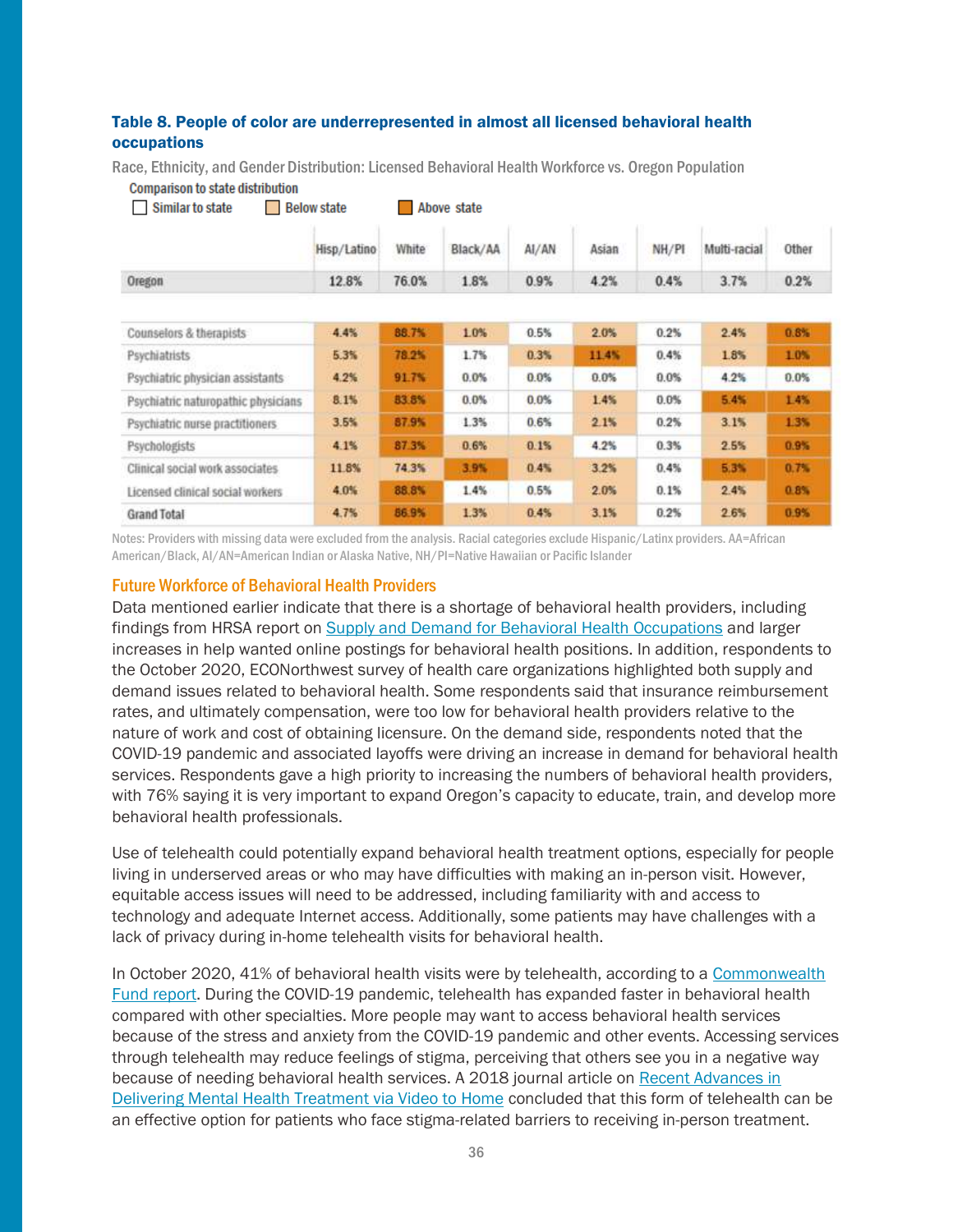A [recent evidence review](https://www.milbank.org/wp-content/uploads/2020/10/TeleBH_B_6.pdf) published by the Millbank Foundation found that conducting behavioral health visits by telehealth can reduce costs, and can be just as effective as in-person care for certain behavioral health conditions, including anxiety, depression, substance use disorder, and posttraumatic stress disorder. OHA's [Public Health Recommendations for Community Behavioral Health](https://sharedsystems.dhsoha.state.or.us/DHSForms/Served/le3224.pdf)  [Services](https://sharedsystems.dhsoha.state.or.us/DHSForms/Served/le3224.pdf) recommend using telehealth for most community behavioral health during the COVID-19 pandemic, though in-person visits are recommended when there is high risk of acute adverse outcomes.

The Healthier Together Oregon: 2020–[2024 State Health Improvement Plan,](https://www.oregon.gov/oha/PH/ABOUT/Documents/ship/2020-2024/Healthier-Together-Oregon-full-plan.pdf) launched in September 2020, included behavioral health as one of its five priority areas. Community listening sessions identified many barriers to accessing behavioral health services related to provider shortages, including long wait times, transportation challenges, and difficulty finding a culturally and linguistically responsive provider. Stigma can also be a barrier to accessing appropriate care, and the State Health Improvement Plan includes a goal of reducing stigma and increasing community awareness that behavioral health issues are common and widely experienced.

State goals in the addiction area are outlined in the [2020-2025 Oregon Statewide Strategic Plan](https://www.oregon.gov/adpc/SiteAssets/Pages/index/Statewide%20Strategic%20Plan%20Final%20(1).pdf) from the Alcohol and Drug Policy Commission. The strategic goals include increasing system ability to recruit, develop, and retain a highly effective workforce; and strengthening the workforce's ability to implement culturally-tailored and linguistically-responsive services/strategies across the lifespan for historically underserved communities, such as seniors, people with disabilities, LGBTO+, persons of color, tribal nations, and rural and frontier Oregonians.

The Governor's Behavioral Health Advisory Council, established by executive order in October 2019, included representatives of behavioral health systems, consumers with lived experience, and clinicians. In October 2020, the Council released its [recommendations](https://www.oregon.gov/oha/HSD/BHP/Documents/GBHAC-Final-Recommendations-Report.pdf) for improving access to effective behavioral health services for adults and transition-aged youth with serious mental illness or co-occurring mental illness and substance use disorders. The recommendations related to workforce included:

- Increasing funding for incentive programs for the recruitment and retention of behavioral health providers to increase the number of people of color, people from tribal communities, and rurally-based people in the behavioral health workforce
- Support for culturally-based practices, including equitable reimbursement for promising practices and practices outside of the conventional medical model
- Training for the behavioral health workforce in trauma-informed care and workplaces, culturally and linguistically specific/responsive care, anti-racism, equity, interdisciplinary care (including working with peers), leadership and management development, and co-occurring disorders.

## <span id="page-36-0"></span>Oral Health Providers

#### The Importance of Oral Health Providers

Oral health is critical to overall health. Oral health conditions such as gum disease are associated with diabetes, heart disease, low birth weight babies, and certain types of cancers. Oregon's rates of tooth decay are some of the worst in the nation, in part because only about 21% of the population live in areas with fluoridated water, which is critical for the prevention of tooth decay and caries. Poor oral health can lead to missed school and work and can have a negative impact on overall wellbeing. People of color and individuals with low incomes are disproportionately likely to experience poor oral health. Thus, oral health should be an essential component of comprehensive primary care. In spite of this connection, historically oral health care is insured separately from physical and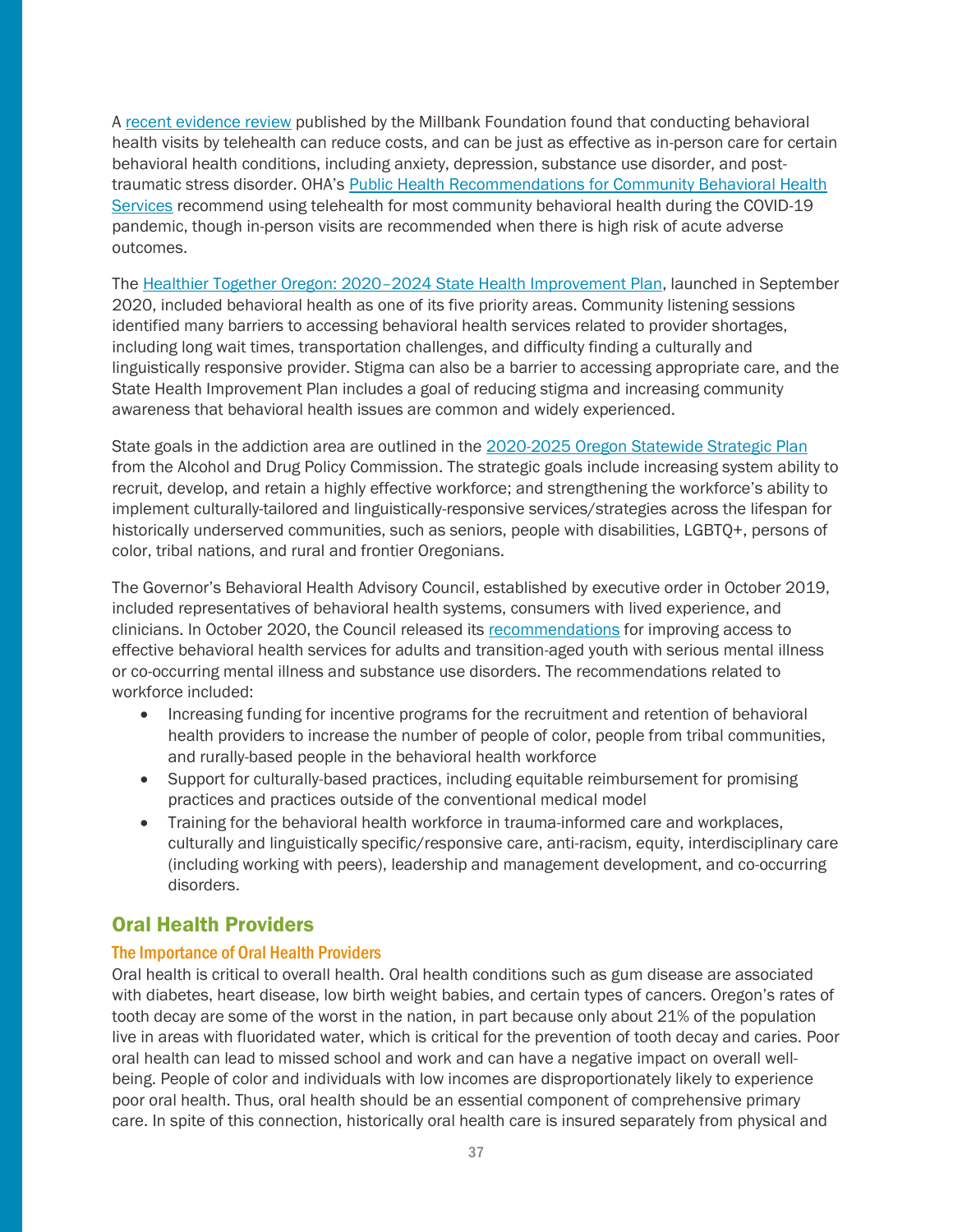behavioral health. Oral health services have generally been delivered separately from medical care, and most often the two systems do not communicate well.

#### Oral Health Providers in Oregon

One of the key goals of Oregon's coordinated care model is to integrate physical, oral and behavioral health care to treat the whole person. Recognizing the importance of oral health across the lifespan, Oregon is one of only 13 states that offer comprehensive dental benefits to all adults with Medicaid, as well as children. Dental benefits for Medicaid adults are not required by federal law, but can be offered as a state option, and most states provide limited coverage, such as only extractions or emergency services. According to a 2017 report on [Oral Health in Oregon's CCOs](https://www.oregon.gov/oha/PH/ABOUT/Documents/phab/CCO-Oral-Health-Metrics-Report.pdf), only 41.5% of Oregon dentists accept Medicaid patients. Half of children on Medicaid have a preventive dental visit in a given year, and one in five adult beneficiaries have a preventive dental visit in any given year.

There are four main types of dental health providers in Oregon:

- Dentist (DMD/DDS) Doctor of Medicine in Dentistry (DMD) or Doctor of Dental Surgery (DDS) who can diagnose oral health disease, interpret x-rays, monitor the growth and development of teeth and jaws, and perform surgical procedures on the teeth
- Dental Hygienist Paraprofessional that works under the supervision of a licensed dentist to provide preventive and therapeutic oral prophylaxis and educate patients in dental hygiene
- Expanded Practice Dental Hygienist (EPDH) Hygienist with the training and experience to qualify for an [expanded practice permit](https://www.oregon.gov/dentistry/Documents/Form_Dental_Hygiene_Expanded_Practice_Permit_Pathway_1.pdf) who can operate independently without the direct supervision of a dentist; authorized to work in specific settings such as community health clinics, nursing homes, and other locations described in ORS [680.200](https://www.oregonlaws.org/ors/680.200)
- Dental Assistant Unlicensed professional that helps with infection control by sterilizing and disinfecting instruments, setting up instrument trays, and assisting with dental procedures.

The numbers of dentists and dental hygienists in Oregon are increasing slightly faster than the general population in recent years. Urban areas average 0.57 dentist FTE per 1,000 population, and rural/frontier areas average 40% less than urban areas, with 0.33 dentist FTE per 1,000 population. Twenty-four primary care service areas (all rural or frontier) have no dentist FTE (see Section 2 for more detail). According to the Health Resources Services Administration (HRSA), 32 of Oregon's 36 counties are designated as Health Professional Shortage Areas without a sufficient number of dental clinicians to meet the needs of the community.

#### Future of the Oral Health Workforce

Oregon's Health Care Provider Incentive Program provides loan repayment incentives to encourage oral health providers to work in underserved areas. From 2018 to June 2020, the Health Care Provider Incentive Program has made loan repayment awards to 28 Dentists (DMD) and 3 Expanded Practice Dental Hygienists (EPDH). These awardees are required to accept a percentage of Medicaid patients proportionate to the surrounding community. Almost half of the dental professionals receiving loan repayment awards self-reported speaking another language in addition to English. Of the 31 awardees, 13 dental professionals work in rural/frontier areas and 18 work in urban areas of the state that have been determined to be underserved. About half of the dental professional awardees working in urban areas work at a Federally-Qualified Health Center (FQHC).

OHA's [Dental Pilot Project Program](https://www.oregon.gov/OHA/PH/PreventionWellness/oralhealth/dentalpilotprojects/Pages/index.aspx) encourages the development of innovative practices in oral health care delivery systems to improve care to populations with the least access to dental care and the highest disease rates. One recent project worked with tribal communities to train Dental Health Aide Therapists who would provide oral health services to these communities. Another project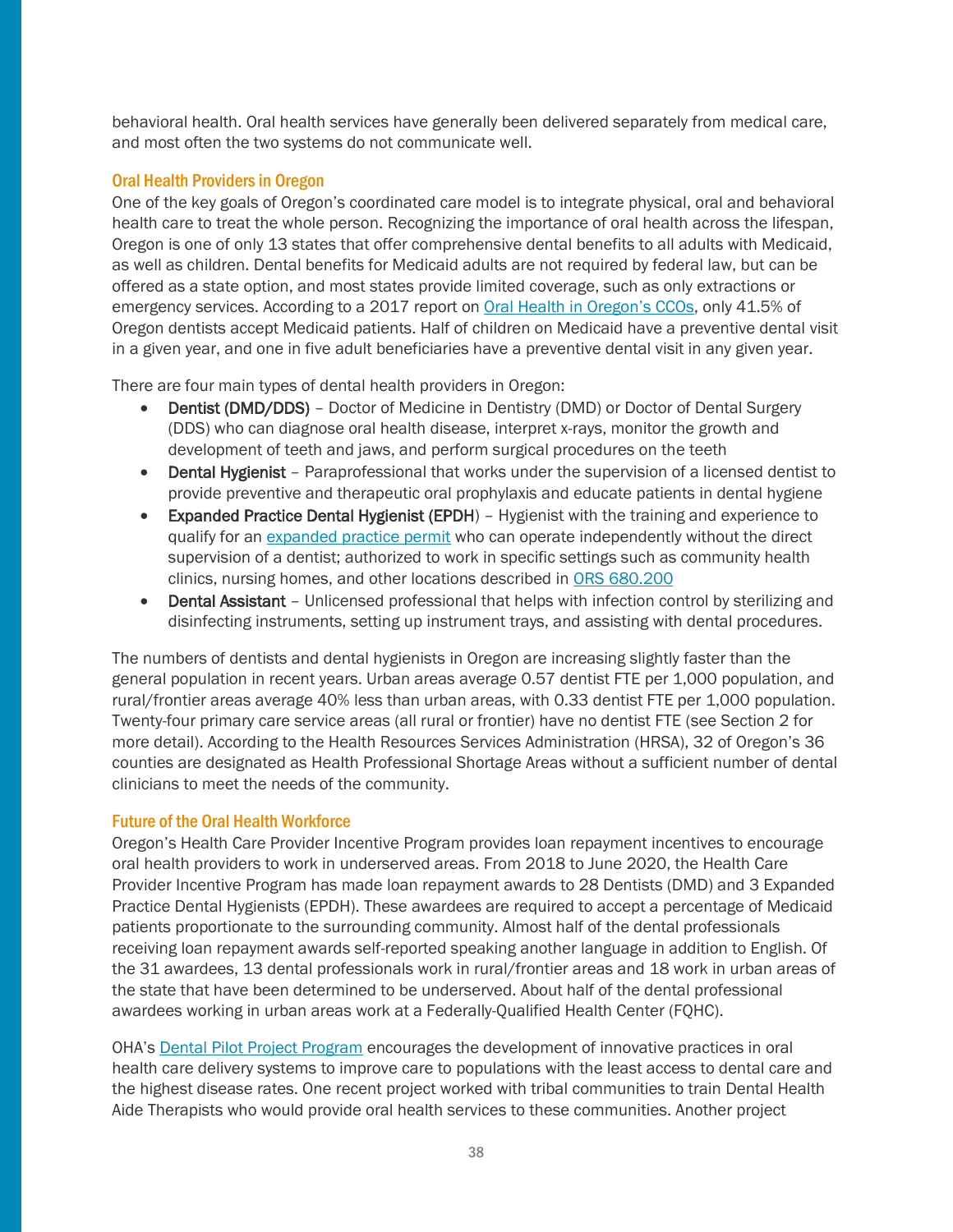expanded dental health community outreach programs in Polk County and trained Expanded Practice Dental Hygienists to place interim therapeutic restorations.

Some oral health services may be delivered by telehealth, sometimes referred to as teledentistry. For some oral health ailments, teledentistry can allow dental professionals such as expanded practice dental hygienists to conduct examinations and send the data to a dentist to remotely review records and diagnose patients over video or using store and forward technology. If a procedure or further examination is necessary, patients are referred for an in-person visit with the dentist. A dental hygienist must have an Expanded Practice Permit in order to render services via teledentistry. Expanded Practice Dental Hygienists need training to use the technology to submit oral health assessments to a dentist and conduct x-rays remotely.

Teledentistry for certain services, such as exams, could complement other strategies to improve oral health access for patients where travel is difficult (e.g., patients who live in nursing homes or who would need to travel long distances), for those who reside in communities without a dental clinic, and for other populations experiencing barriers to care. Teledentistry has grown slowly because of concerns over quality of care, fraud, reimbursement issues, logistical issues with health information technology, and the Internet access needed for video communication. National data from the American Dental Association's [survey of providers](https://www.ada.org/~/media/ADA/Science%20and%20Research/HPI/Files/HPI_COVID_Webinar_July_2020_2.pdf?la=en) showed that 25% of practices used virtual technology or telecommunications to conduct remote problem-focused evaluations during the week of April 20, 2020, and this decreased to 12% during the week of July 13, 2020.

The American Dental Association survey showed that almost all Oregon dental practices were only seeing emergency patients in late March to April 2020. Patient visits rebounded, but in October 2020 more than half of Oregon dental providers had patient volumes less than 85% of pre-COVID-19 levels. The [American Dental Association](https://www.ada.org/~/media/ADA/Science%20and%20Research/HPI/Files/HPIBrief_0620_1.pdf?la=en)'s projections released June 2020 estimate that dental care spending in 2021 will be 20% below pre-COVID-19 levels. It is not clear what impact these reductions in revenue will have on the long-term viability of dental practices across Oregon.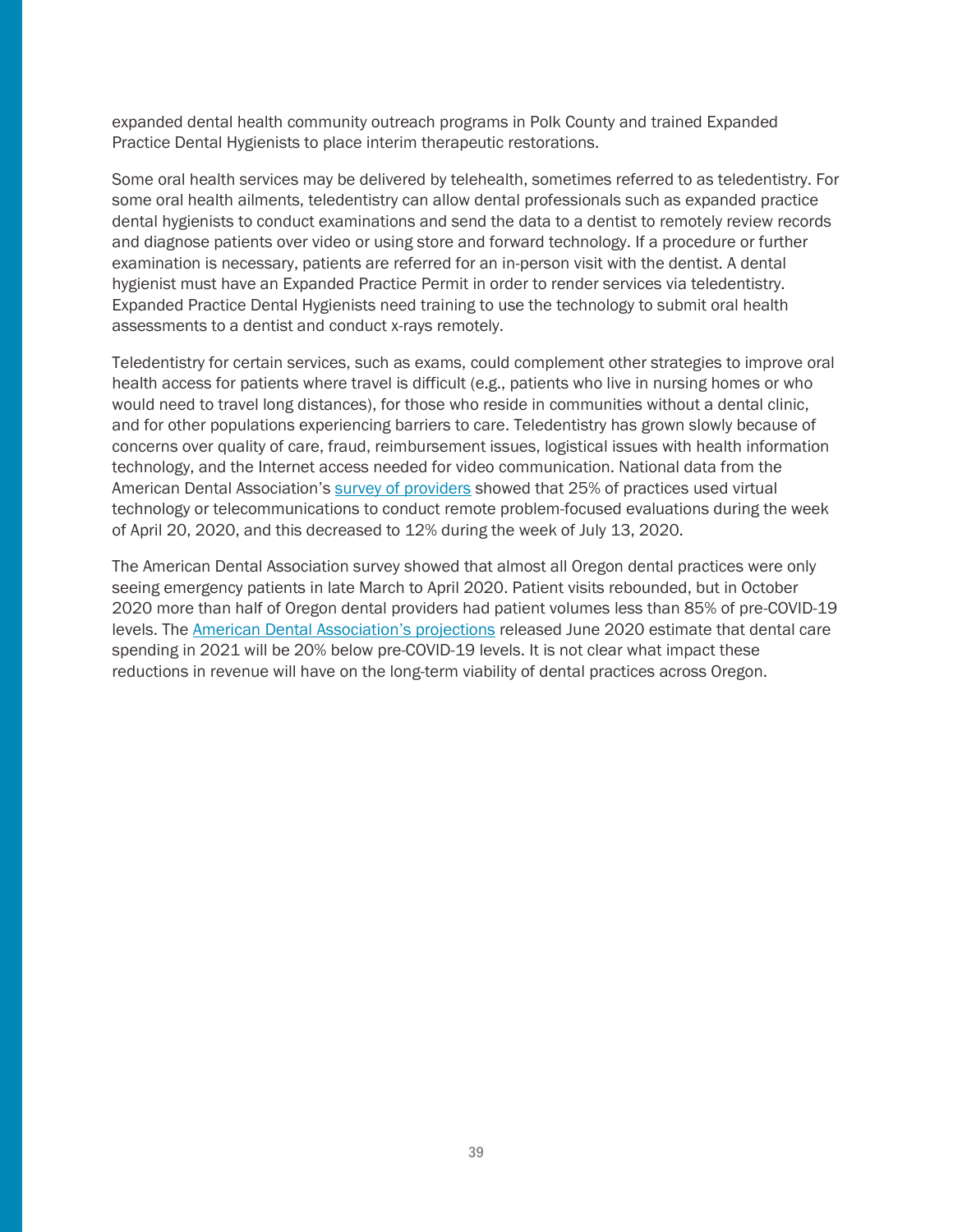## <span id="page-39-0"></span>Health Care Provider Incentive Program

The goal of the Health Care Provider Incentive Program is to increase health care workforce capacity in rural and medically underserved parts of Oregon, in part, to serve Medicaid and Medicare patients. The Oregon legislature passed House [Bill 3261](https://olis.leg.state.or.us/liz/2019R1/Downloads/MeasureDocument/HB3261/A-Engrossed) in 2017, which consolidated multiple funding streams for various health care provider incentive programs supporting recruitment and retention of providers. Under the policy direction of the Oregon Health Policy Board, OHA administers the Health Care Provider Incentive Program in partnership with the Oregon Office of Rural Health at OHSU. An [evaluation of the Health Care Provider Incentive Program](https://www.oregon.gov/oha/OHPB/MtgDocs/6.%20Health%20Care%20Provider%20Incentive%20Program%20Evaluation.pdf) was completed in 2020, and the findings are summarized below.

Funding for the Health Care Provider Incentive Fund for the 2019–2021 biennium was \$17.6 million, with an additional approximately \$2 million carryover from the previous biennium. The approximate allocations from the Health Care Provider Incentive Fund are outlined in Table 9.

#### Table 9. Approximate Allocations from the Health Care Provider Incentive Fund: 2019–2021 biennium

| <b>Incentive</b>                                                                                                                                                                                                                                          | <b>Allocation</b> |
|-----------------------------------------------------------------------------------------------------------------------------------------------------------------------------------------------------------------------------------------------------------|-------------------|
| Loan repayment to primary care, oral health and behavioral health clinicians to work in areas<br>of high need – includes additional allocation specifically for behavioral health providers                                                               | \$7 million       |
| Loan forgiveness for future primary care clinicians currently in medical training                                                                                                                                                                         | \$1.5 million     |
| Rural medical malpractice insurance subsidies on behalf of clinicians (MD/DO/NP) working<br>in rural and frontier portions of the state                                                                                                                   | \$4 million       |
| Scholars for a Healthy Oregon Initiative (SHOI) at OHSU                                                                                                                                                                                                   | \$5 million       |
| Scholarships to health professional students attending programs at Pacific University.<br>National University of Natural Medicine, and College of Osteopathic Medicine-Pacific North<br>West which have set up "SHOI-like" programs at their institutions | \$1 million       |
| Administrative costs                                                                                                                                                                                                                                      | up to \$1 million |
| TOTAL                                                                                                                                                                                                                                                     | \$19.4 million    |

From January 2018 through June 2020, the Health Care Provider Incentive Program made the following awards:

- Loan repayment to 128 clinicians to work in areas of high need
- Loan forgiveness for 25 future primary care clinicians currently in medical training
- Rural medical malpractice insurance subsidies, with insurance subsidy payments to 9 carriers on behalf of 701 clinicians (MD/DO/NP) working in rural and frontier portions of the state
- Scholars for a Healthy Oregon Initiative (SHOI) has awarded 31 scholarships to OHSU students
- Scholarships to 9 students through the "SHOI-like" programs at Pacific University, National University of Natural Medicine, and College of Osteopathic Medicine-Pacific North West

The loan repayment incentive was first focused on increasing the primary care provider workforce in rural and underserved areas, and awards could only be given to licensed providers. The program uses the HRSA definition of underserved, which includes areas that have too few primary care providers, high infant mortality, high poverty rates, or a large elderly population. Some areas have higher needs for behavioral health care, and behavioral health providers that do not require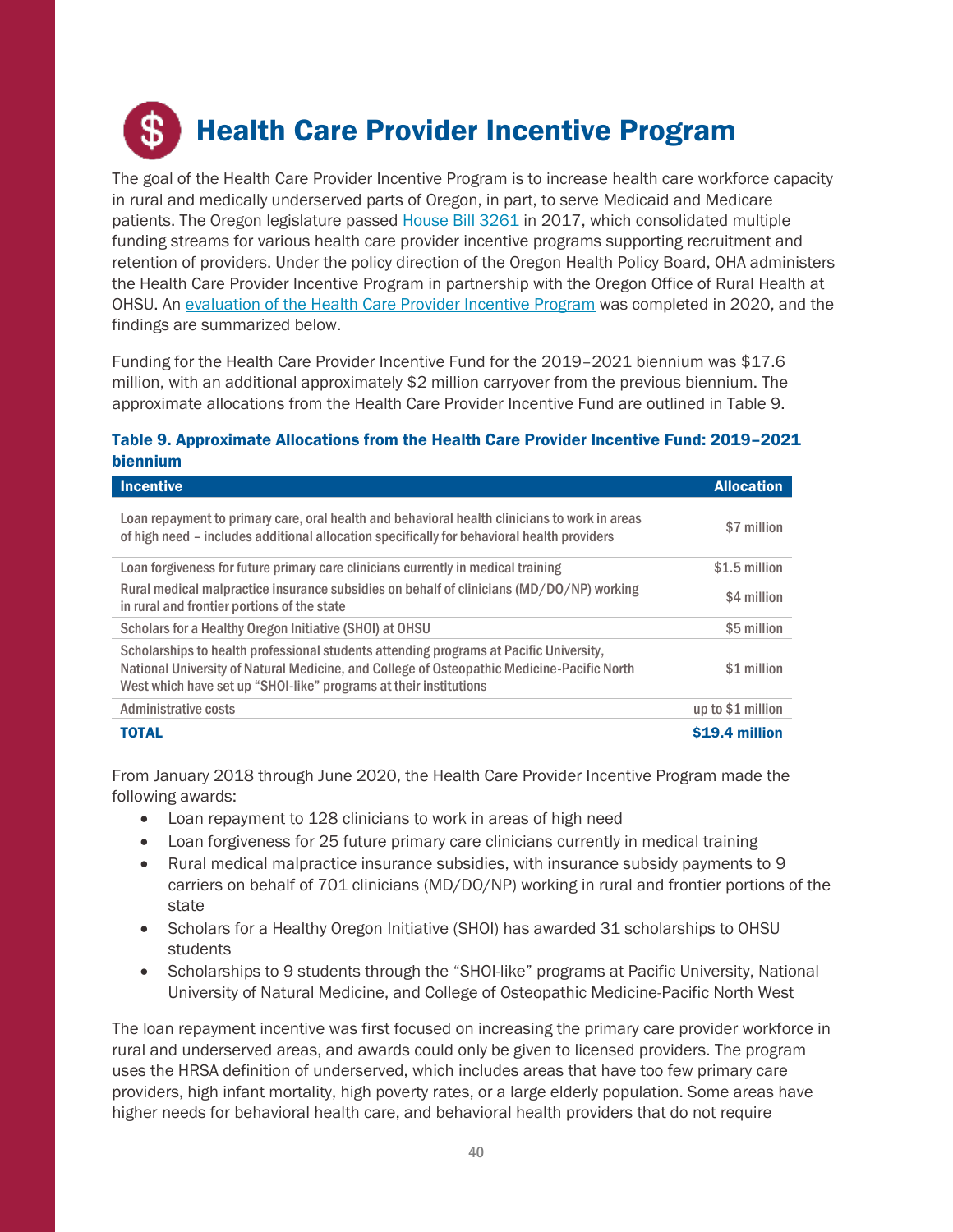licensure often provide much of the care in these underserved areas. To address this issue, the Health Care Provider Incentive Program expanded the program eligibility in January 2018 to include Qualified Mental Health Providers (QMHPs) such as social workers and counselors working toward licensure. Rural and other underserved areas also can have difficulty retaining pharmacists. Thus, the loan repayment opportunity also was expanded to include PharmD clinicians in early 2018.

About half of the loan repayment awardees work in rural/frontier areas, serving 38 different communities around the state, while the other half of the awardees work in urban areas in 16 cities, mostly in the Willamette Valley. People of color are a higher percentage of the awardees working in urban areas (44% are people of color) than working in rural areas (17%). More than half (52%) of the urban awardees work at Federally-Qualified Health Centers (FQHCs) and 25% work in mental health clinics.

Through June 2020, the loan repayment incentives have supported a variety of provider types:

- 56 Primary care practitioners
	- o 17 Medical Doctors (MD)
	- o 14 Physician Assistants (PA)
	- o 12 Nurse Practitioners (NP)
	- o 8 Naturopathic Doctors (ND)
	- o 5 Doctors of Osteopathic Medicine (DO)
- 30 Dental Professionals
	- o 27 Dentists (DMD)
	- o 3 Expanded Practice Dental Hygienists (EPDH)
- 36 Behavioral health providers
	- o 19 Behavioral Health Clinicians working toward Licensure
	- o 5 Licensed Clinical Social Workers (LCSW)
	- o 5 Licensed Professional Counselors (LPC)
	- o 4 Psychiatric Mental Health Nurse Practitioners (PMHNP)
	- o 2 Clinical Psychologists (CPSY)
	- o 1 Licensed Marriage and Family Therapist (LMFT)
- 6 Pharmacists (PharmD)

There is more demand for these awards than the funding allows, as only 45% of clinicians applying for loan repayment have been granted awards. Loan repayment awards have been focused towards clinicians who have lived experience in poverty or medically underserved areas and clinicians who serve special populations. About one-quarter (27%) of loan repayment awards went to people of color: Hispanic/Latinx (14), Asian (12), African American/Black (4), American Indian (2), Indian (1), Pacific Islander (1), and Native Hawaiian/Pacific Islander (1) clinicians. Among clinicians receiving loan repayment, 37% self-report that they speak another language in addition to English. The most common of these languages was Spanish, and the other languages were American Sign Language, Arabic, Chinese, French, Hindi, Korean, Russian, Tagalog, and Vietnamese. Program staff have revised the scoring framework to prioritize providers working at clinics that serve BIPOC, HIV-positive, or LGBTQA+ populations, and additional program efforts will focus on supporting providers that work in these underserved communities.

Primary Care Loan Forgiveness has provided awards to 25 future primary care clinicians currently in training, who receive loans from OHA equal to the cost of their training programs. Loan payments are forgiven each year that the awardee works in an underserved community, for up to three years. After the three years, clinicians can become eligible for loan repayment if they still have outstanding qualifying debt. About one-third of loan forgiveness awards went to people of color: Asian (4),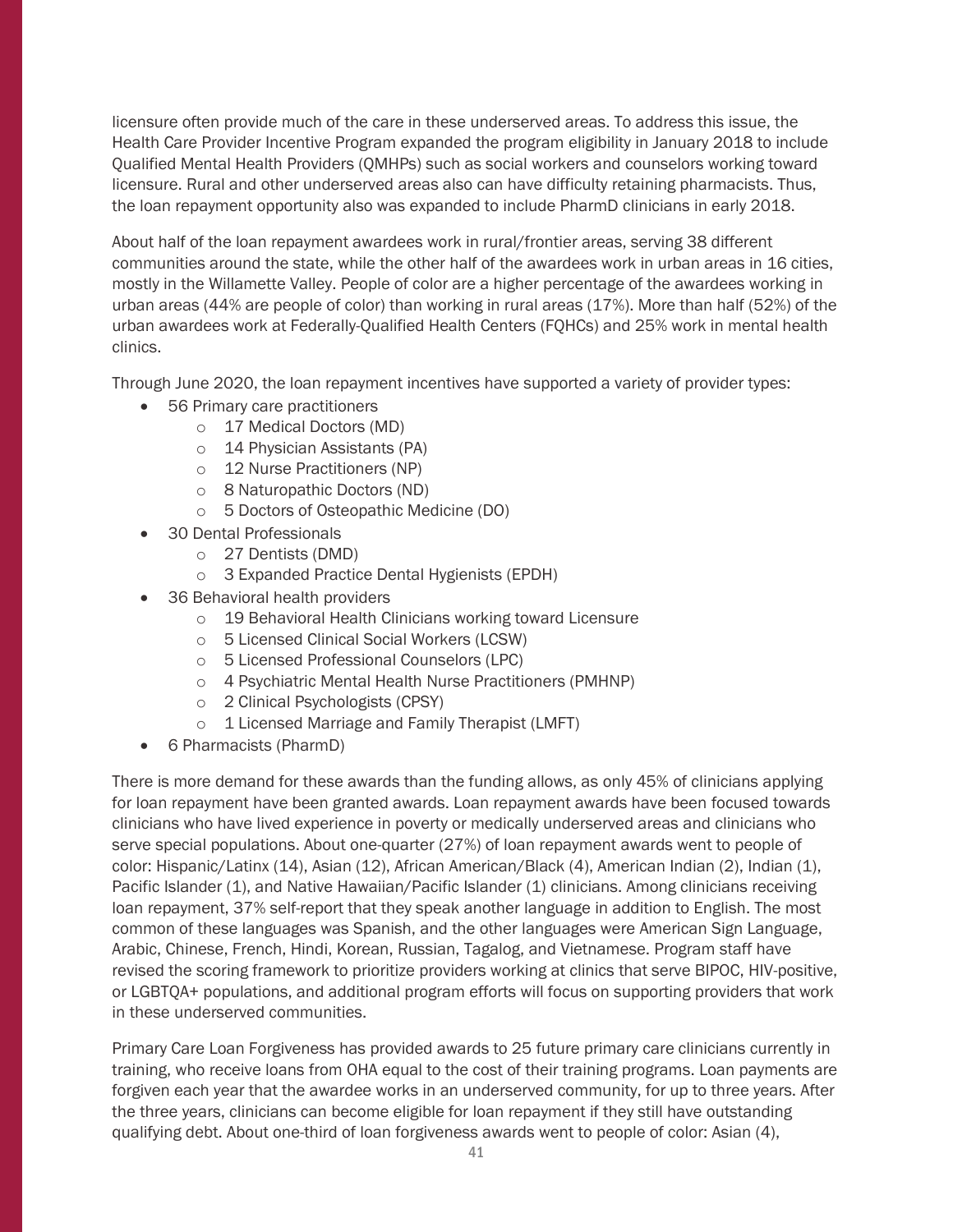Hispanic/Latinx (2), Filipino (2), and American Indian (1) clinicians. The loan forgiveness awardees include people training to become:

- 13 Physician Assistants (PA)
- 5 Doctors of Osteopathic Medicine (DO)
- 4 Doctors of Nurse Practitioners (NP)
- 2 Doctors of Pharmacy (PharmD)
- 1 Medical Doctor (MD)

#### Profile of a Health Care Provider Incentive Program Awardee

Tia Cloke, receiving loan repayment from the Health Care Provider Incentive Program, is a Family Nurse Practitioner at Orchid Health-McKenzie River Clinic in the unincorporated community of Blue River, about 50 miles east of Eugene. Here is part of her story:

66

I had a large amount of student debt from graduate school and having a portion of that covered by loan repayment has helped immensely, allowing me to enjoy my work more and spend more time with my family. I love immersing myself in the community and truly getting to know my patients and learning how to serve them better. I really get excited for people when they've been working hard and their diabetes control improves or they finally quit smoking, lose 10 pounds, whatever their goal was.

Our clinic and community were devastated by the Holiday Farm fire. I am currently working from my RV and a temporary clinic location. Without help from the Health Care Provider Incentive Program, the additional financial stress at this time would have been unimaginable. It would have been much easier to move and start over after losing my home and clinic, but I love this community and can't wait to be a part of helping rebuild.

Under the Health Care Provider Incentive Program, rural medical malpractice insurance subsidies have been provided to 701 physicians and nurse practitioners in rural areas of the state. The percentage of insurance premiums that are subsidized varies by physician specialty, with higher subsidies (up to 80% of malpractice insurance costs) for those specializing in obstetrics. Currently, malpractice insurance is being subsidized for 491 providers, including 421 physicians (MD/DO) and 70 nurse practitioners. The number of providers taking advantage of the subsidy has declined 22% since 2018, likely due to an increase in the number of clinics in rural areas that pay for the malpractice premiums for their clinicians. Data are not available on the race/ethnicity of providers receiving these subsidies.

[House Bill](https://olis.leg.state.or.us/liz/2019R1/Downloads/MeasureDocument/HB3261/A-Engrossed) 3261 also authorizes the Health Care Provider Incentive Fund, in addition to paying for the incentives listed above, to be used for funding of the [Scholars for a Healthy Oregon Initiative](https://www.ohsu.edu/education/scholars-healthy-oregon-initiative-shoi) (SHOI) at OHSU. Starting in 2018, OHA has given the SHOI Program \$2.5 million per year from the Fund, although the amount received is subject to review each year. Awardees must be studying to be a Doctor of Medicine (MD), Doctor of Dental Medicine (DMD), Master of Physician Assistant Studies (MPAS), or Doctor of Nursing Practice (DNP) in certain specialties.

In the 2018-2019 and 2019-2020 school years, the SHOI program provided 41 full-ride scholarships to future clinicians planning to serve in rural or underserved areas of Oregon after completion of their training. Priority consideration is given to students from a diverse or underrepresented community, first generation college students, and applicants who are from underserved communities or rural areas of the state. Of the 41 award recipients, 8 identified as Hispanic/Latinx and the racial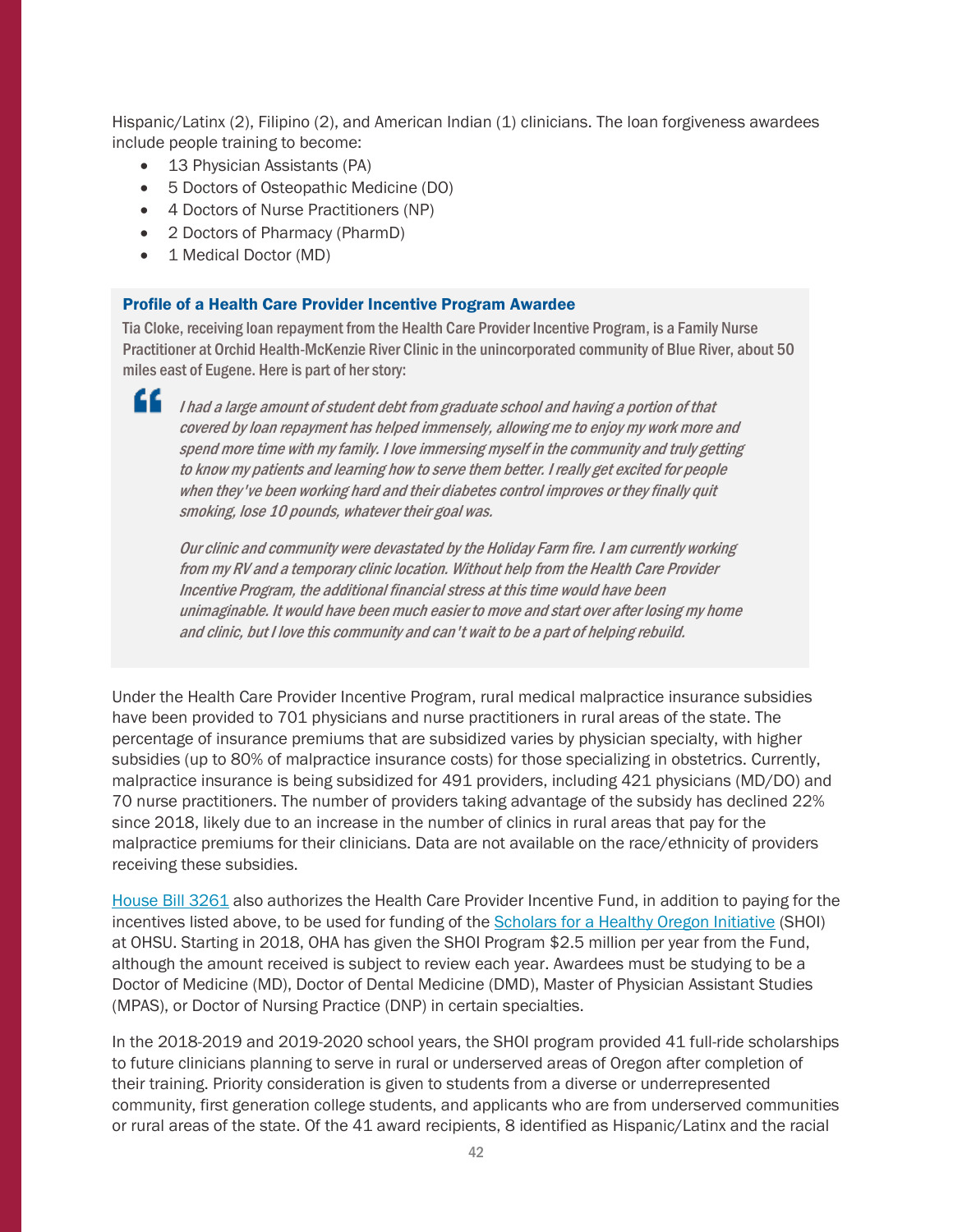breakdown was white (25), African American/Black (2), Vietnamese (2), Eastern European (1), Middle European (1), American Indian/Alaska Native (1), more than one race (4), and no response (5).

The Health Care Provider Incentive Program also supports "SHOI-Like" programs, with \$300,000 per biennium allocated each for Pacific University, National University of Natural Medicine, and College of Osteopathic Medicine-Pacific North West. Priority consideration is given to students who are from diverse or underrepresented cultures, are from underserved communities or rural areas, and have lived experience in the communities they plan to serve. Nine SHOI-like scholarships have been provided to students at these institutions equal to the cost of a year of education, in exchange for a one-year service obligation for each year funded. The Health Care Provider Incentive Program does not receive data on the race/ethnicity of students awarded scholarships, but these data will be reported starting in 2021 using the REALD tool (see Figure 5 on page 12).

During the COVID-19 pandemic, participants in the scholarship and loan forgiveness programs have had more difficulty finding permanent positions once their education programs are complete. Staff from the Health Care Provider Incentive Program are continuing to provide individual support for clinicians looking to find qualifying employment, and the program has extended the deadlines for finding qualified employment on a case-by-case basis. Another impact of COVID-19 was the health care system's increased use of telehealth. Previously telehealth was not allowed to be an awardee's sole service modality, but the Health Care Provider Incentive Program has adjusted program rules on telemedicine in light of these changes.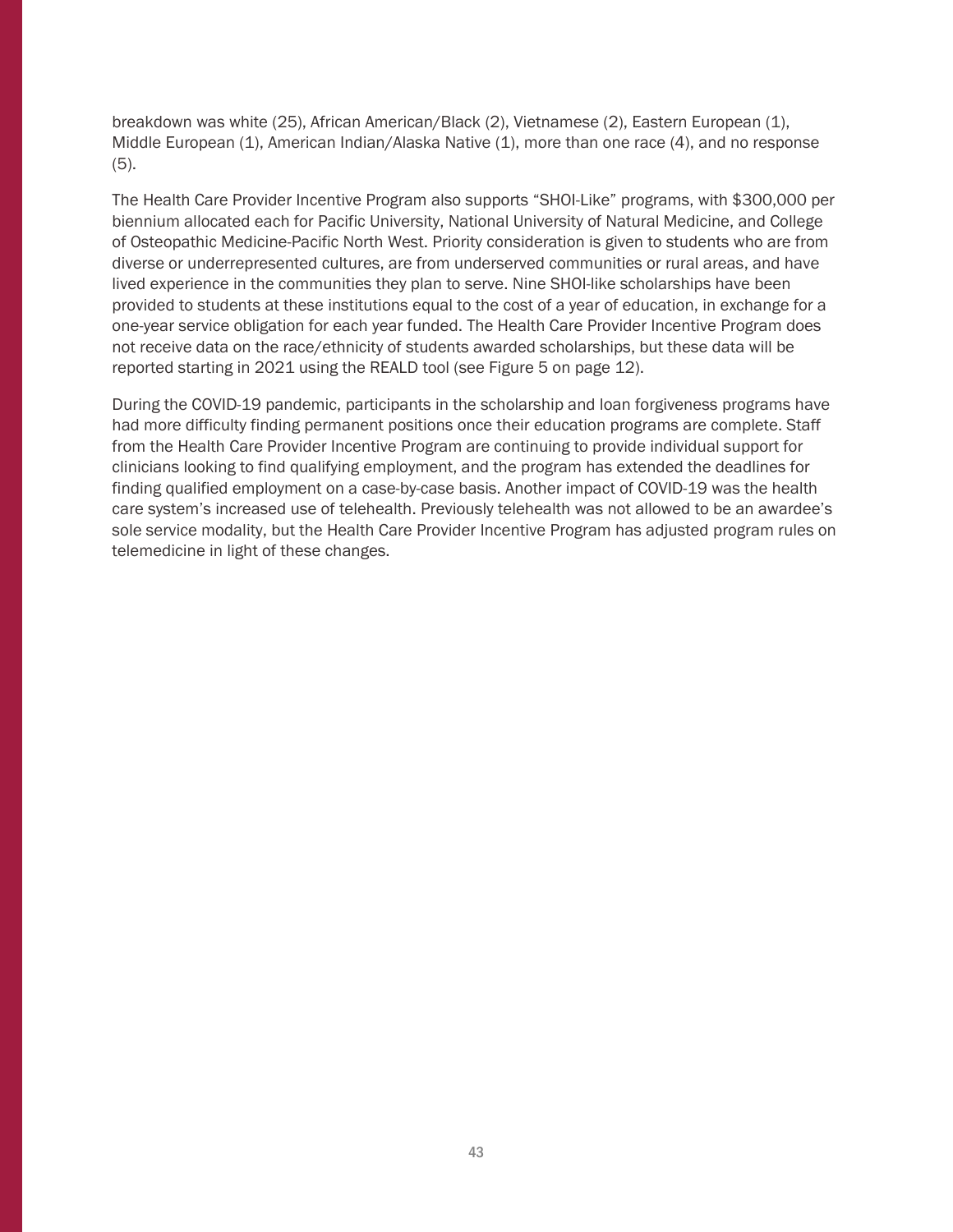# <span id="page-43-0"></span>Conclusion

2020 was a momentous year, and much of the data in this report were collected before the COVID-19 pandemic hit Oregon. The impacts of COVID-19, both short-term and long-term, are not all yet known. The next report on the needs for the health care workforce will be produced in 2023, when we will have a fuller understanding of these impacts.

The findings from this report identify a number of needs related to Oregon's Health Care workforce. Addressing these needs will help Oregon reach its goals of achieving equity and realizing effective health care transformation.

#### Need to improve DIVERSITY of health care providers

There is a need to increase the diversity of health care providers across disciplines. The lower-wage professions tend to have more racial/ethnic diversity than occupations requiring more years of formal training. So, diversity in the higher-paying health care professions could be increased by training and certification policies that create a pipeline for health care providers to obtain the qualifications to advance into higher-paying professions.

Throughout health care systems and organizations influencing those health care systems (e.g., payers, government, non-profits), diversity of both front-line workers and management is needed to support equitable programs and policies. This will require eliminating inequities throughout the educational system and workplace, including barriers to the advancement of people of color, from K-12 through graduate school, certification and licensure, and hiring and retention practices.

#### Need to improve DISTRIBUTION of workforce around the state

Many areas of the state, most often rural and frontier areas, have shortages of certain types of providers. These shortages are more pronounced for behavioral health providers. Education policies and incentive programs can be used to encourage providers to locate in underserved areas of the state.

#### Need to address use of CARE DELIVERY MODELS that improve patient access

Care delivery models should focus on patient needs and patient choice, and the needs of the most vulnerable populations. Staff throughout the health care system need to be trained in trauma informed care, cultural humility, and the provision of care to specific populations, especially those with the greatest health care needs.

The impact of the COVID-19 pandemic on the expansion of telehealth has been dramatic. Telehealth can potentially play a role in ensuring that the right care is delivered at the right time in the right place, if barriers to equitable access are addressed.

## Need to increase health care systems' USE of certain types of health care providers

Expanding the use of Traditional Health Workers and Health Care Interpreters is essential to making the health care system more equitable and improving the delivery of culturally appropriate care, thus improving health outcomes. How the health care system uses provider types is also important. For example, the integration of behavioral health providers and primary care providers can improve care delivery and patient outcomes.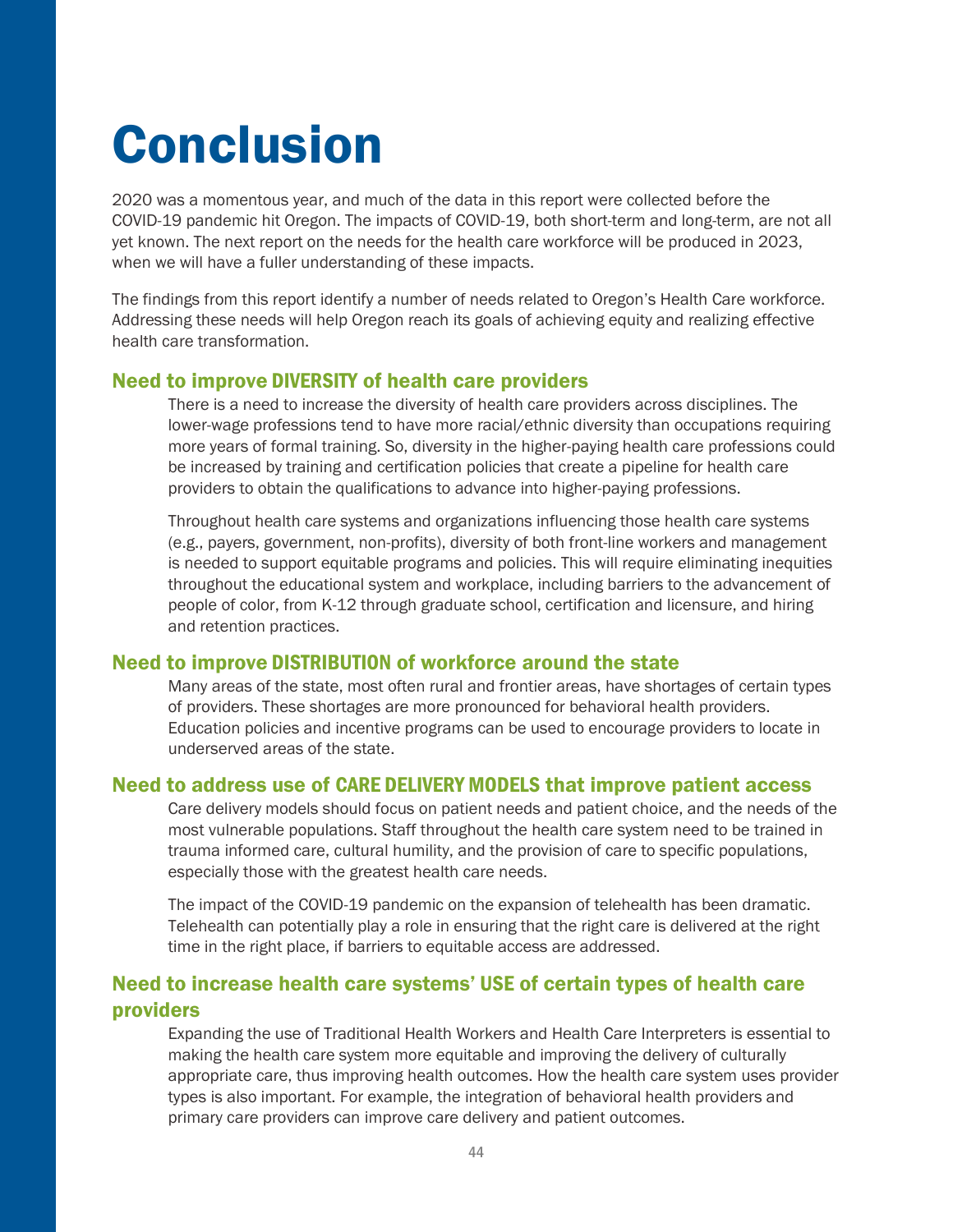#### Need to increase SUPPLY of some health care providers

As stated above, it is essential to increase the use of Traditional Health Workers and Health Care Interpreters, and this will create more demand for these workforces. Addressing the currently untreated conditions for behavioral health and oral health will also create demand for these workforces. There is also high current demand for unlicensed health professionals, such as medical assistants and nursing assistants. The [Occupational Prioritizations for](https://www.qualityinfo.org/te-op4t/?at=1&t1=4101000000~false~0~false~false~false~false~0~2.)  [Training](https://www.qualityinfo.org/te-op4t/?at=1&t1=4101000000~false~0~false~false~false~false~0~2.) from the Oregon Employment Department shows that the occupations with the greatest need for training additional workers, among both health and non-health occupations, are medical assistants and nursing assistants.

## Need to improve DATA COLLECTION on the workforce, especially on unlicensed professions

Expanded data collection, especially about unlicensed providers, can increase our ability to determine the appropriate demand and supply for health care occupations. The unlicensed professions often have lower wages and an overrepresentation of people of color and women, and there is not an effective career ladder for advancement.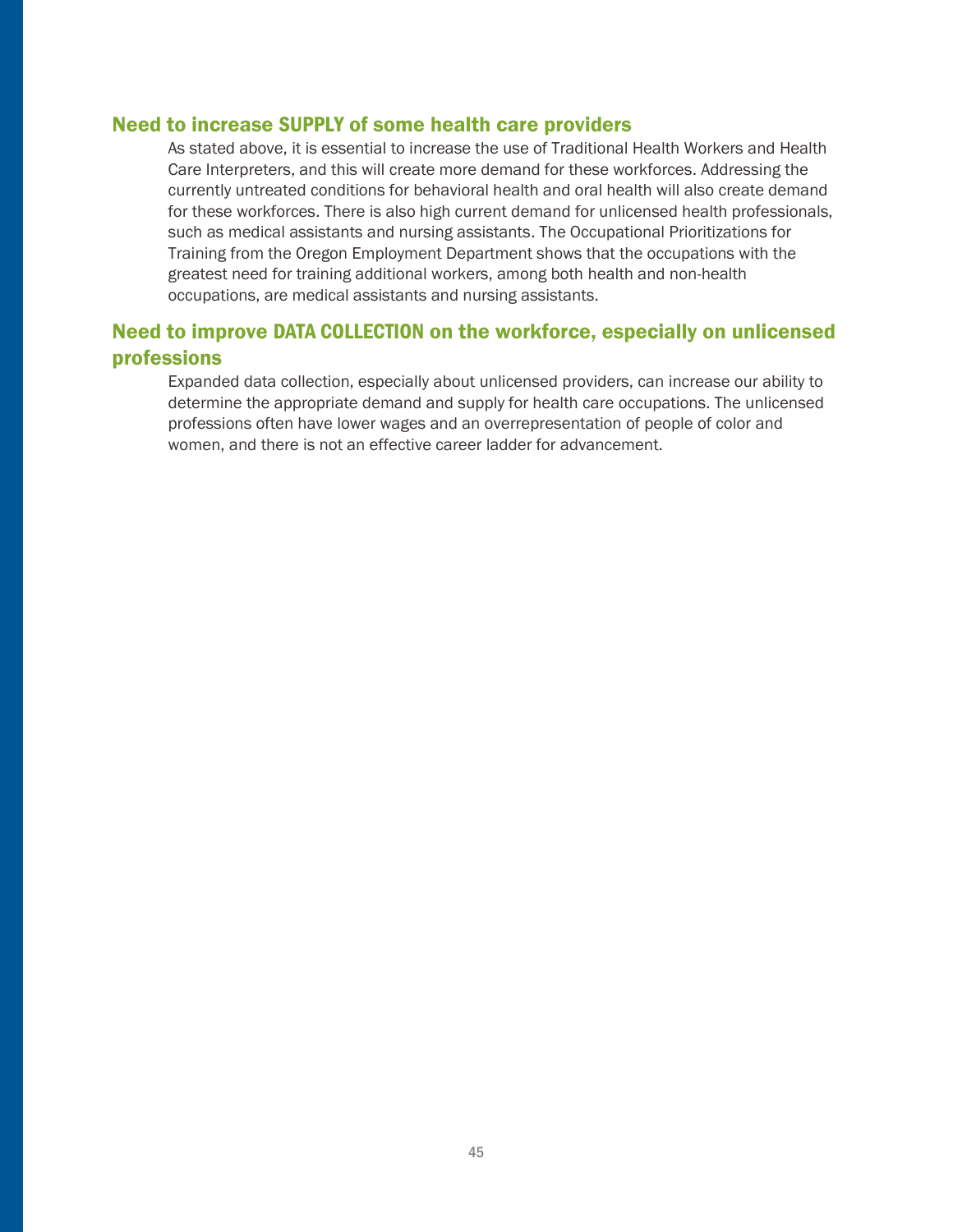## <span id="page-45-0"></span>Acknowledgments

Author:

Craig Mosbaek, Economist and Health Policy Analyst, OHA

#### Others OHA staff contributing to the report:

Mohamed Abdiasis, Traditional Health Worker Program Coordinator Sarah Bartelmann, Office of Health Policy Cost and Coverage Policy Manager Maria Castro, Office of Equity & Inclusion Health Equity Program Analyst Tara Chetock, Office of Health Policy Project Manager Amy Clary, Office of Health Analytics Research & Data Manager Shelley Das, Office of Equity & Inclusion Equity and Policy Manager Pete Edlund, Health Policy and Analytics Division Operations and Policy Analyst Jackie Fabrick, Behavioral Health Medicaid, Policy and Analytics Manager Jason Gingerich, Health Evidence Review Commission Director Ruby Graven, Community Partner Outreach Program Regional Outreach Coordinator Neelam Gupta, Clinical Supports, Integration, and Workforce Unit Director Ellie Isenhart, Office of Health IT Lead Stakeholder and Communications Analyst Steph Jarem, Office of Health Policy Director Trilby de Jung, Health Policy and Analytics Division Deputy Director Milena Malone, Office of Health Policy, Policy Analyst Jon McElfresh, HRSA Oral Health Grant Policy Analyst Marc Overbeck, Primary Care Office Director Amanda Peden, Office of Health Policy Senior Health Policy Analyst, telehealth lead Stacey Schubert, Health Analytics Director Jeff Scroggin, Office of Health Policy, Policy Analyst Paige Snow, Office of Health Analytics Workforce Analyst Joseph Sullivan, Health Care Provider Incentives Program Coordinator Tim Sweeney, Office of Health Policy, Policy Analyst Liz Walker, Health Evidence Review Commission Policy Analyst Kweku Wilson, Office of Equity & Inclusion Research Analyst Vanessa Wilson, Office of Health Analytics Health Data Analyst Jorge Zapata Martinez, Community Partner Outreach Program Regional Outreach Coordinator

#### Other contributors:

Sarah Cunningham, Robert Uhlenkott, and Jason Payton at the Oregon Employment Department Emerson Ong, Robert Duehmig and Bill Pfunder at the Oregon Office of Rural Health Todd Nell, Workforce and Talent Development Board Executive Director Melissa Rowe, John Tapogna, and Andrew Dyke at ECONorthwest

#### For more information contact:

Craig Mosbaek Craig.mosbaek@dhsoha.state.or.us | 503-508-3949